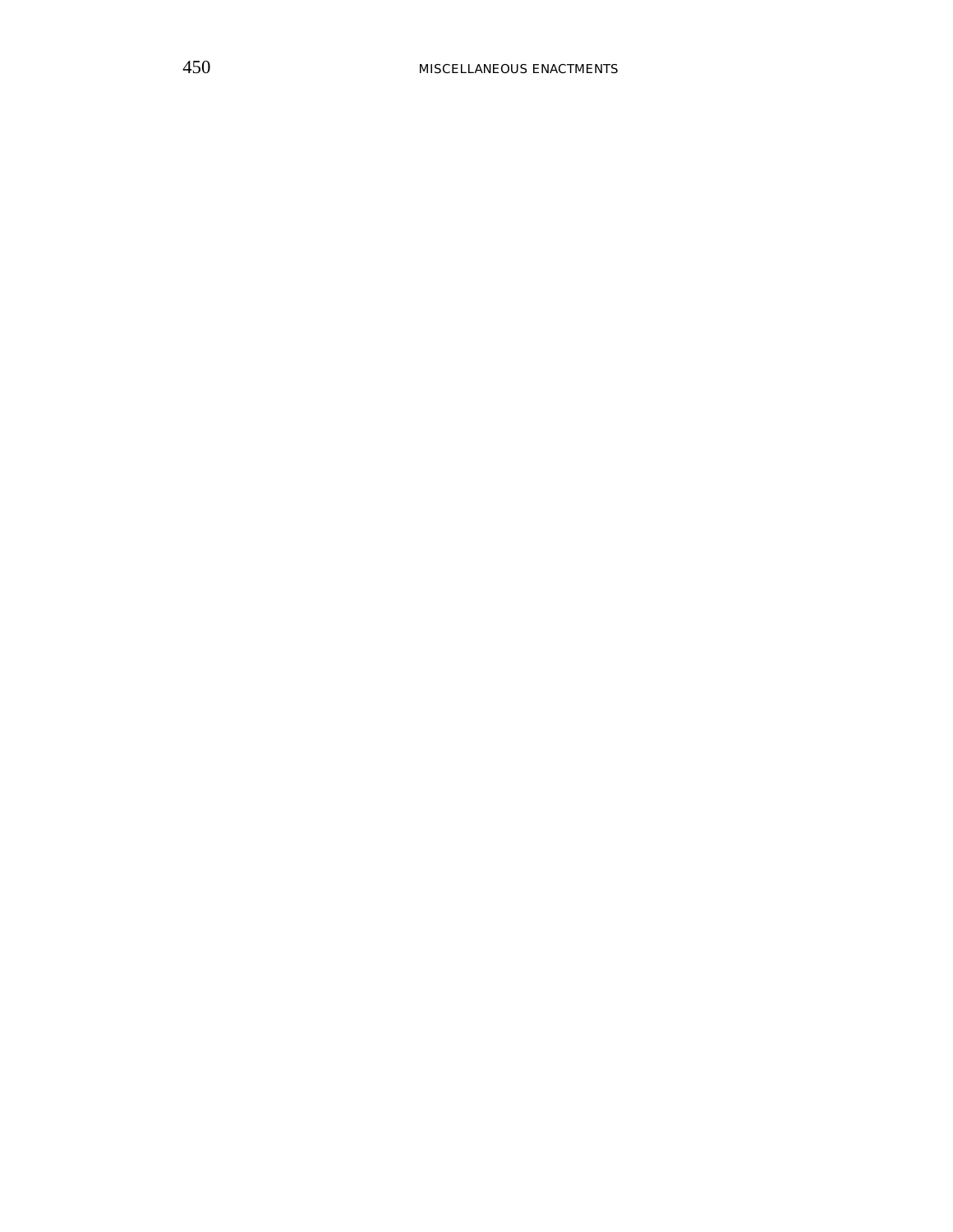# 105 STAT. 486 PUBLIC LAW 102–98—AUG. 17, 1991

 (1) knowledgeable of African American history; and (2) recognized in the scholarly community as adhering to generally accepted scholarly standards.

16 USC 1a-5 note.

SEC. 5. AUTHORIZATION OF APPROPRIATIONS.

 There is authorized to be appropriated \$500,000 to carry out this Act.

Approved August 17, 1991.

LEGISLATIVE HISTORY—H.R. 904:<br>HOUSE REPORTS: No. 102–49 (Comm. on Interior and Insular Affairs).<br>SENATE REPORTS: No. 102–90 (Comm. on Energy and Natural Resources).<br>CONGRESSIONAL RECORD, Vol. 137 (1991):<br>May 7, considered

- 
-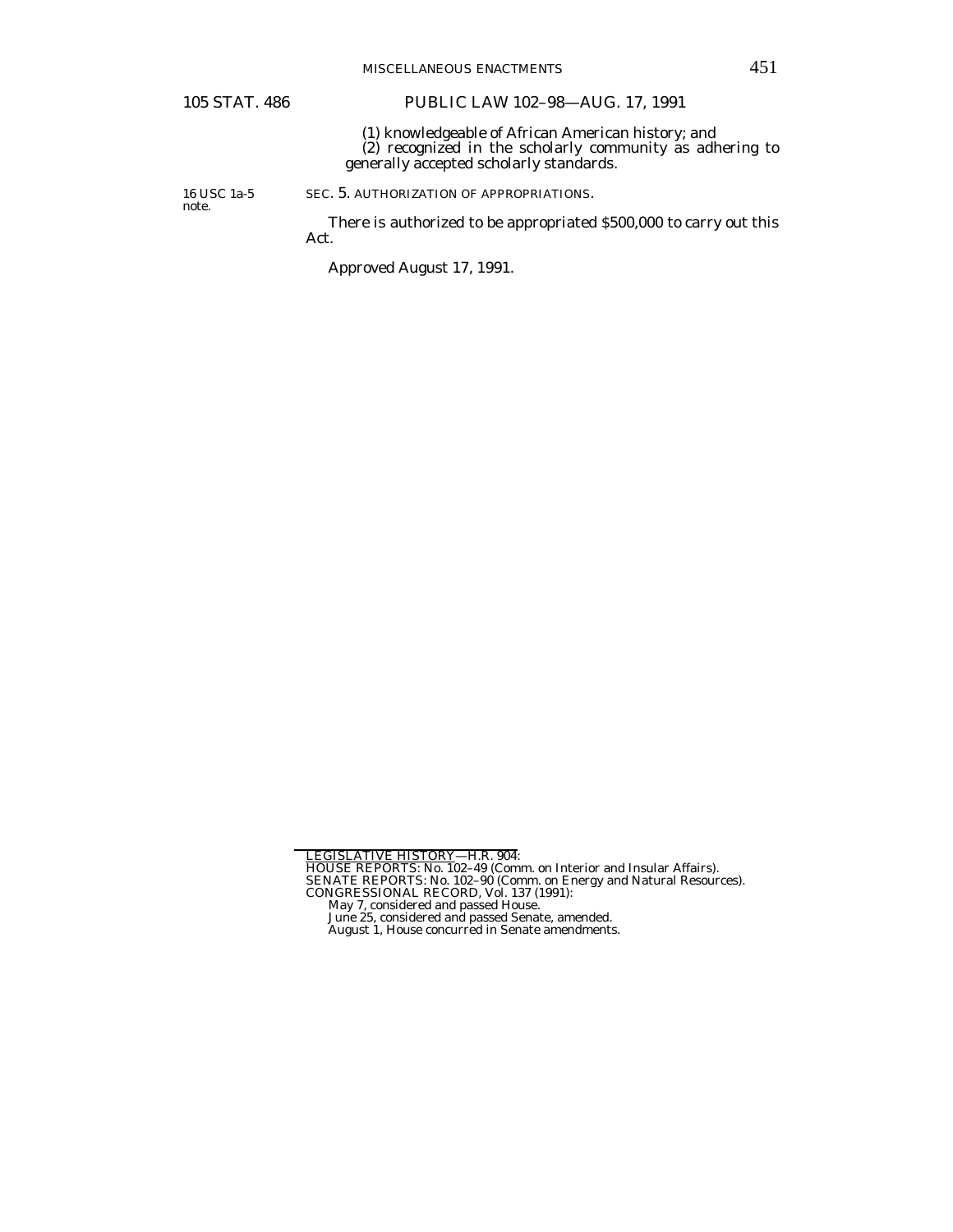# **2. American Labor History Historic Landmark Theme Study**

PUBLIC LAW 102-101-AUG. 17, 1991 105 STAT. 493

Public Law 102–101 102d Congress

An Act

To authorize a study of nationally significant places in American labor history. Aug. 17, 1991

 *Be it enacted by the Senate and House of Representatives of the United States of America in Congress assembled,* 

## SECTION 1. THEME STUDY.

 (a) The Secretary of the Interior (hereafter in this Act referred to as the "Secretary") shall prepare and transmit to the Congress a National Historic Landmark Theme Study on American Labor History (hereafter in this Act referred to as the "Theme Study"). The Theme Study shall be prepared in consultation with the Secretary of Labor and pursuant to the guidelines prepared under section 2. The purpose of the Theme Study shall be to identify the key sites in American labor history, including the history of workers and their work, of organizing, unions and strikes, of the impacts of industrial and technological change, and of the contributions of American labor to American history. The Theme Study shall identify, evaluate, and nominate as national historic landmarks those districts, sites, buildings, and structures that best illustrate or commemorate American labor history in its fullest variety. On the basis of the Theme Study, the Secretary shall identify possible new park units appropriate to this theme and prepare a list in order of importance or merit of the most appropriate sites. The list shall include a discussion of the feasibility and suitability of such sites.

 (b) The theme study shall be completed not later than 3 years after the date funds are made available for such study.

## SEC. 2. CONSULTATION.

 The Secretary shall consult with workers, workers' representatives, scholars of labor history, and historic preservationists for technical assistance and for the preparation of guidelines for the Theme Study.

16 USC 1a-5 note.

16 USC 1a-5 note.

[H.R. 1143]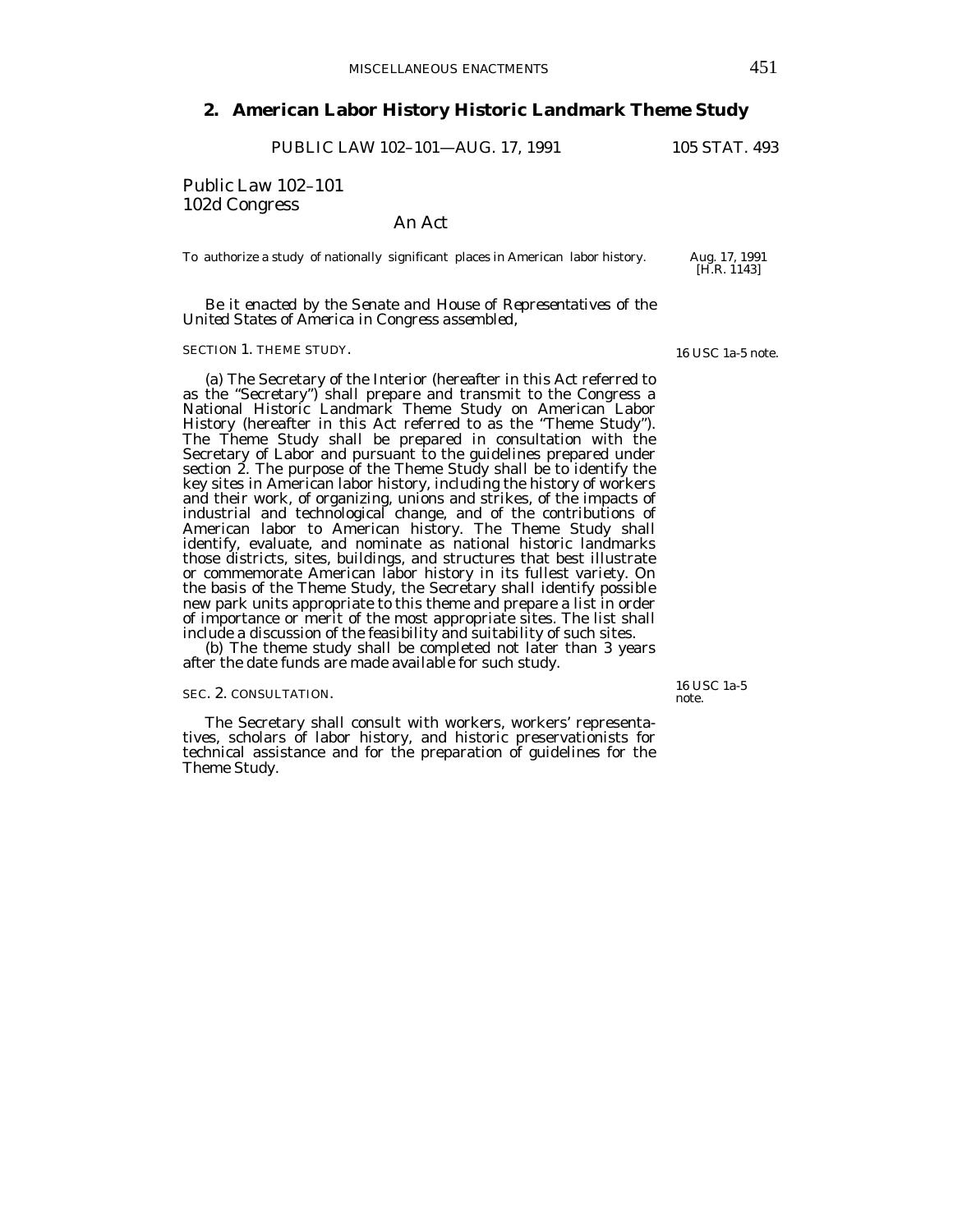452 MISCELLANEOUS ENACTMENTS

## 105 STAT. 494 PUBLIC LAW 102–101—AUG. 17, 1991

16 USC 1a-5 note.

SEC. 3. COOPERATIVE AGREEMENTS.

 The Secretary shall enter into cooperative agreements with one or more major scholarly and public historic organizations knowledgeable of American labor history to prepare the Theme Study and ensure that the Theme Study meets scholarly standards.

16 USC 1a-5 note. SEC. 4. AUTHORIZATION OF APPROPRIATIONS.

> There is hereby authorized to be appropriated \$250,000 to carry out this Act.

Approved August 17, 1991.

LEGISLATIVE HISTORY—H.R. 1143:<br>HOUSE REPORTS: No. 102–50 (Comm. on Interior and Insular Affairs).<br>SENATE REPORTS: No. 102–91 (Comm. on Energy and Natural Resources).<br>CONGRESSIONAL RECORD, Vol. 137 (1991):<br>May 7, considered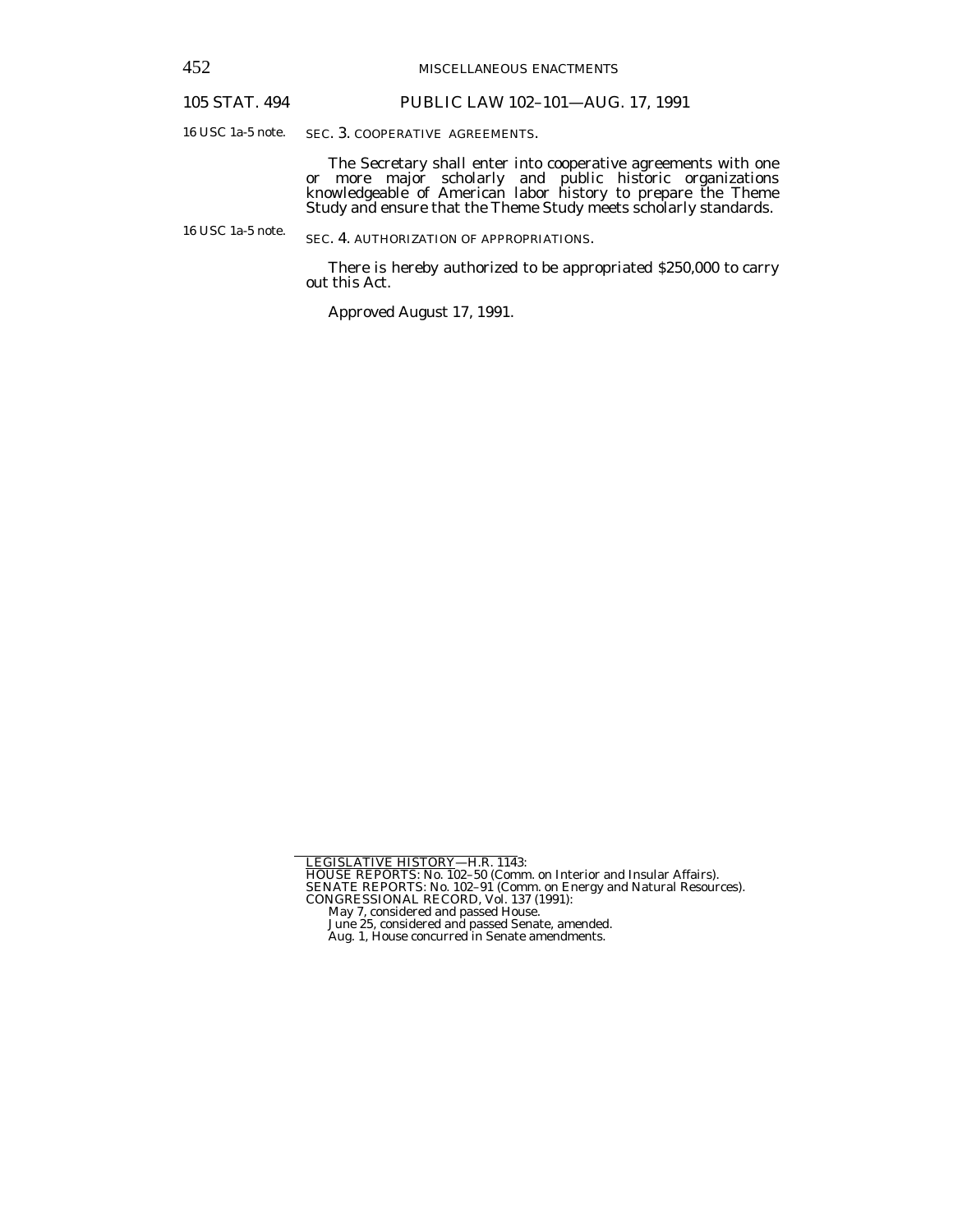# **4. Bodie Bowl, California**

108 STAT. 4471 PUBLIC LAW 103–433—OCT. 31, 1994

# Public Law 103–433 103d Congress

# An Act

Oct. 31, 1994 [S. 21]

Conservation.

To designate certain lands in the California Desert as wilderness, to establish the Death Valley and Joshua Tree National Parks, to establish the Mojave National Preserve, and for other purposes.

 *Be it enacted by the Senate and House of Representatives of the United States of America in Congress assembled*,

\* \* \* \* \* \* \*

108 STAT. 4509 Bodie Protection Act of 1994.

## TITLE X—PROTECTION OF BODIE BOWL

SEC. 1001. SHORT TITLE.

This title may be cited as the "Bodie Protection Act of 1994".

SEC. 1002. FINDINGS.

The Congress finds that—

 (1) the historic Bodie gold mining district in the State of California is the site of the largest and best preserved authentic ghost town in the western United States;

(2) the Bodie Bowl area contains important natural, historical, and aesthetic resources;

 (3) Bodie was designated as a National Historical Landmark in 1961 and a California State Historic Park in 1962, is listed on the National Register of Historic Places, and is included in the

(4) nearly 200,000 persons visit Bodie each year, providing<br>the local economy with important annual tourism local economy with important revenues;<br>(5) the town of Bodie is threatened by proposals to explore

and extract minerals: mining in the Bodie Bowl area may have adverse physical and aesthetic impacts on Bodie's historical integrity, cultural values, and ghost town character as well as on its recreational values and the area's flora and fauna;

 (6) the California State Legislature, on September 4, 1990, requested the President and the Congress to direct the Secretary of the Interior to protect the ghost town character, ambience, historic buildings, and scenic attributes of the town of Bodie and nearby areas;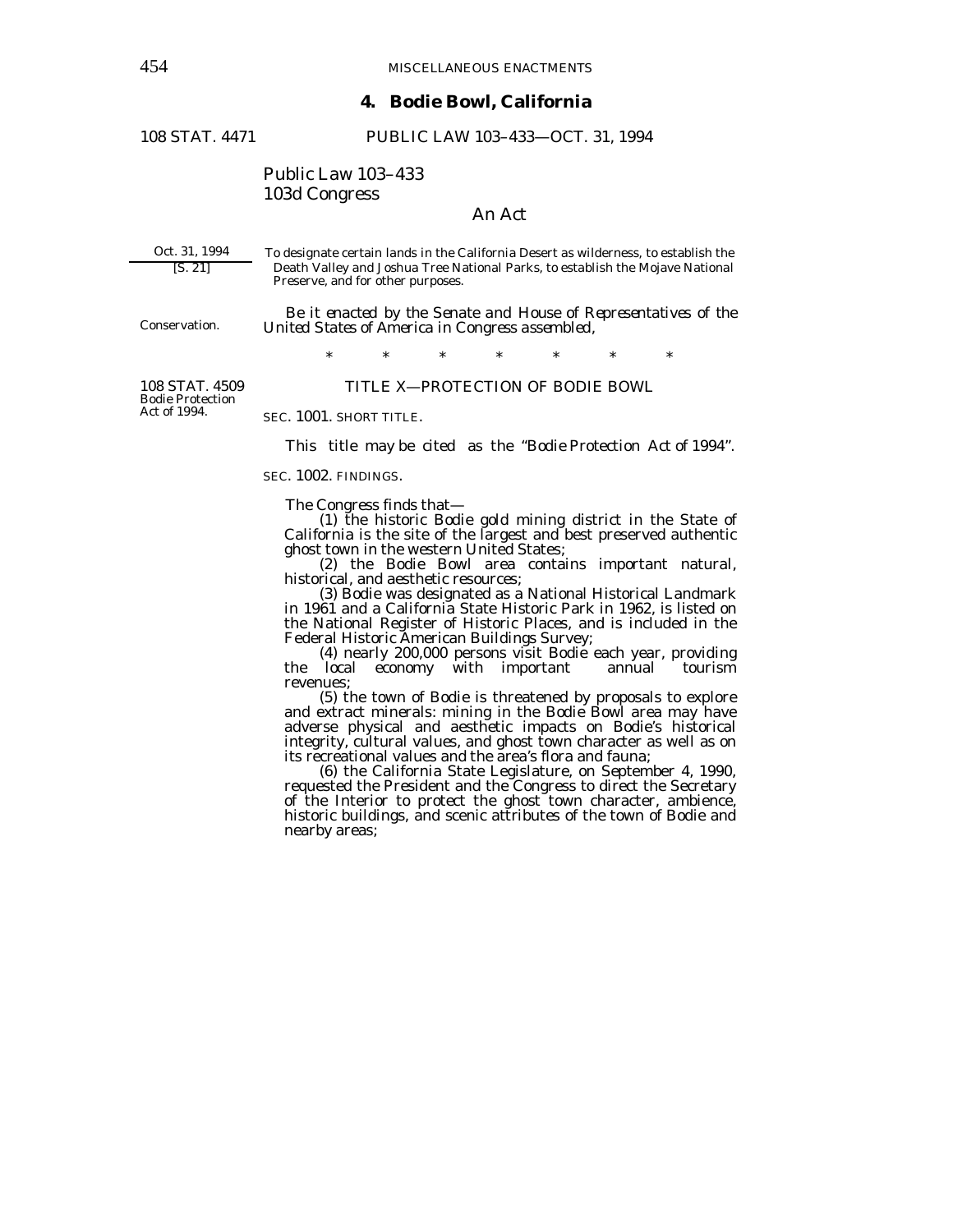(7) the California State Legislature also requested the Secretary, if necessary to protect the Bodie Bowl area, to withdraw the Federal lands within the area from all forms of mineral entry and patent;

 (8) the National Park Service listed Bodie as a priority one endangered National Historic Landmark in its fiscal year 1990 and 1991 report to Congress entitled "Threatened and Damaged National Historic Landmarks" and recommended protection of the Bodie area; and

 (9) it is necessary and appropriate to provide that all Federal lands within the Bodie Bowl area are not subject to location, entry, and patent under the mining laws of the United States, subject to valid existing rights, and to direct the Secretary to consult with the Governor of the State of California before approving any mining activity plan within the Bodie Bowl.

SEC. 1003. DEFINITIONS.

For the purposes of this title:

 (1) The term "Bodie Bowl" means the Federal lands and interests therein within the area generally depicted on the map referred to in section 1004(a).

 (2) The term "mineral activities" means any activity involving mineral prospecting, exploration, extraction, milling, beneficiation, processing, and reclamation.

(3) The term "Secretary" means the Secretary of the Interior.

108 STAT. 4510

SEC. 1004. APPLICABILITY OF MINERAL MINING, LEASING AND DISPOSAL LAWS.

 (a) RESTRICTION.—Subject to valid existing rights, after the date of enactment of this title Federal lands and interests in lands within the area generally depicted on the map entitled "Bodie Bowl" and

dated June 12, 1992, shall not be— (1) open to the location of mining and mill site claims under the general mining laws of the United States;

 (2) subject to any lease under the Mineral Leasing Act (30 U.S.C. 181 and following) or the Geothermal Steam Act of 1970 (30 U.S.C. 100 and following), for lands within the Bodie Bowl; and

 (3) available for disposal of mineral materials under the Act of July 31, 1947, commonly known as the Materials Act of 1947 (30 U.S.C. 601 and following).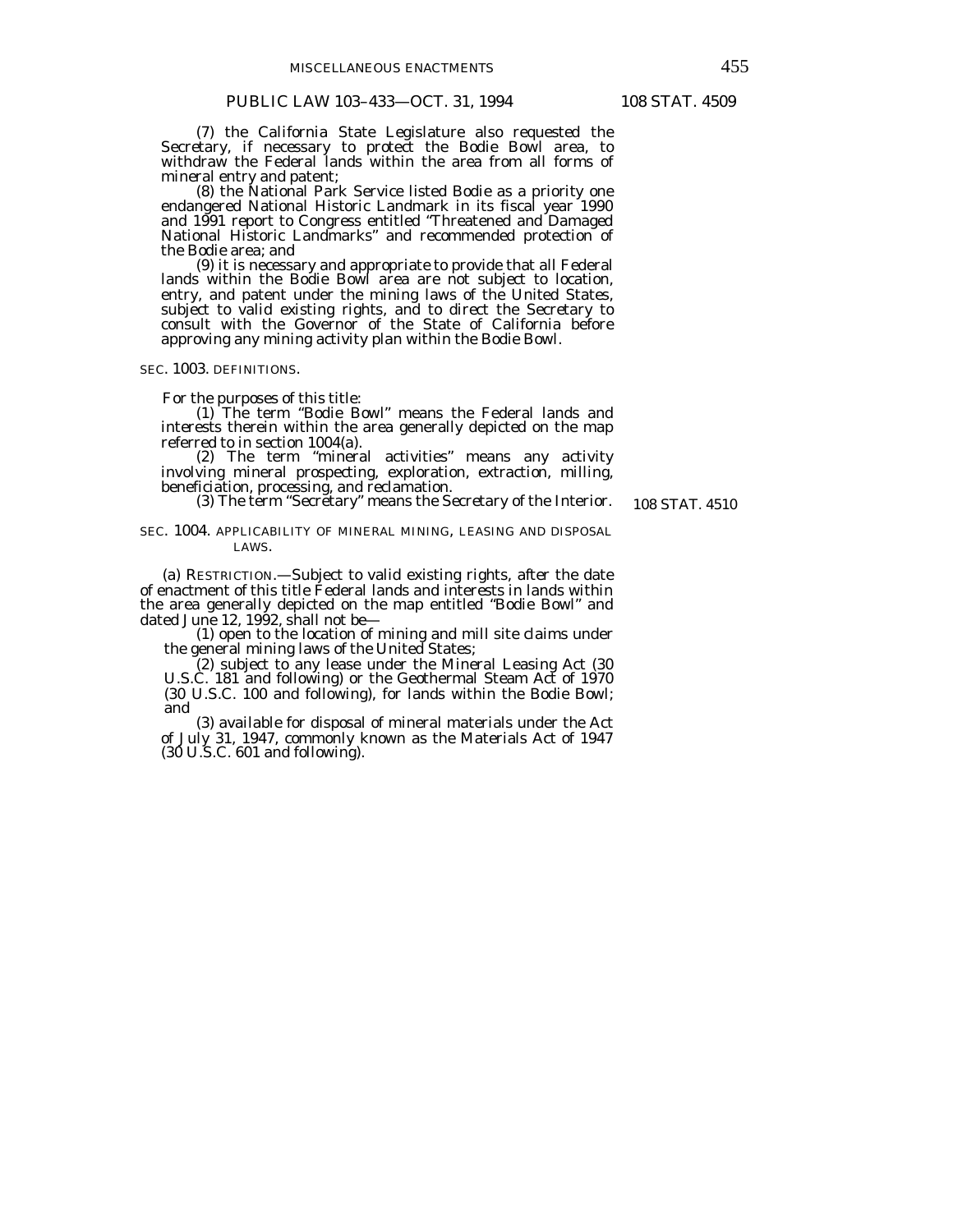Such map shall be on file and available for public inspection in the Office of the Secretary, and appropriate offices of the Bureau of Land Management and the National Park Service. As soon as practicable after the date of enactment of this title, the Secretary shall publish a legal description of the Bodie Bowl area in the Federal Register.

 (b) VALID EXISTING RIGHTS.—As used in this section, the term "valid existing rights" in reference to the general mining laws means that a mining claim located on lands within the Bodie Bowl was properly located and maintained under the general mining laws prior to the date of enactment of this title, was supported by a discovery of a valuable mineral deposit within the meaning of the general mining laws on the date of enactment of this title, and that such claim continues to be valid.

 (c) VALIDITY REVIEW.—The Secretary shall undertake an expedited program to determine the validity of all unpatented mining claims located within the Bodie Bowl. The expedited program shall include an examination of all unpatented mining claims, including those for which a patent application has not been filed. If a claim is determined to be invalid, the Secretary shall promptly declare the claim to be null and void, except that the Secretary shall not challenge the validity of any claim located within the Bodie Bowl for the failure to do assessment work for any period after the date of enactment of this title. The Secretary shall make a determination with respect to the validity of each claim referred to under this subsection within two years after the date of enactment of this title.

(d) LIMITATION ON PATENT ISSUANCE.-

 (1) MINING CLAIMS.—(A) After January 11, 1993, no patent shall be issued by the United States for any mining claim located under the general mining laws within the Bodie Bowl unless the Secretary determines that, for the claim concerned—

(i) a patent application was filed with the Secretary on or before such date; and

 (ii) all requirements established under sections 2325 and 2326 of the Revised Statutes (30 U.S.C. 29 and 30) for vein or lode claims and sections 2329, 2330, 2331, and 2333 of the Revised Statutes (30 U.S.C. 35, 36, 37) for placer claims were fully complied with by that date.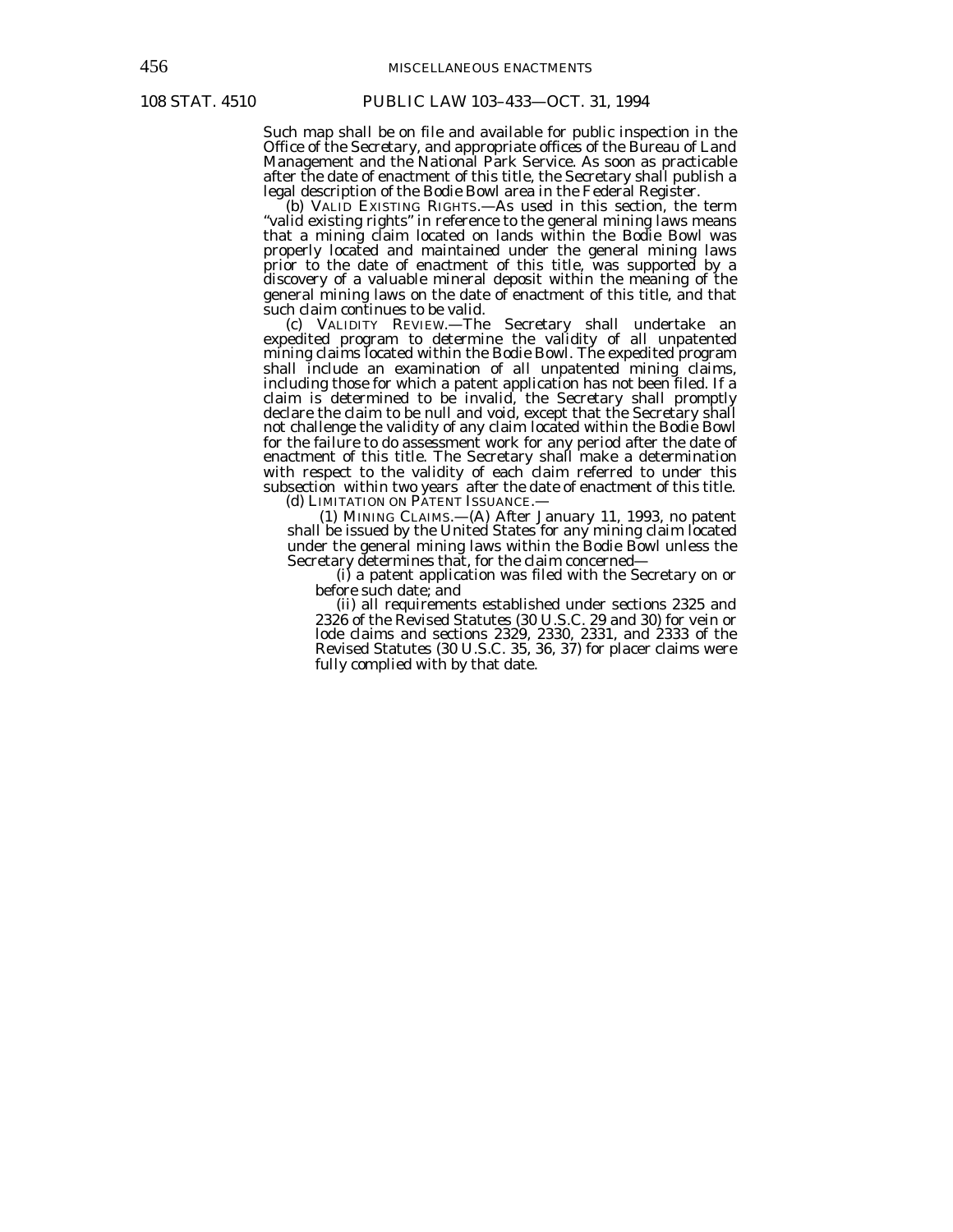## PUBLIC LAW 103-433-OCT. 31, 1994 108 STAT. 4511

 (B) If the Secretary makes the determinations referred to in subparagraph (A) for any mining claim, the holder of the claim shall be entitled to the issuance of a patent in the same manner and degree to which such claim holder would have been entitled to prior to the enactment of this title, unless and until such determinations are withdrawn or invalidated by the Secretary or by a court of the United States.

 (2) MILL SITE CLAIMS.—(A) After January 11, 1993, no patent shall be issued by the United States for any mill site claim located under the general mining laws within the Bodie Bowl

unless the Secretary determines that, for the claim concerned— (i) a patent application was filed with the Secretary on or

(ii) all requirements applicable to such patent application<br>were fully complied with by that date. were fully complied with by that date.<br>(B) If the Secretary makes the determinations referred to in

subparagraph (A) for any mill site claim, the holder of the claim shall be entitled to the issuance of a patent in the same manner and degree to which such claim holder would have been entitled to prior to the enactment of this title, unless and until such determinations are withdrawn or invalidated by the Secretary or by a court of the United States.

#### SEC. 1005. MINERAL ACTIVITIES.

 (a) IN GENERAL.—Notwithstanding the last sentence of section 302(b) of the Federal Land Policy and Management Act of 1976, and in accordance with this title and other applicable law, the Secretary shall require that mineral activities be conducted in the Bodie Bowl so as to—

 (1) avoid adverse effects on the historic, cultural, recreational, and natural resource values of the Bodie Bowl; and

 (2) minimize other adverse impacts to the environment. (b) RESTORATION OF EFFECTS OF MINING EXPLORATION.—As soon as possible after the date of enactment of this Act, visible evidence or other effects of mining exploration activity within the Bodie Bowl conducted on or after September 1, 1988, shall be reclaimed by the operator in accordance with regulations prescribed pursuant to subsection (d).

 (c) ANNUAL EXPENDITURES; FILING.—The requirements for annual expenditures on unpatented mining claims imposed by Revised Statute 2324 (30 U.S.C. 28) shall not apply to any such claim located within the Bodie Bowl. In lieu of filing the affidavit of assessment work referred to under section 314(a)(1) of the Federal Land Policy and Management Act of 1976 (43 U.S.C. 1744(a)(1)), the holder of any unpatented mining or mill site claim located within the Bodie Bowl shall only be required to file the notice of intention to hold the mining claim referred to in such section 314(a)(1).

 (d) REGULATIONS.—The Secretary shall promulgate rules to implement this section, in consultation with the Governor of the State of California, within 180 days after the date of enactment of this title. Such rules shall be no less stringent that the rules promulgated pursuant to the Act of September 28, 1976 entitled "An Act to provide for the regulation of mining activity within, and to repeal the application of mining laws to, areas of the National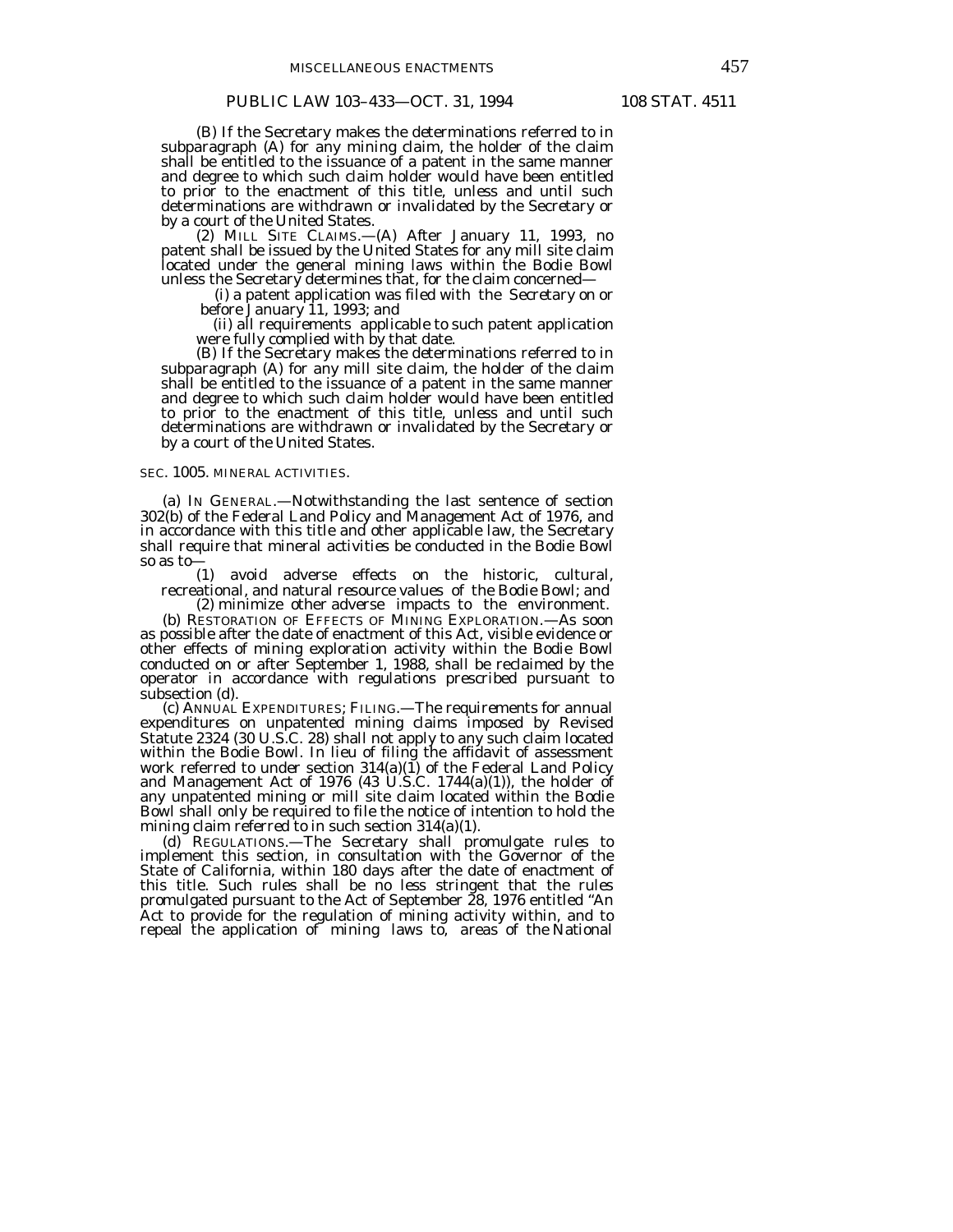Park System, and for other purposes" (Public Law 94–429; 16 U.S.C. 1901–1912).

SEC. 1006. STUDY.

 Beginning as soon as possible after the date of enactment of this title, the Secretary shall review possible actions to preserve the scenic character, historical integrity, cultural and recreational values, flora and fauna, and ghost town characteristics of lands and structures within the Bodie Bowl. No later than 3 years after the date of such enactment, the Secretary shall submit to the Committee on Energy and Natural Resources of the United States Senate and the Committee on Natural Resources of the United States House of Representatives a report that discusses the results of such review and makes recommendations as to which steps (including but not limited to acquisition of lands or valid mining claims) should be undertaken in order to achieve these objectives.

SEC. 1007. AUTHORIZATION OF APPROPRIATIONS.

 There is authorized to be appropriated such sums as may be necessary to carry out this title.

\* \* \* \* \* \* \*

108 STAT. 4525

Approved October 31, 1994.

LEGISLATIVE HISTORY—S. 21 (H.R. 518):

HOUSE REPORTS: Nos. 103–498 accompanying H.R. 518 (Comm. on Natural Resources) and 103–832 (Comm. of Conference).

SENATE REPORTS: No. 103–165 (Comm. on Energy and Natural Resources). CONGRESSIONAL RECORD, Vol. 140 (1994): Apr. 12, 13, considered and passed Senate.

May 17, June 10, 13, July 12-14, 27, H.R. 518 considered and passed House;

S. 21, amended, passed in lieu. Oct. 6, House agreed to conference report.

Oct. 7, 8, Senate considered and agreed to conference report. WEEKLY COMPILATION OF PRESIDENTIAL DOCUMENTS, Vol. 30 (1994):

Oct. 31, Presidential remarks and statement.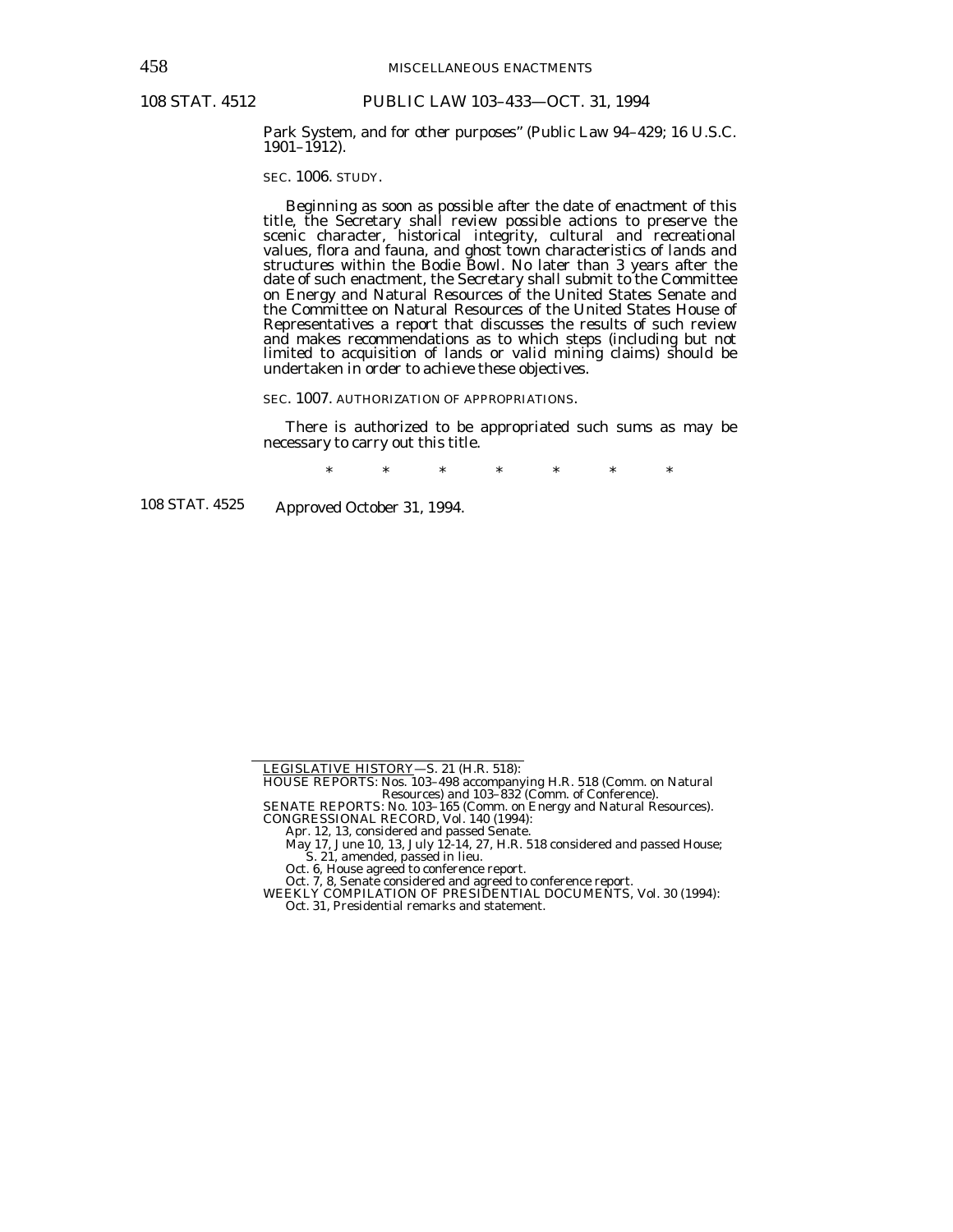# **5. Boston Harbor Islands (Study)**

PUBLIC LAW 102–525—OCT. 26, 1992 106 STAT. 3438

# Public Law 102–525 102d Congress

## An Act

To provide for the establishment of the Brown v. Board of Education National  $\frac{Oct. 26, 1992}{|S. 2890|}$ Historic Site in the State of Kansas, and for other purposes.

*Be it enacted by the Senate and House of Representatives of the United States of America in Congress assembled,* 

\* \* \* \* \* \* \*

## TITLE V–BOSTON HARBOR ISLANDS STUDY

SEC. 501. BOSTON HARBOR ISLANDS STUDY.

 (a) IN GENERAL.—The Secretary of the Interior shall, within 1 year after the date of the enactment of this title, conduct a study of the Boston Harbor Islands to assess the opportunities for the National Park Service to contribute to State, regional, and local efforts to promote the conservation of the Boston Harbor Islands and their use and enjoyment by the public. In conducting the study, the Secretary shall— (1) consult closely with and explore means for expanded

cooperation with the Massachusetts Department of Environmental Management, the Metropolitan District Commission, and the City of Boston;

(2) evaluate the suitability of establishing the Boston Harbor Islands as a unit of the National Park System;<br>(3) assess the opportunities for expanded tourism, public

 (3) assess the opportunities for expanded tourism, public education, and visibility by managing the Boston Harbor Islands in conjunction with units of the National Park System in the vicinity, including the Adams National Historic Site in Quincy,

Massachusetts; and<br>(4) evaluate the possibility for developing ferry service and other transportation links among those units to enhance their public use and enjoyment.<br>(b) REPORT.—The Secretary of the Interior shall submit to the

Congress a report on the findings, conclusions, and recommendations of the study under subsection (a), by not later than 1 year after the date of the enactment of this title.

Approved October 26, 1992.

 Oct. 8, Senate concurred in House amendment. WEEKLY COMPILATION OF PRESIDENTIAL DOCUMENTS, Vol. 28 (1992): Oct. 26, Presidential statement.

106 STAT. 3442 16 USC 1a-5.

LEGISLATIVE HISTORY—S. 2890 (H.R. 5484):<br>HOUSE REPORTS: No. 102–1038 accompanying H.R. 5484 (Comm. on Interior<br>and Insular Affairs).

SENATE REPORTS: No. 102–468 (Comm. on Energy and Natural Resources). CONGRESSIONAL RECORD, Vol. 138 (1992):

Oct. 1, considered and passed Senate.

Oct. 4, 5, considered and passed House, amended.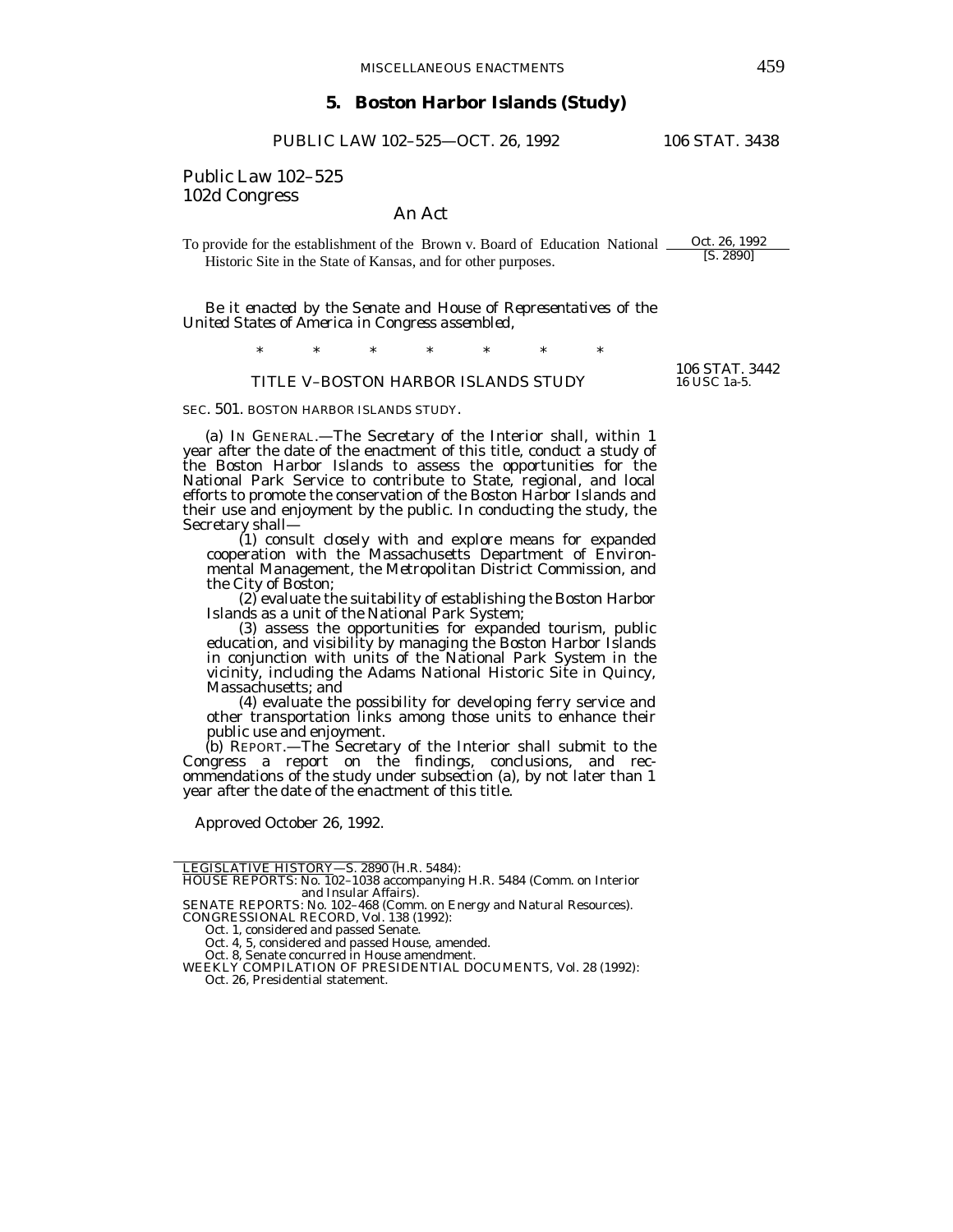# **7. Civil War Battlefield Commemorative Coin Act of 1992**

106 STAT. 1362 PUBLIC LAW 102–379—OCT. 5, 1992

Public Law 102–379 102d Congress

## An Act

Oct. 5, 1992 [H.R. 5126]

Civil War Battlefield Commemorative Coin Act of 1992. 31 USC 5112 note.

To direct the Secretary of the Treasury to mint coins in commemoration of the 100th anniversary of the beginning of the protection of Civil War battlefields, and for other purposes.

 *Be it enacted by the Senate and House of Representatives of the United States of America in Congress assembled,* 

SECTION 1. SHORT TITLE.

 This Act may be cited as the "Civil War Battlefield Commemorative Coin Act of 1992".

31 USC 5112 note.

SEC. 2. COIN SPECIFICATIONS.

 (a) FIVE DOLLAR GOLD COINS.—The Secretary of the Treasury (hereafter in this Act referred to as the "Secretary") shall issue not more than 300,000 five dollar coins which shall—

(1) weigh 8.359 grams,

(2) have a diameter of 0.850 inches, and

(3) contain 90 percent gold and 10 percent alloy.

 (b) ONE DOLLAR SILVER COINS.—The Secretary shall issue not more than 1,000,000 one dollar coins which shall—

(1) weigh 26.73 grams,

(2) have a diameter of 1.500 inches, and

(3) contain 90 percent silver and 10 percent copper.

 (c) HALF DOLLAR CLAD COINS.—The Secretary shall issue not more than 2,000,000 half dollar coins which shall be minted to the specifications for half dollar coins contained in section 5112(b) of title 31, United States Code.

(d) DESIGN.—

 (1) DESIGN REQUIREMENTS.—The design of the coins authorized under this Act shall be emblematic of the Civil War. On each such coin there shall be a designation of the value of the coin, an inscription of the year "1995", and inscriptions of the words "Liberty", "In God We Trust", "United States of America", and "E Pluribus Unum".

 (2) SELECTION OF DESIGN.—The Secretary shall select the design of each coin authorized under this Act after consultation with the Secretary of the Interior, the Commission of Fine Arts, and the Civil War Battlefield Foundation (hereafter in this Act referred to as the "Foundation").

 (e) LEGAL TENDER.—The coins issued under this Act shall be legal tender as provided in section 5103 of title 31, United States Code.

 (f) TERMINATION OF AUTHORITY.—Coins may not be minted under this Act after December 31, 1995.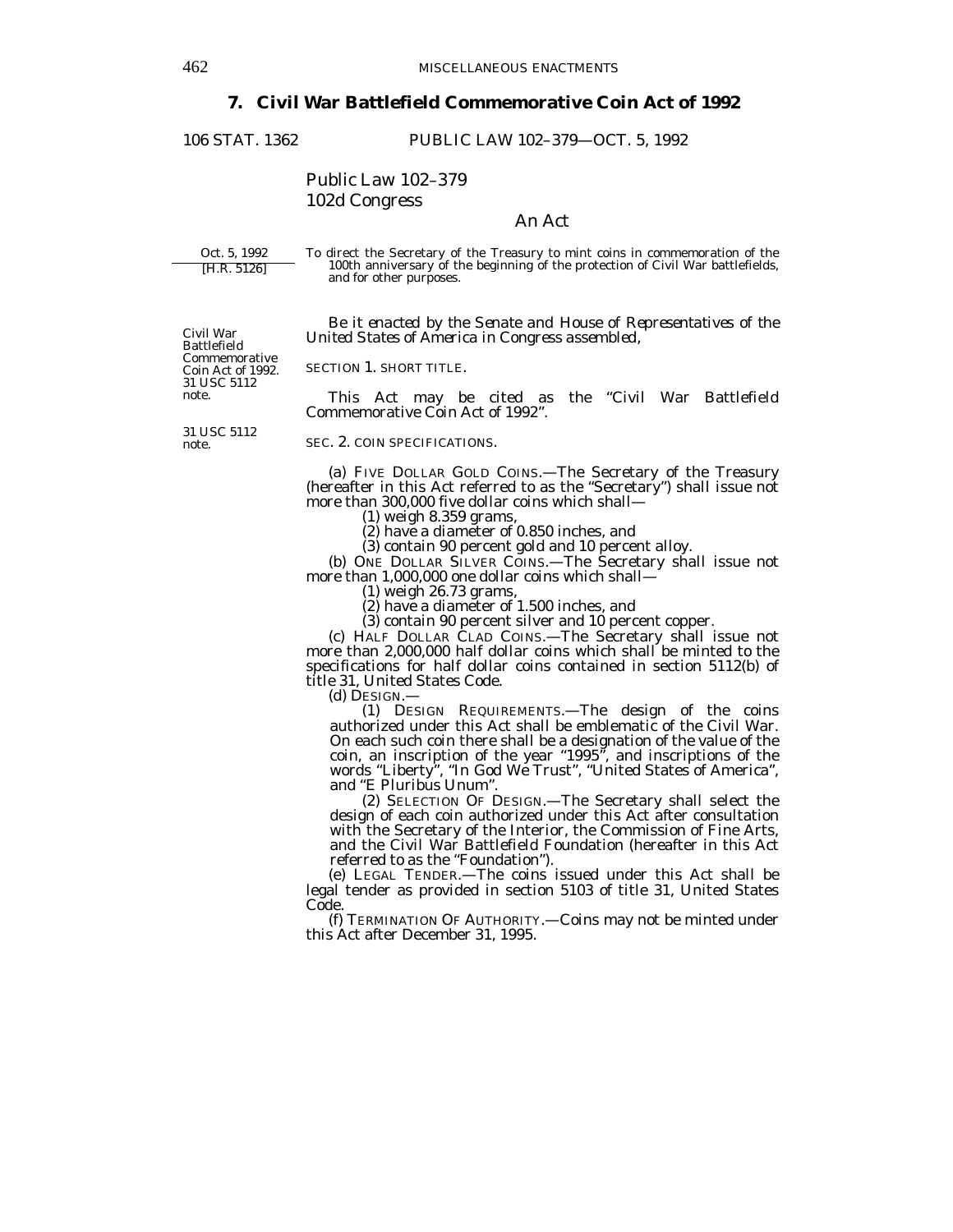(g) PROOF AND UNCIRCULATED COINS.—The coins authorized under this section shall be issued in uncirculated and proof qualities.

 (h) BUREAU OF THE MINT.—Not more than 1 facility of the Bureau of the Mint may be used to strike any particular combination of denomination and quality of coins under this Act.

## SEC. 3. SOURCES OF BULLION.

 (a) GOLD.—The Secretary shall obtain gold for the coins minted under this Act pursuant to the authority of the Secretary under existing law.

 (b) SILVER.—The Secretary shall obtain silver for the coins minted under this Act only from stockpiles established under the Strategic and Critical Minerals Stock Piling Act (50 U.S.C. 98 et seq.).

#### SEC. 4. SALE OF COINS.

 (a) SALE PRICE.—Notwithstanding any other provision of law, the coins issued under this Act shall be sold by the Secretary at a price equal to the face value, used in minting such coins, plus the cost of designing and issuing such coins (including labor, materials, dies, use of machinery, overhead expenses, marketing, and shipping).

 (b) BULK SALES.—The Secretary shall make bulk sales of coins issued under this Act at a reasonable discount.

 (c) PREPAID ORDERS AT A DISCOUNT.—The Secretary shall accept prepaid orders for the coins issued under this Act prior to the issuance of such coins. Sales under this subsection shall be at a reasonable discount.

 (d) SURCHARGE REQUIRED.—All sales of coins issued under this Act shall include a surcharge of \$35 per coin for the five dollar coins, \$7 per coin for the one dollar coins, and \$2 per coin for the half dollar coins.

 (e) MARKETING.—The Secretary, in cooperation with the Foundation, shall develop and implement a marketing program to promote and sell the coins authorized under this Act both within the United States and internationally.

#### SEC. 5. COINAGE PROFIT FUND.

 (a) DEPOSITS.—All amounts received from the sale of coins issued under this Act shall be deposited into the coinage profit fund.

 (b) PAYMENTS.—The Secretary shall pay the amounts authorized under section 6 from the coinage profit fund.

 (c) EXPENDITURES.—The Secretary shall charge the coinage profit fund with all expenditures under this Act.

SEC. 6. DISTRIBUTION AND USE OF SURCHARGES.

 (a) DISTRIBUTION.—Notwithstanding any other provision of law, the total surcharges received by the Secretary from the sale of coins issued under this Act shall be promptly paid by the Secretary to the Foundation and used by the Foundation for the preservation of historically significant Civil War battlefields.

 (b) APPROVAL OF EXPENDITURES REQUIRED.—The Foundation may not expend any amount attributable to amounts paid to the Foundation under this section unless the Secretary of the Interior approves that expenditure.

31 USC 5112 note.

31 USC 5112

note.

31 USC 5112

note.

31 USC 5112 note.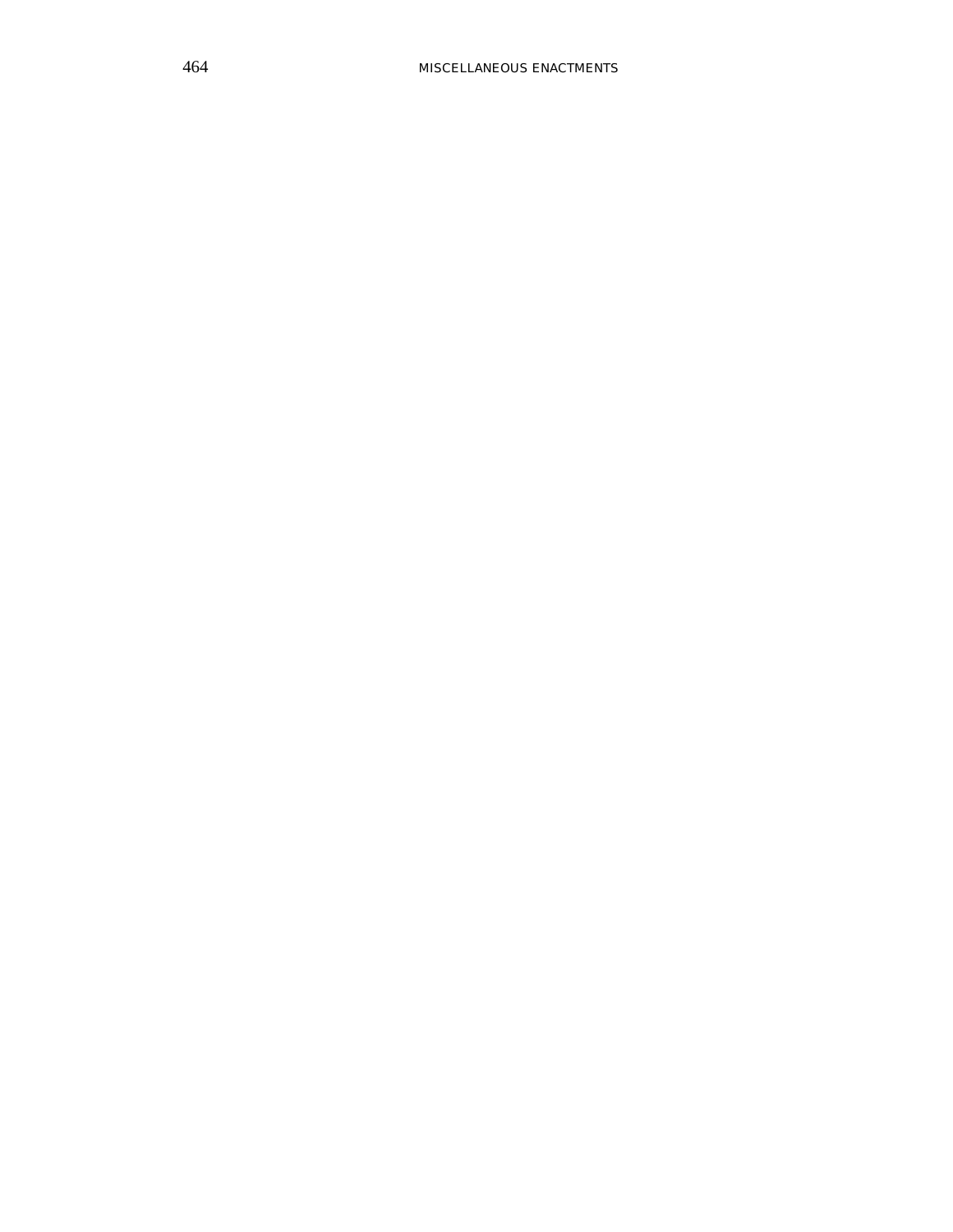(c) ACCOUNTING.—The Foundation shall account for all sums received by the Foundation under this section in accordance with generally accepted accounting principles and shall utilize such sums in a prudent manner to achieve battlefield protection. The books and records of the Foundation shall be made available to the Secretary and the Secretary of the Interior upon request.

 (d) AUDITS.—The Comptroller General of the United States shall have the right to examine such books, records, documents, and other data of the Foundation as may be related to the expenditure of amounts paid to the Foundation under this section.

31 USC 5112 note.

#### SEC. 7. GENERAL WAIVER OF PROCUREMENT REGULATIONS.

 (a) IN GENERAL.—Except as provided in subsection (b), no provision of law governing procurement or public contracts shall be applicable to the procurement of goods or services necessary for carrying out the provisions of this Act.

 (b) EQUAL EMPLOYMENT OPPORTUNITY.—Subsection (a) shall not relieve any person entering into a contract under the authority of this Act from complying with any law relating to equal employment opportunity.

31 USC 5112 note.

#### SEC. 8. FINANCIAL ASSURANCES.

 (a) NO NET COST.—The Secretary shall take such actions as may be necessary to ensure that the minting and issuance of coins under this Act will not result in any net cost to the Federal Government.

 (b) FULL PAYMENT.—No coin shall be issued under this Act unless the Secretary has received—

(1) full payment for the coin;

 (2) security satisfactory to the Secretary to indemnify the United States for full payment; or

 (3) a guarantee of full payment satisfactory to the Secretary from a depository institution the deposits of which are insured by the Federal Deposit Insurance Corporation or the National Credit Union Administration.

SEC. 9. REPORTS TO CONGRESS.

 (a) REPORTS REQUIRED.—Not later than 15 days after the last day of each calendar quarter which ends before April 1, 1996, the Secretary shall transmit to the Committee on Banking, Finance

31 USC 5112 note.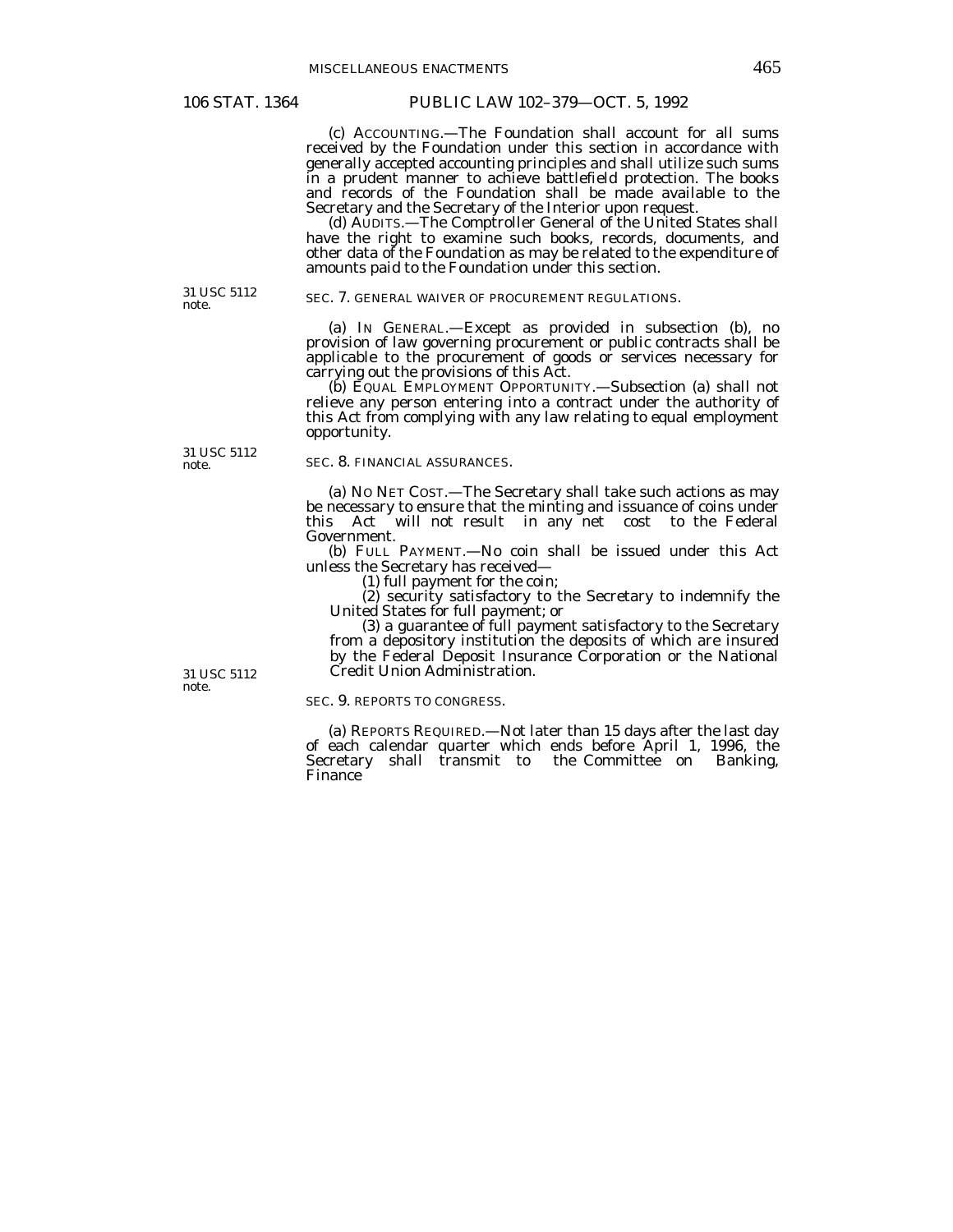and Urban Affairs of the House of Representatives and the Committee on Banking, Housing, and Urban Affairs of the Senate a report detailing activities carried out under this Act during such quarter.

 (b) CONTENTS OF REPORT.—The report shall include a review of all marketing activities under section 4 and a financial statement.

Approved October 5, 1992.

June 30, considered and passed House. Sept. 18, considered and passed Senate. WEEKLY COMPILATION OF PRESIDENTIAL DOCUMENTS, Vol. 28 (1992):

Oct. 5, Presidential statement.

LEGISLATIVE HISTORY—H.R. 5126:<br>CONGRESSIONAL RECORD, Vol. 138 (1992):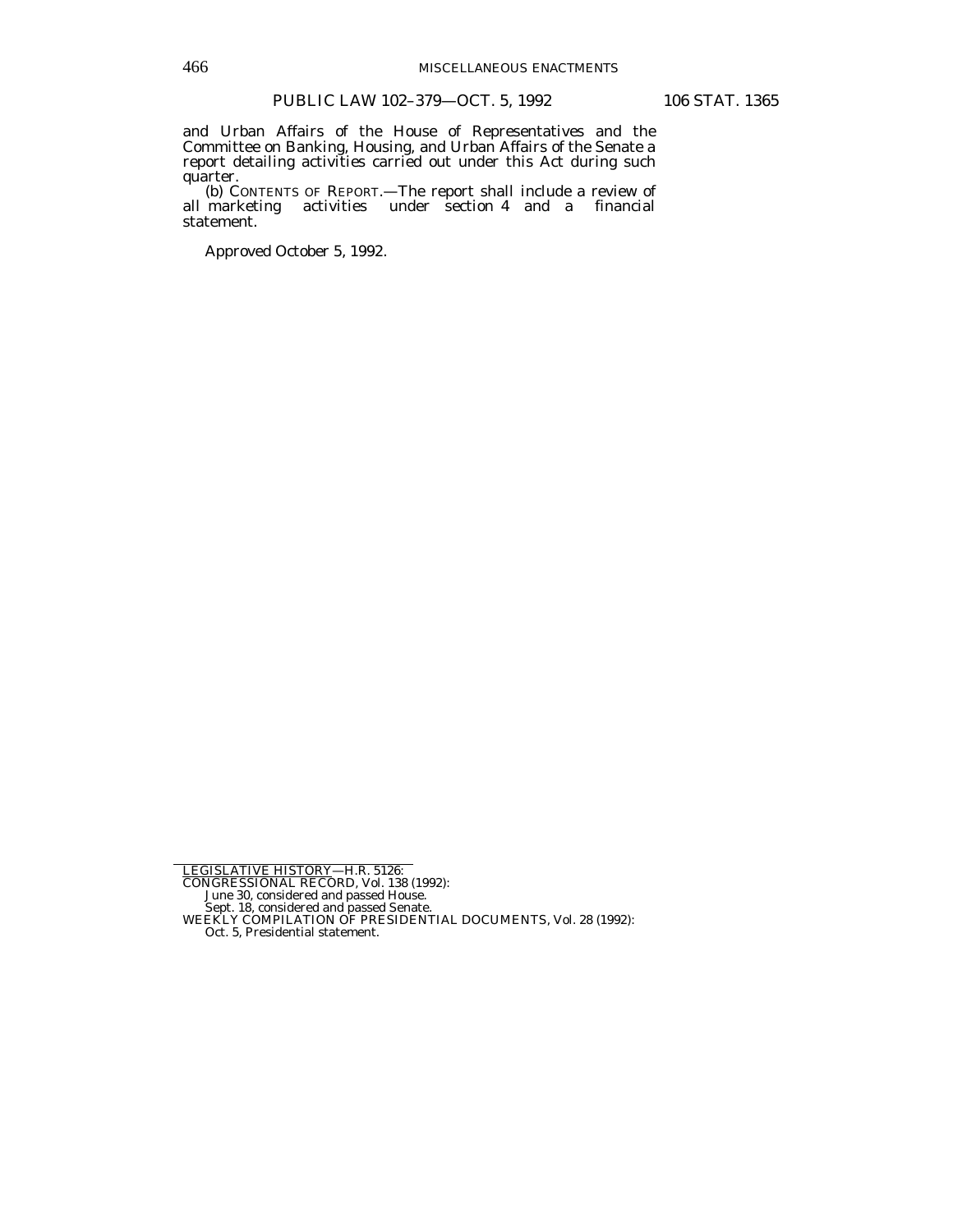# **9. Japanese American National Historic Landmark Theme Study Act**

PUBLIC LAW 102-248-MAR. 3, 1992 106 STAT. 40

Public Law 102–248 102d Congress

## An Act

To establish the Manzanar National Historic Site in the State of California, and Mar. 3, 1992<br>for other purposes. for other purposes.

*Be it enacted by the Senate and House of Representatives of the United States of America in Congress assembled,* 

\* \* \* \* \* \* \*

## TITLE II—JAPANESE AMERICAN NATIONAL HISTORIC LANDMARK THEME STUDY

SEC. 201. SHORT TITLE.

This title may be cited as the "Japanese American National Historic Landmark Theme Study Act".

#### SEC. 202. THEME STUDY.

 (a) STUDY.—The Secretary of the Interior (hereinafter in this title referred to as the "Secretary") is authorized and directed to prepare and transmit to the Congress no later than 2 years after the date funds are made available for this title a National Historic Landmark Theme Study on Japanese American history (hereinafter in this title referred to as the "Theme Study"). The purpose of the Theme Study shall be to identify the key sites in Japanese American history that illustrate the period in American history when personal justice was denied Japanese Americans. The Theme Study shall identify, evaluate, and nominate as national historic landmarks those sites, buildings, and structures that best illustrate or commemorate the period in American history from 1941 to 1946 when Japanese Americans were ordered to be detained, relocated, or excluded pursuant to Executive Order Number 9066, and other actions. The study shall include (but not be limited to) the following sites: (1) Internment and temporary detention camps where

Japanese Americans were relocated, detained, and excluded pursuant to Executive Order Number 9066, issued on February 19, 1942. The internment camps include: Tule Lake, California; Rohwer, Arkansas; Gila River, Arizona; Poston, Arizona; Granada, Colorado; Jerome, Arkansas; Heart Mountain, Wyoming; Minidoka, Idaho; and Topaz, Utah. The temporary detention camps include: Pomona, California; Santa Anita, California; Fresno, California; Pinedale, California; Tanforan in San Bruno, California; Sacramento, California; Marysville, California; Mayer, Arizona; Salinas, California; Turlock, California; Merced, California; Stockton, California; Tulare, California; Puyallup, Washington; and Portland, Oregon.

 (2) Angel Island California, the port of entry for many Japanese Issei.

 (3) Camp Shelby, Mississippi, the training ground for the 442nd Infantry Regimental Combat Team.

106 STAT. 42 Japanese American National Historic Landmark Theme Study Act.

106 STAT. 43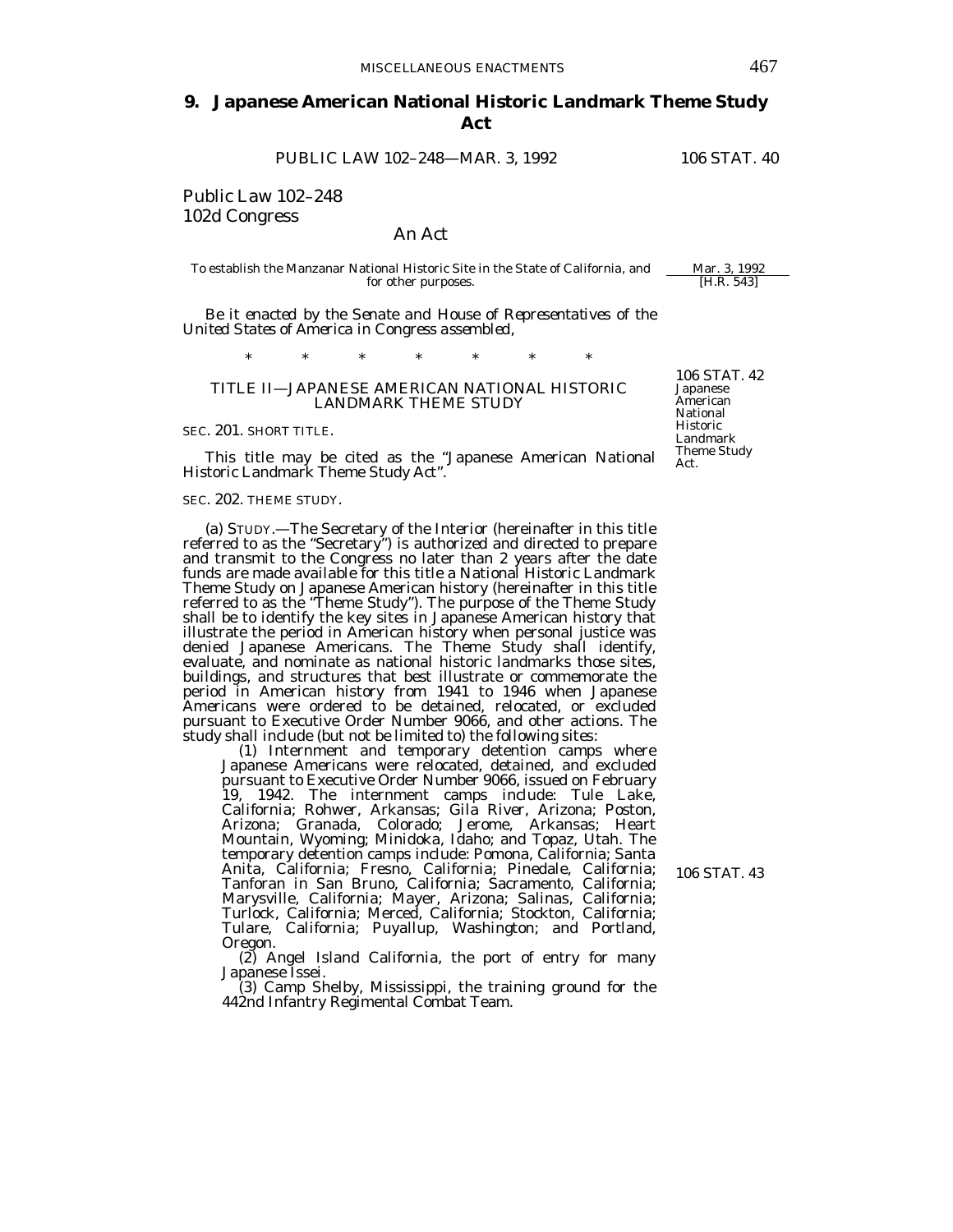106 STAT. 44

 (4) Camp Savage and Fort Snelling, Minnesota, locations for the Military Intelligence Service Language School where Japanese Americans received Japanese language instruction, enabling the Japanese Americans to translate Japanese war plans into English.

(5) Camp McCoy, Wisconsin, where the 100th Infantry Battalion was trained.

 (6) Terminal Island, California, the first location where Japanese Americans were forced to evacuate.

 (7) Bainbridge Island, Washington, where Japanese Americans were evacuated pursuant to Exclusion Order Number 1.

 (8) Immigration and Naturalization Service internment camps at Crystal City, Kennedy, and Seagoville, Texas, Missoula, Montana, and Bismarck, North Dakota.

 (b) IDENTIFICATION AND LIST.—On the basis of the Theme Study, the Secretary shall identify possible new national historic landmarks appropriate to this theme and prepare a list in order of importance or merit of the most appropriate sites for national historic landmark designation.

SEC. 203. CONSULTATION.

 In carrying out the study, the Secretary shall consult with Japanese American citizens groups, scholars of Japanese American history, and historic preservationists. In preparing the study, if the Secretary determines that it is necessary to have access to Indian lands, the Secretary shall request permission from the appropriate tribe.

#### SEC. 204. COOPERATIVE AGREEMENTS.

 The Secretary may enter into cooperative agreements with one or more Japanese American citizens organizations knowledgeable of Japanese American history, especially the relocation and especially the relocation and internment period during World War II to prepare the Theme Study and ensure that the Theme Study meets current scholarly standards.

SEC. 205. AUTHORIZATION OF APPROPRIATIONS.

 There is hereby authorized to be appropriated such sums as are necessary to carry out this title.

Approved March 3, 1992.

LEGISLATIVE HISTORY—H.R. 543:

HOUSE REPORTS: No. 102–125 (Comm. on Interior and Insular Affairs).

SENATE REPORTS: No. 102–236 (Comm. on Energy and Natural Resources). CONGRESSIONAL RECORD:

Vol. 137 (1991): June 24, considered and passed House.

Nov. 26, considered and passed Senate, amended. Vol. 138 (1992): Feb. 18, 19, House considered and concurred in Senate amendments.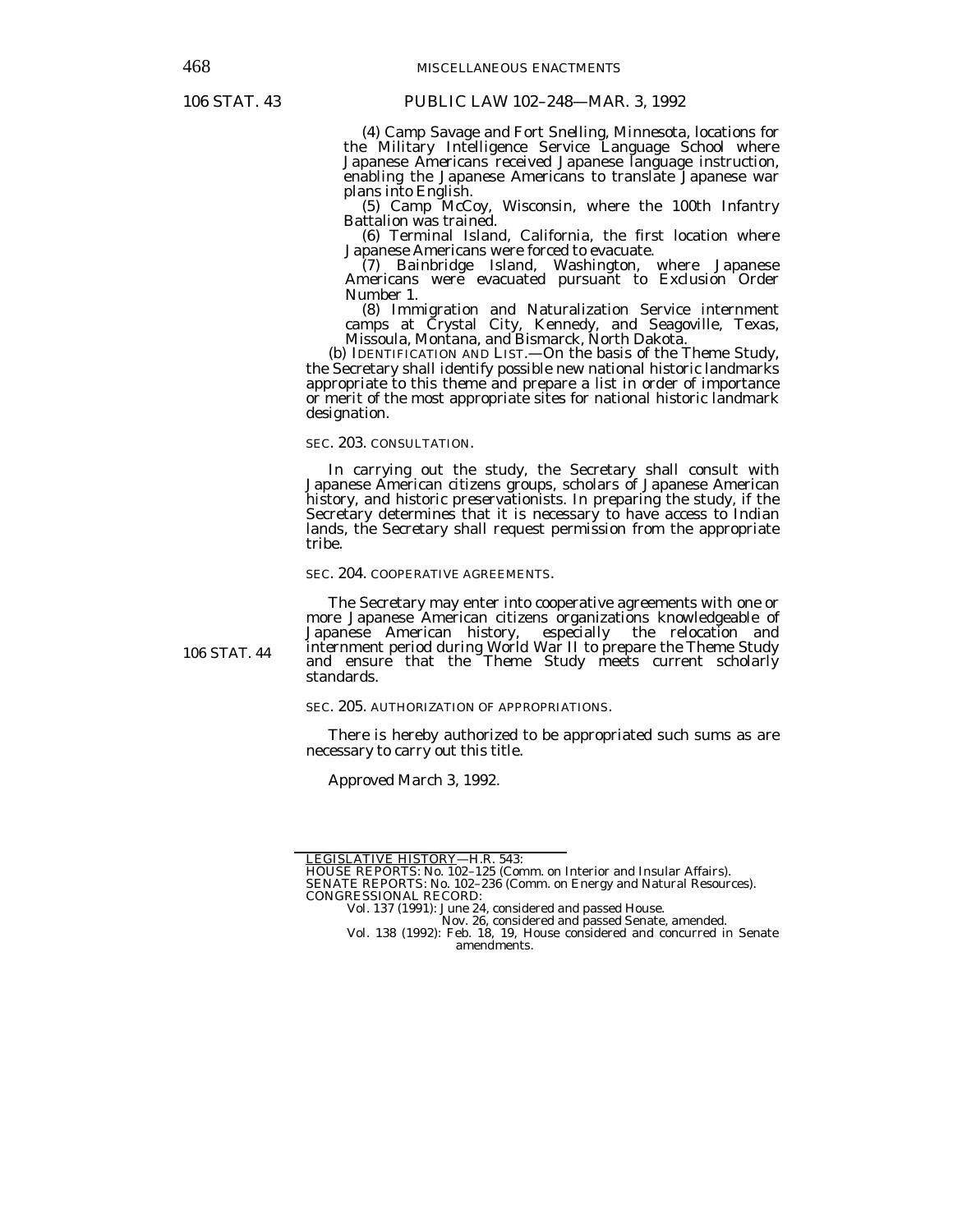# **10. Jefferson Commemorative Coin Act and United States Veterans Commemorative Coin Act**

PUBLIC LAW 103-186-DEC. 14, 1993 107 STAT. 2245

Public Law 103–186 103d Congress

## An Act

To require the Secretary of the Treasury to mint coins in commemoration of the 250th anniversary of the birth of Thomas Jefferson, Americans who have been prisoners of war, the Vietnam Veterans Memorial on the occasion of the 10th anniversary of the Memorial, and the Women in Military Service for America Memorial, and for other purposes.

 *Be it enacted by the Senate and House of Representatives of the United States of America in Congress assembled,* 

## TITLE I—THOMAS JEFFERSON COMMMORATIVE COIN

SEC. 101. SHORT TITLE.

 This title may be cited as the "Jefferson Commemorative Coin Act of 1993".

SEC. 102. COIN SPECIFCATIONS.

(a) ONE-DOLLAR SILVER COINS.—

 (1) ISSUANCE.—The Secretary of the Treasury (hereafter in this title referred to as the "Secretary,") shall issue not more than 600,000 one-dollar coins, which shall—

(A) weigh 26.73 grams;

(B) have a diameter of 1.500 inches; and

(C) contain 90 percent silver and 10 percent copper.

 (2) DESIGN.—The design of the coins issued under this title shall be emblematic of a profile of Thomas Jefferson and a frontal view of his home Monticello. On each coin there shall be a designation of the value of the coin, an inscription of the year "1993", and inscriptions of the words "Liberty", "In God We Trust", "United States of America", and "E Pluribus Unum".

 (b) LEGAL TENDER.—The coins issued under this title shall be legal tender, as provided in section 5103 of title 31, United States Code.

 (c) NUMISMATIC ITEMS.—For purposes of section 5132(a)(1) of title 31, United States Code, all coins minted under this title shall be considered to be numismatic items.

## SEC. 103. SOURCES OF BULLION.

 The Secretary shall obtain silver for the coins minted under this title only from stockpiles established under the Strategic and Critical Minerals Stock Piling Act.

Jefferson Commemorative Coin Act of 1993. 31 USC 5112 note.

Dec. 14, 1993

[H.R. 3616]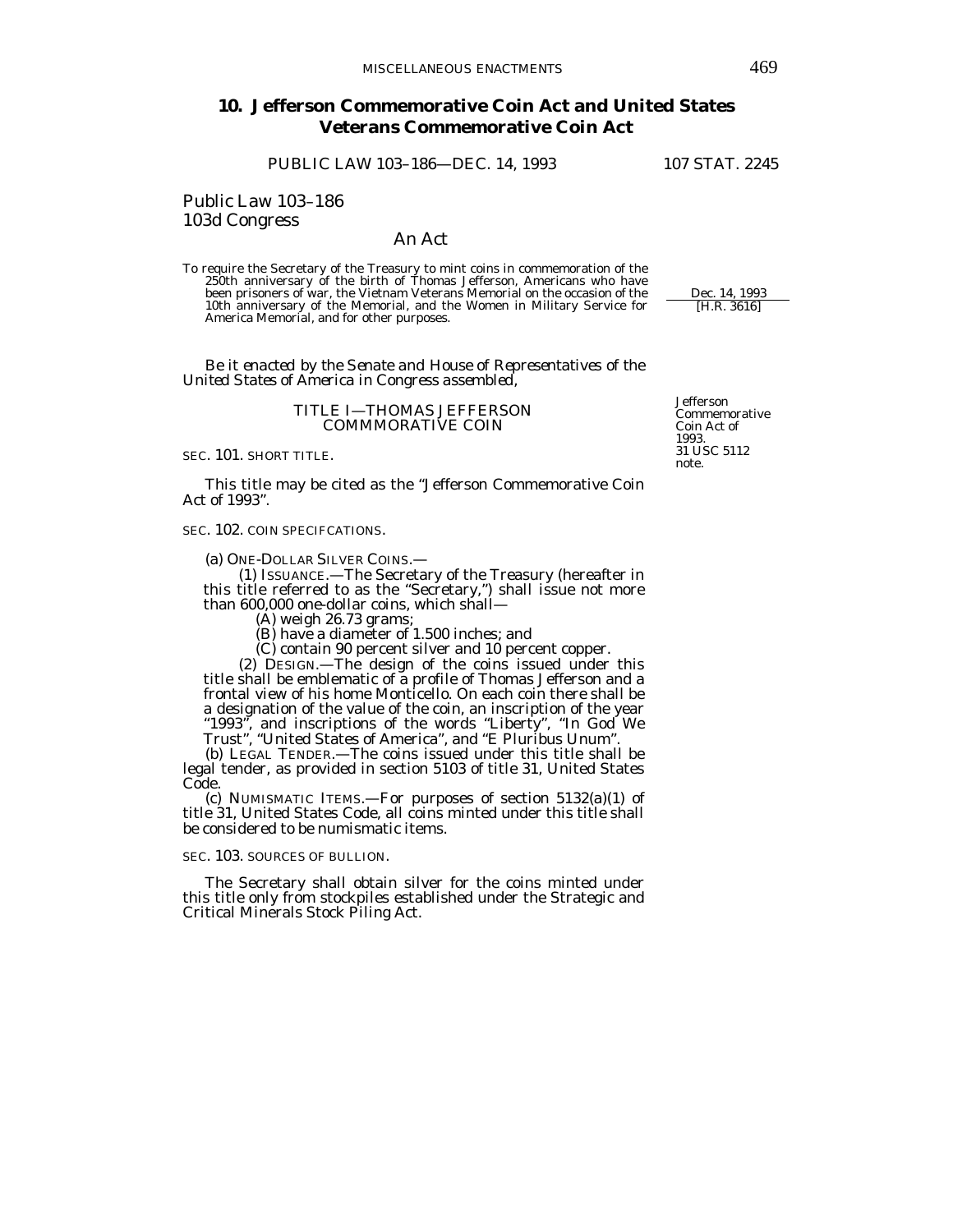SEC. 104. SELECTION OF DESIGN.

 Subject to section 102(a)(2), the design for the coins authorized by this title shall be—

 (1) selected by the Secretary after consultation with the Executive Director of the Thomas Jefferson Memorial Foundation and the Commission of Fine Arts; and

 (2) reviewed by the Citizens Commemorative Advisory Committee.

SEC. 105. ISSUANCE OF COINS.

 (a) QUALITY OF COINS.—Coins minted under this title shall be issued in uncirculated and proof qualities.

 (b) MINT FACILITY.—Only 1 facility of the United States Mint may be used to strike any particular quality of the coins minted under this title.

 (c) PERIOD FOR ISSUANCE.—The Secretary may issue coins minted under this title during the period beginning on May 1, 1994, and ending on April 30, 1995.

## SEC. 106. SALE OF COINS.

 (a) SALE PRICE.—The coins authorized under this title shall be sold by the Secretary at a price equal to the sum of the face value of the coins, the surcharge provided in subsection (c) with respect to such coins, and the cost of designing and issuing the coins (including labor, materials, dies, use of machinery, overhead expenses, marketing, and shipping).

 (b) PREPAID ORDERS.—The Secretary shall accept prepaid orders for the coins authorized under this title prior to the issuance of such coins. Sale prices with respect to such prepaid orders shall be at a reasonable discount.

 (c) SURCHARGES.—All sales shall include a surcharge of \$10 per coin.

## SEC. 107. GENERAL WAIVER OF PROCUREMENT REGULATIONS.

 (a) IN GENERAL.—Except as provided in subsection (b), no provision of law governing procurement or public contracts shall be applicable to the procurement of goods and services necessary for carrying out the provisions of this title.

 (b) EQUAL EMPLOYMENT OPPORTUNITY.—Subsection (a) shall not relieve any person entering into a contract under the authority of this title from complying with any law relating to equal employment opportunity.

## SEC. 108. DISTRIBUTION OF SURCHARGES.

 All surcharges received by the Secretary from the sale of coins issued under this title shall be promptly paid by the Secretary—

 (1) in the case of surcharges received in connection with the sale of the first 500,000 coins issued, to the Jefferson Endowment Fund, to be used—

 (A) to establish and maintain an endowment to be a permanent source of support for Monticello and its historic furnishings; and

 (B) for the Jefferson Endowment Fund's educational programs, including the International Center for Jefferson Studies; and

 (2) in the case of surcharges received in connection with the sale of all other such coins, to the Corporation for Jefferson's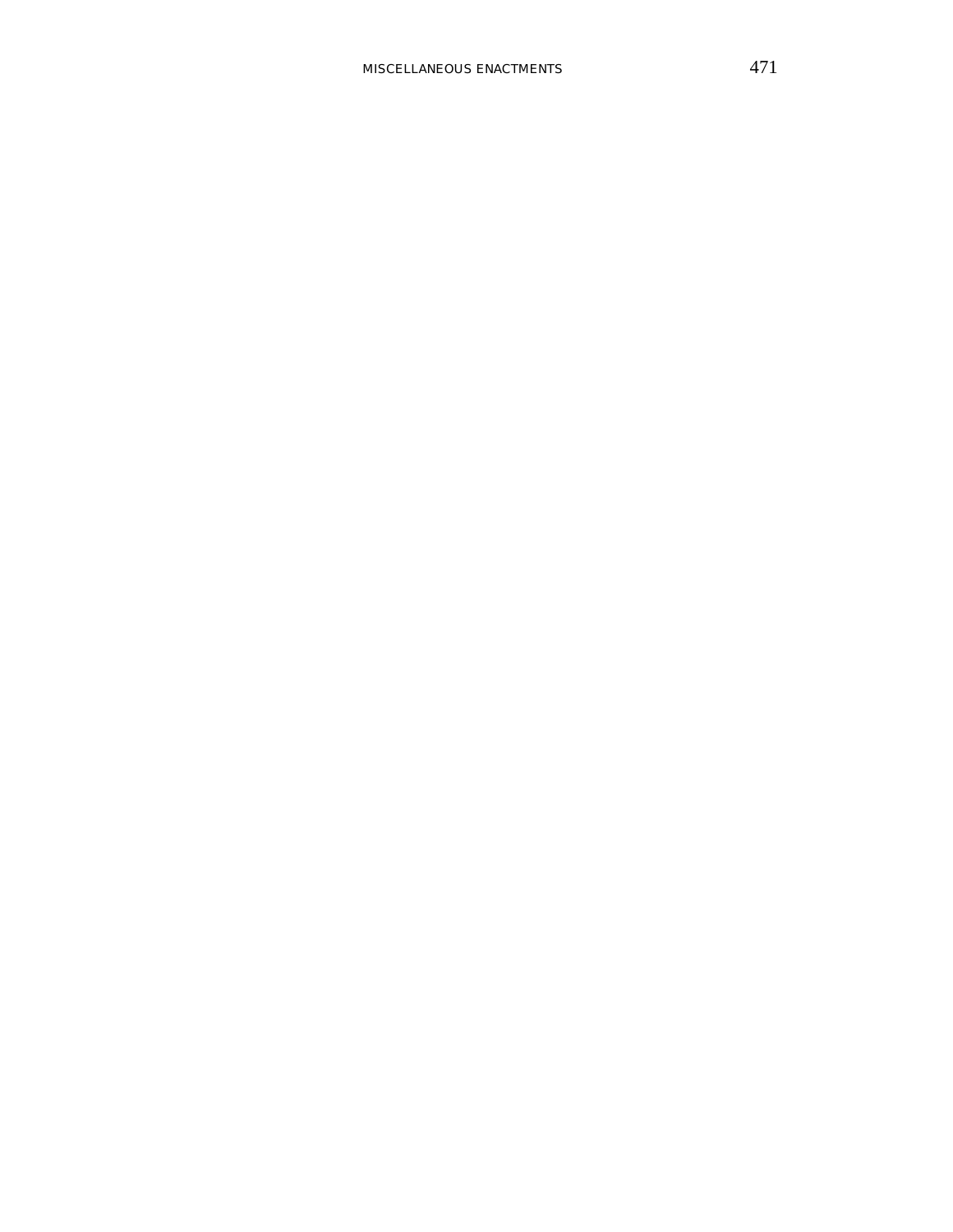Poplar Forest, to be used for the restoration and maintenance of Poplar Forest.

### SEC. 109. AUDITS.

 The Comptroller General of the United States shall have the right to examine such books, records, documents, and other data of the entities specified in section 108, as may be related to the expenditures of amounts paid under section 108.

#### SEC. 110. FINANCIAL ASSURANCES.

 (a) NO NET COST TO THE GOVERNMENT.—The Secretary shall take such actions as may be necessary to ensure that minting and issuing coins under this title will not result in any net cost to the United States Government.

 (b) PAYMENT FOR COINS.—A coin shall not be issued under this title unless the Secretary has received—

(1) full payment for the coin;

 (2) security satisfactory to the Secretary to indemnify the United States for full payment; or

 (3) a guarantee of full payment satisfactory to the Secretary from a depository institution whose deposits are insured by the Federal Deposit Insurance Corporation or the National Credit Union Administration Board.

#### TITLE II—UNITED STATES VETERANS COMMEMORATIVE COINS

SEC. 201. SHORT TITLE.

 This title may be cited as the "United States Veterans Commemorative Coin Act of 1993".

## SEC. 202. COIN SPECIFICATIONS.

(a) ONE-DOLLAR SILVER COINS.—

 (1) ISSUANCE.—The Secretary of the Treasury (hereafter in this title referred to as the "Secretary") shall issue one-dollar coins of 3 different designs, which shall—

(A) weigh 26.73 grams;

(B) have a diameter of 1.500 inches; and

 (C) contain 90 percent silver and 10 percent copper.

 (2) DESIGNATION OF VALUE AND INSCRIPTIONS.—On each coin there shall be a designation of the value of the coin, an inscription of the year "1994", and inscriptions of the words "Liberty", "In God We Trust", "United States of America", and "E Pluribus Unum".

(3) Design Of 3 Coins.—

 (A) PRISONER-OF-WAR COMMEMORATIVE COIN.—1 type of coin issued under this title shall be a prisoner-of-war commemorative coin the design of which shall be emblematic of the experience of Americans who have been prisoners-of-war.

 (B) VIETNAM VETERANS MEMORIAL COMMEMORATIVE COIN.—1 type of coin issued under this title shall be a Vietnam Veterans Memorial commemorative coin the design of which shall be emblematic of the Vietnam Veterans Memorial.

United States Veterans Commemorative Coin Act of 1993. 31 USC 5112 note.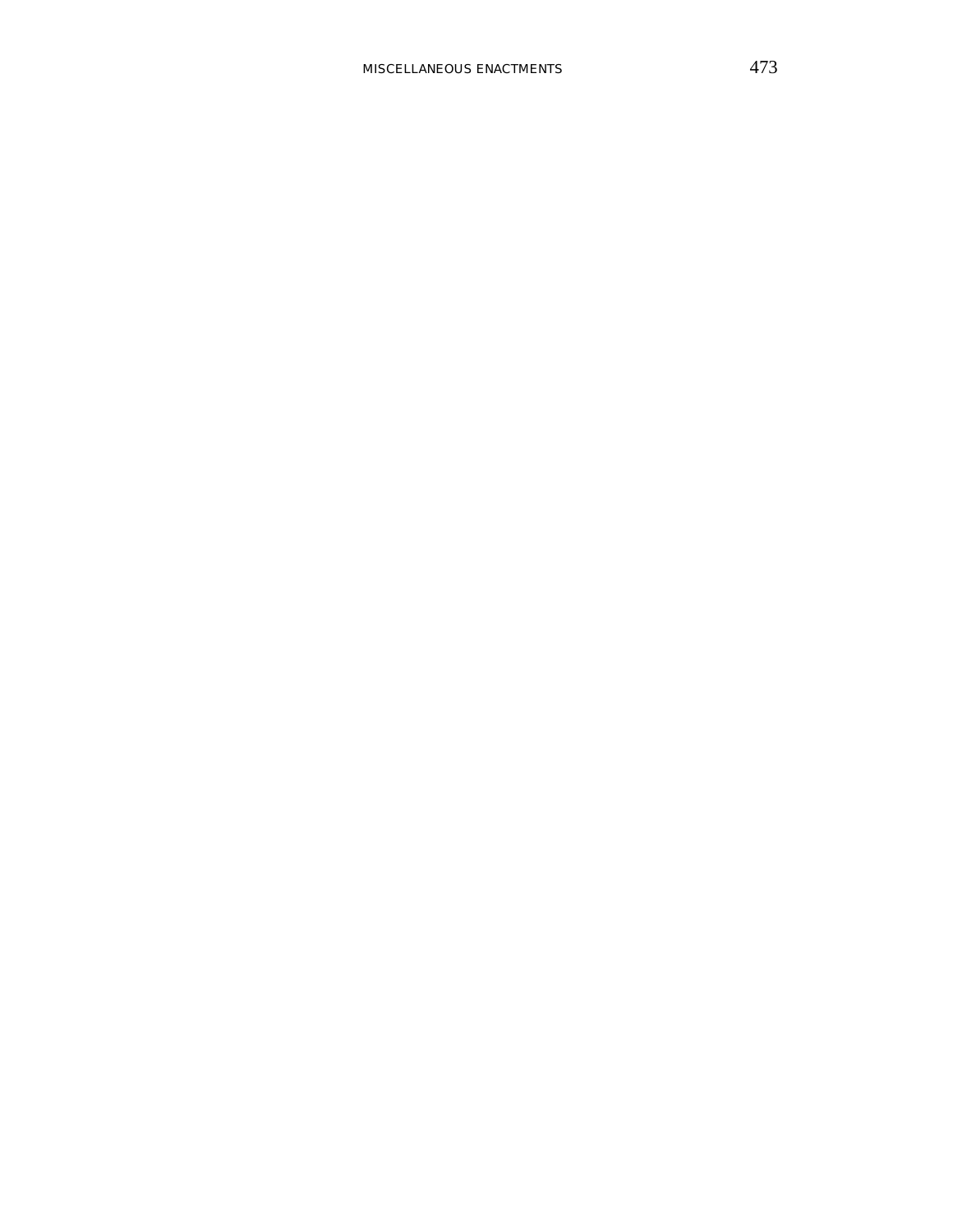(C) WOMEN IN MILITARY SERVICE FOR AMERICA MEMORIAL COMMEMORATIVE COIN.—1 type of coin issued under this title shall be Women in Military Service for America Memorial commemorative coin the design of which shall be symbolic of women's service in the Armed Forces of the United States.

 (4) MAXIMUM NUMBER FOR COINS OF EACH DESIGN.—The Secretary shall issue no more than 500,000 coins of each design.

 (b) LEGAL TENDER.—The coins issued under this title shall be legal tender, as provided in section 5103 of title 31, United States Code.

 (c) NUMISMATIC ITEMS.—For purposes of section 5132(a)(1) of title 31, United States Code, all coins minted under this title shall be considered to be numismatic items.

#### SEC. 203. SOURCES OF BULLION.

 The Secretary shall obtain silver for the coins minted under this title only from stockpiles established under the Strategic and Critical Minerals Stock Piling Act.

## SEC. 204. SELECTION OF DESIGN.

 Subject to section 202(a)(3), the design for the coins authorized by this title shall be—

 (1) selected by the Secretary after consultation with the Commission of Fine Arts and–<br>(A) in the case

case of the coin described in<br>the Vietnam Veterans Memorial section  $202(a)(3)(B)$ , Fund; and

 (B) in the case of the coin described in section 202(a)(3)(C), the Women in Military Service for America Memorial Foundation, Incorporated; and

 (2) reviewed by the Citizens Commemorative Advisory Committee.

## SEC. 205. SALE OF COINS.

 (a) SALE PRICE.—The coins issued under this title shall be sold by the Secretary at a price equal to the face value, plus the cost of designing and issuing such coins (including labor, materials, dies, use of machinery, and overhead expenses) and the surcharge provided for in subsection (d).

 (b) BULK SALES.—The Secretary shall make bulk sales at a reasonable discount.

 (c) PREPAID ORDERS.—The Secretary shall accept prepaid orders for the coins issued under this title before the issuance of such coins. Sales under this subsection shall be at a reasonable discount to reflect the benefit of prepayment.

 (d) SURCHARGES.—All sales of coins issued under this title shall include a surcharge of \$10 per coin.

#### SEC. 206. ISSUANCE OF THE COINS.

 (a) COMMENCEMENT OF ISSUANCE.—The coins minted under this title may be issued beginning May 1, 1994.

 (b) TERMINATION OF AUTHORITY.—The coins authorized under this title may not be minted after April 30, 1995.

 (c) PROOF AND UNCIRCULATED COINS.—The coins authorized under this title shall be issued in uncirculated and proof qualities.

(d) 3-COIN SETS.—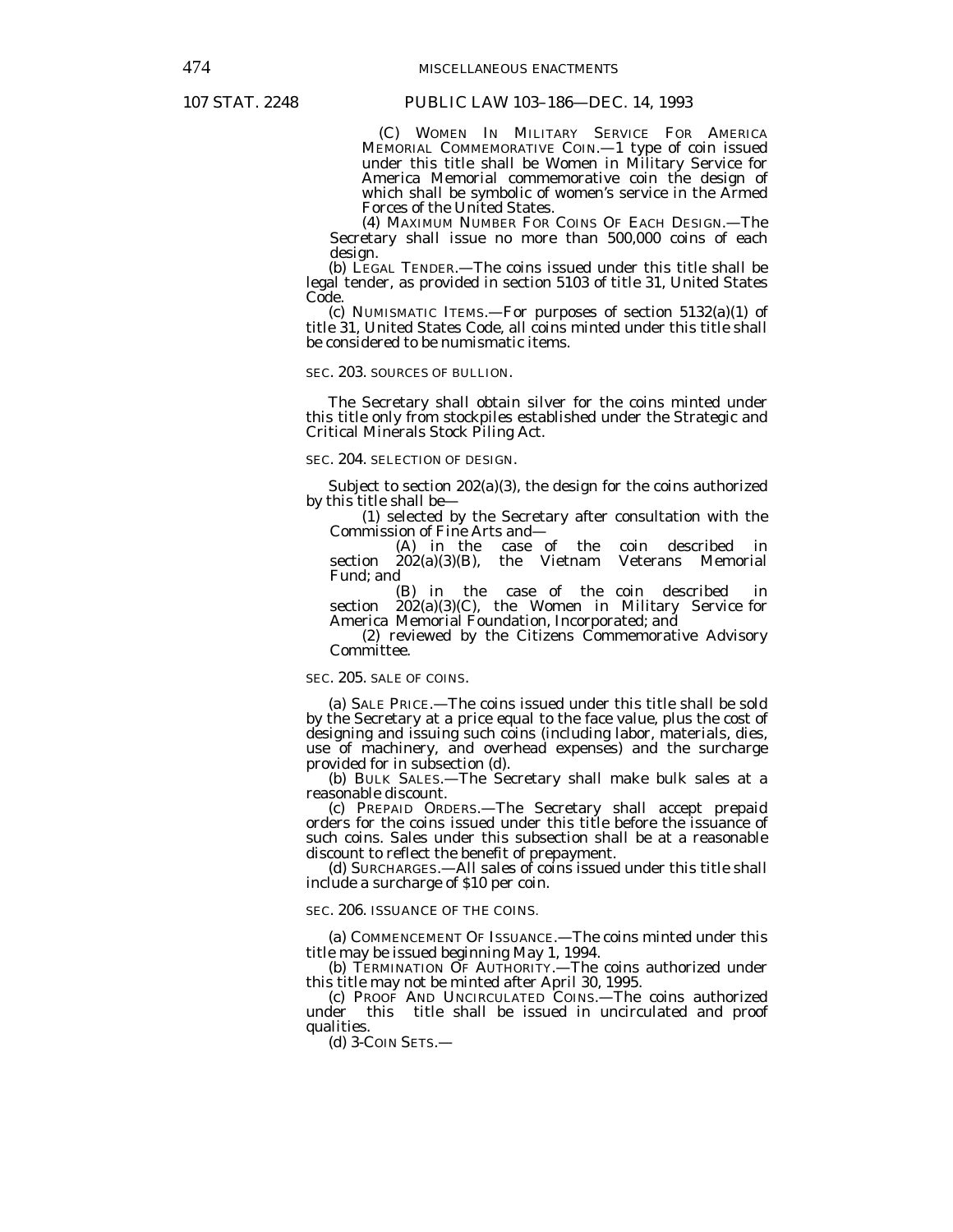MISCELLANEOUS ENACTMENTS 475

 (1) IN GENERAL.—In addition to any other manner and form of sales of coins minted under this title, the Secretary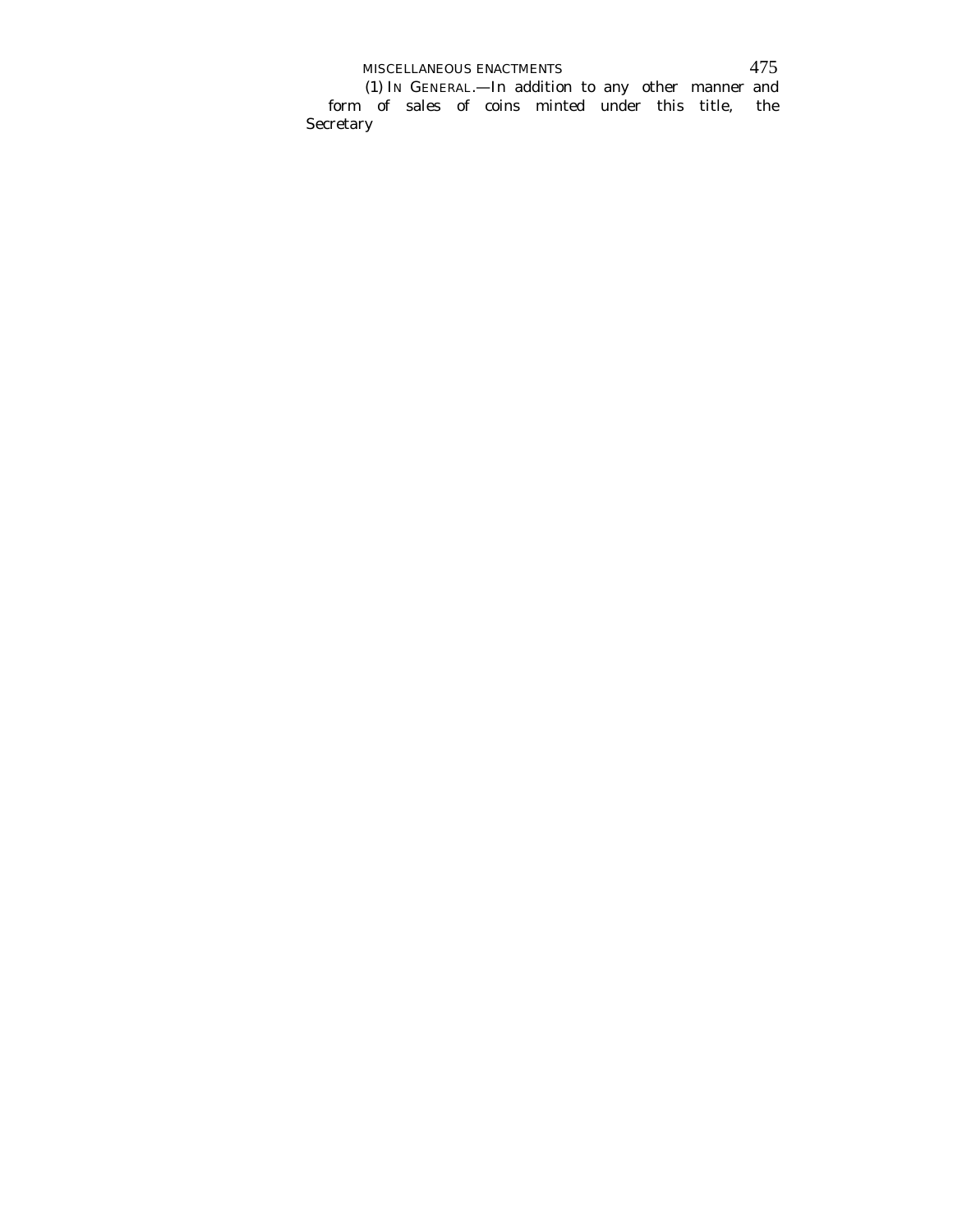shall make a portion of such coins available for sale in 3-coin sets containing 1 of each of the 3 designs of coins required pursuant to section 202(a)(3).

 (2) NUMBER OF SETS.—The number of 3-coin sets made available pursuant to paragraph (1) shall be at the discretion of the Secretary.

#### SEC. 207. GENERAL WAIVER OF PROCUREMENT REGULATIONS.

 (a) IN GENERAL.—Except as provided in subsection (b), no provision of law governing procurement or public contracts shall be applicable to the procurement of goods and services necessary for carrying out the provisions of this title.

 (b) EQUAL EMPLOYMENT OPPORTUNITY.—Subsection (a) shall not relieve any person entering into a contract under the authority of this title from complying with any law relating to equal employment opportunity.

## SEC. 208. DISTRIBUTION OF SURCHARGES.

 (a) PRISONER-OF-WAR COMMEMORATIVE COINS.—Except as provided in subsection (d), an amount equal to the surcharges received by the Secretary from the sale of prisoner-of-war commemorative coins described in section  $202(a)(3)(A)$  shall be promptly paid by the Secretary in the order that follows:

 (1) AMOUNTS TO BE MADE AVAILABLE FOR CONSTRUCTION OF MUSEUM.—The Secretary of the Treasury shall make available to the Secretary of the Interior the first \$3,000,000 of such surcharges for the construction of the Andersonville Prisoner-of-War Museum in Andersonville, Georgia.

 (2) AMOUNTS TO BE PAID TO ENDOWMENT FUND.—After payment of the amount required by paragraph (1), the Secretary of the Treasury shall pay 50 percent of the remaining surcharges to the endowment fund established pursuant to section 209(a).

 (3) AMOUNTS TO BE PAID TO MAINTAIN NATIONAL CEMETERIES.—After payment of the amount required by paragraph (1), the Secretary shall pay 50 percent of the remaining surcharges to the Secretary of Veterans Affairs for purposes of maintaining national cemeteries pursuant to chapter 24 of title 38, United States Code.

 (b) VIETNAM VETERANS MEMORIAL COMMEMORATIVE COINS.— Except as provided in subsection (d), an amount equal to the surcharges received by the Secretary from the sale of Vietnam Veterans Memorial commemorative coins described in section 202(a)(3)(B) shall be promptly paid by the Secretary to the Vietnam Veterans Memorial Fund to assist the Fund's efforts to raise an endowment to be a permanent source of support for the repair, maintenance, and addition of names to the Vietnam Veterans Memorial.

 (c) WOMEN IN MILITARY SERVICE FOR AMERICA MEMORIAL COMMEMORATIVE COINS.—Except as provided in subsection (d), an amount equal to the surcharges received by the Secretary from the sale of Women in Military Service for America Memorial commemorative coins described in section  $202(a)(3)(C)$  shall be promptly paid by the Secretary to the Women in Military Service for America Memorial Foundation, Inc., for the purpose of creating, endowing, and dedicating the Women in Military Service for America Memorial.

 (d) SURCHARGES FROM 3-COIN SETS.—In the case of surcharges derived from the sale of 3-coin sets pursuant to section  $206(d)$ —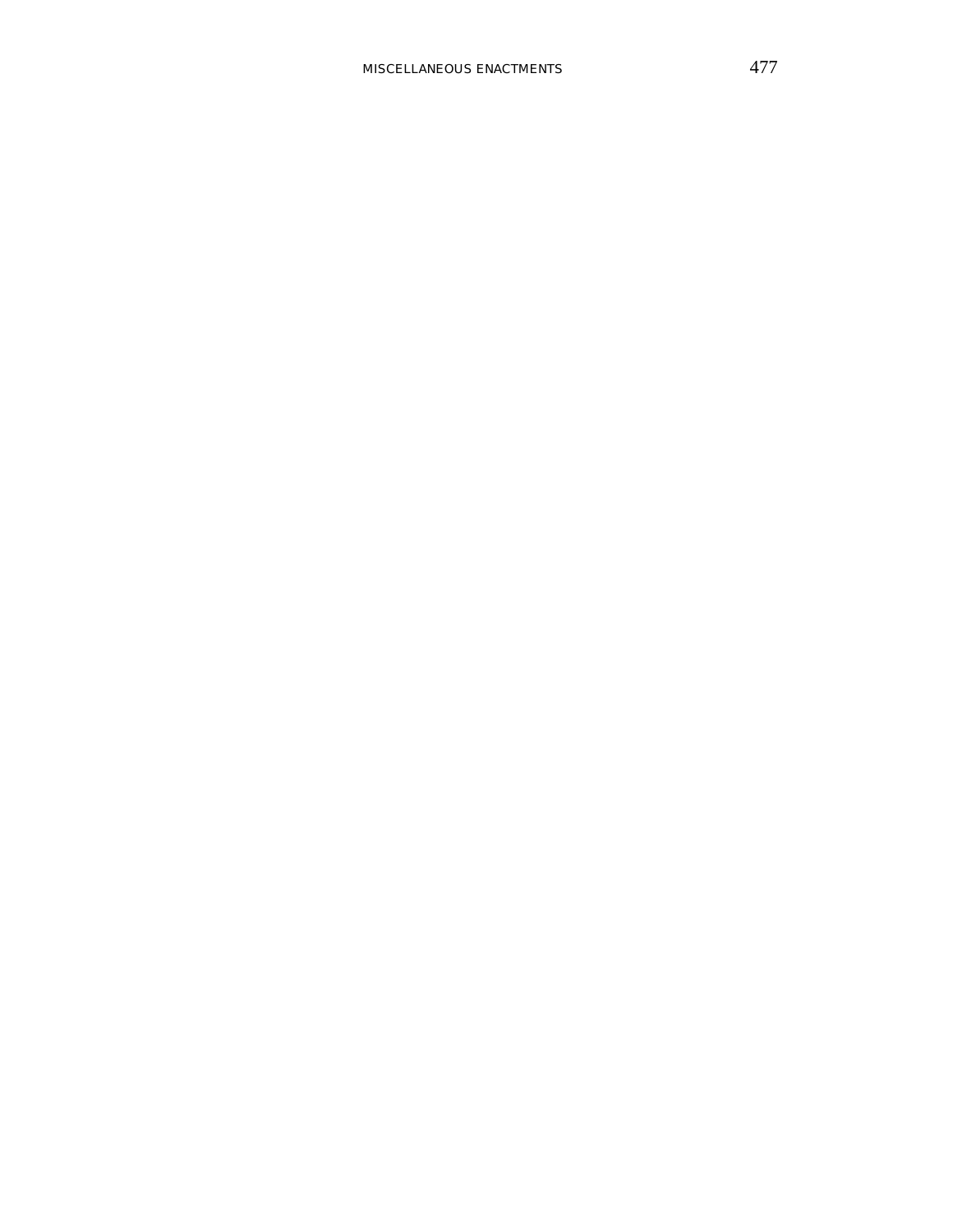(1) 1/3 of such amount shall be distributed as provided in subsection (a); and

 (2) 1/3 shall be distributed as provided in subsection (b); and

 (3) 1/3 shall be distributed as provided in subsection (c).

## SEC. 209. ANDERSONVILLE PRISONER-OF-WAR MUSEUM ENDOWMENT FUND.

 (a) ESTABLISHMENT.—There is hereby established in the Department of the Interior an endowment fund (hereinafter in this section referred to as the "fund") to be administered by the Secretary of the Interior and to consist of the amounts deposited under subsection (b).

(b) DEPOSIT INTO FUND.—

 (1) DEPOSIT FROM SURCHARGES.—There shall be deposited into the fund such amounts that are paid by the Secretary under section 208(a)(2).

 (2) INVESTMENT.—The Secretary of the Interior shall have the authority to invest the portion of the fund that is not, in the determination of such Secretary, required to meet the current needs of the fund, in obligations of the United States or in obligations guaranteed as to the principal and interest by the United States. In making such investments, the Secretary of the Interior shall select obligations having maturities suitable to the needs of the fund.

 (c) EXPENDITURES.—The Secretary of the Interior may use the amounts deposited in the fund under this title to pay for the maintenance of the Andersonville Prisoner-of-War Museum in Andersonville, Georgia.

#### SEC. 210. AUDITS.

 The Comptroller General of the United States shall have the right to examine such books, records, documents, and other data of the entities specified in section 208, as may be related to the expenditures of amounts paid under section 208.

## SEC. 211. FINANCIAL ASSURANCES.

 (a) NO NET COST TO THE GOVERNMENT.—The Secretary shall take such actions as may be necessary to ensure that minting and issuing coins under this title will not result in any net cost to the United States Government.

 (b) PAYMENT FOR COINS.—A coin shall not be issued under this title unless the Secretary has received—

(1) full payment for the coin;

 (2) security satisfactory to the Secretary to indemnify the United States for full payment; or

 (3) a guarantee of full payment satisfactory to the Secretary from a depository institution whose deposits are insured by the Federal Deposit Insurance Corporation or the National Credit Union Administration Board.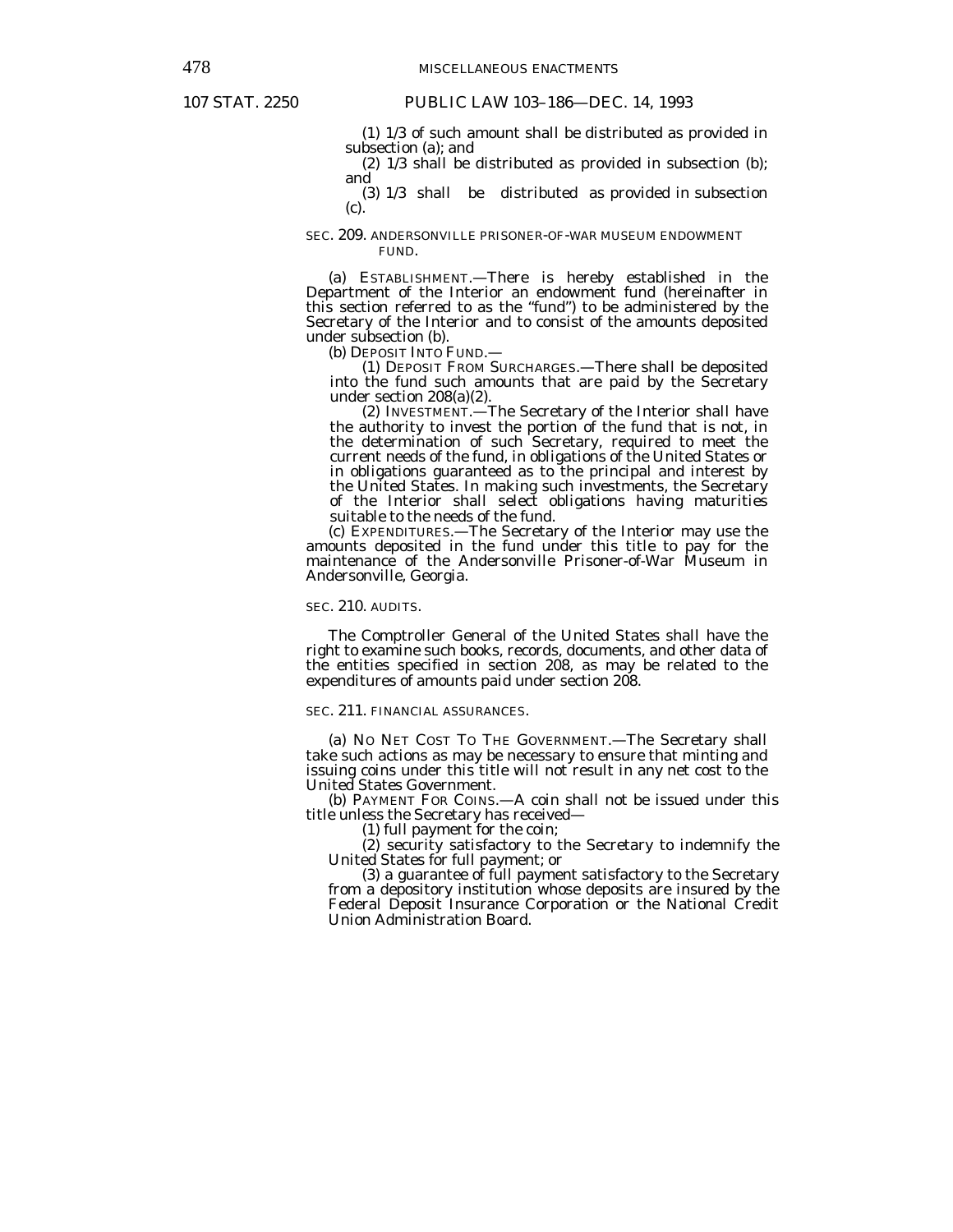## PUBLIC LAW 103-186-DEC. 14, 1993 107 STAT. 2251

#### TITLE III—REFORM OF COMMEMORATIVE COIN PROGRAMS

SEC. 301. SENSE OF CONGRESS RESOLUTION.

 (a) FINDINGS.—The Congress hereby makes the following findings:

 (1) Congress has authorized 18 commemorative coin programs in the 9 years since 1984.

 (2) There are more meritorious causes, events, and people worthy of commemoration than can be honored with commemorative coinage.

 (3) Commemorative coin legislation has increased at a pace beyond that which the numismatic community can reasonably be expected to absorb.

 (4) It is in the interests of all Members of Congress that a policy be established to control the flow of commemorative coin legislation.

 (b) DECLARATION.—It is the sense of the Congress that the Committee on Banking, Finance and Urban Affairs of the House of Representatives and the Committee on Banking, Housing, and Urban Affairs of the Senate should not report or otherwise clear for consideration by the House of Representatives or the Senate legislation providing for more than 2 commemorative coin programs for any year, unless the committee determines, on the basis of a recommendation by the Citizens Commemorative Coin Advisory Committee, that extraordinary merit exists for an additional commemorative coin program.

## SEC. 302. REPORTS BY RECIPIENTS OF COMMEMORATIVE COIN SURCHARGES.

(a) QUARTERLY FINANCIAL REPORT.—

 (1) IN GENERAL.—Each person who receives, after the date of the enactment of this Act, any surcharge derived from the sale of commemorative coins under any Act of Congress shall submit a quarterly financial report to the Director of the United States Mint and the Comptroller General of the United States describing in detail the expenditures made by such person from the proceeds of the surcharge.

 (2) INFORMATION TO BE INCLUDED.—The report under paragraph (1) shall include information on the proportion of the surcharges received during the period covered by the report to the total revenue of such person during such period, expressed as a percentage, and the percentage of total revenue during such period which was spent on administrative expenses (including salaries, travel, overhead, and fund raising).

 (3) DUE DATES.—Quarterly reports under this subsection shall be due at the end of the 30-day period beginning on the last day of any calendar quarter during which any surcharge derived from the sale of commemorative coins is received by any person.

 (b) FINAL REPORT.—Each person who receives, after the date of the enactment of this Act, any surcharge derived from the sale of commemorative coins under any Act of Congress shall submit a final report on the expenditures made by such person from the proceeds of all surcharges received by such person, including information described in subsection (a)(2), before the end of the

31 USC 5112 note.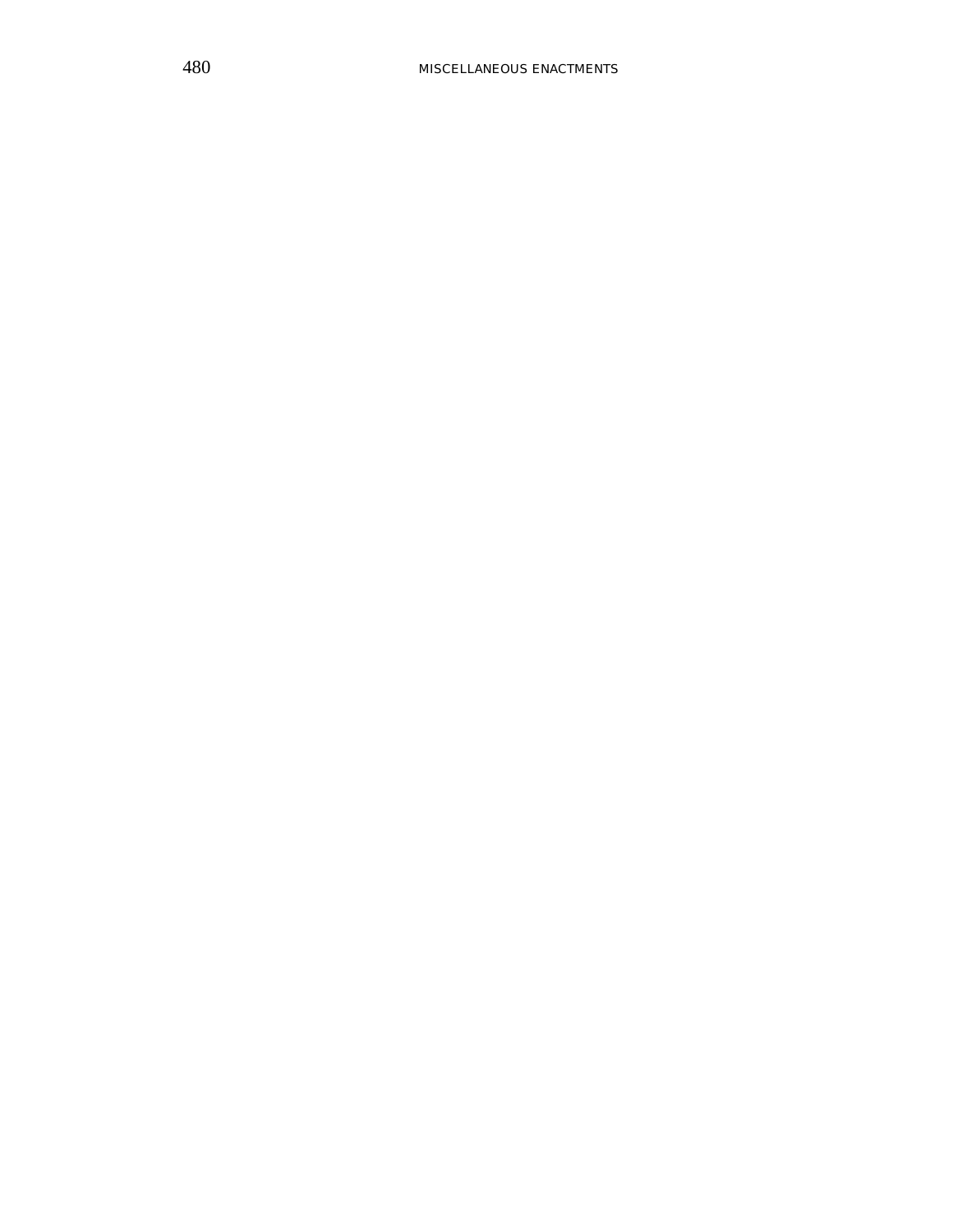1-year period beginning on the last day on which sales of such coins may be made.

### SEC. 303. GAO REPORTS TO CONGRESS.

 Before the end of the 1-year period beginning on the last day on which sales of commemorative coins may be made under the Act of Congress which authorized such coins, the Comptroller General of the United States shall submit a financial accounting statement to the Congress on the payment of any surcharges derived from the sale of such coins and the use and expenditure of the proceeds of such surcharges by any recipient (other than a recipient which is an agency or department of the Federal Government) based on the reports filed by such recipient with the Comptroller General in accordance with section 302 and any audit of such recipient which is conducted by the Comptroller General with respect to the use and expenditure of such proceeds.

Bicentennial of the United States Capitol Commemorative Coin Act. 31 USC 5112 note.

## TITLE IV—BICENTENNIAL OF THE UNITED STATES CAPITOL COMMEMORATIVE COIN ACT

## SEC. 401. SHORT TITLE.

 This title may be cited as the "Bicentennial of the United States Capitol Commemorative Coin Act".

### SEC. 402. SPECIFICATIONS OF COINS.

(a) ONE-DOLLAR SILVER COINS.—

 (1) ISSUANCE.—The Secretary of the Treasury (hereinafter in this title referred to as the "Secretary") shall mint and issue not more than 500,000 one-dollar coins each of which shall—

(A) weigh 26.73 grams;

(B) have a diameter of 1.500 inches; and

 (C) be composed of 90 percent silver and 10 percent copper.

 (2) DESIGN.—The design of the one-dollar coins shall, in accordance with section 404, be emblematic of the bicentennial of the United States Capitol. Each one-dollar coin shall bear a designation of the value of the coin, an inscription of the year "1994", and inscriptions of the words "Liberty", "In God We Trust", "United States of America", and "E Pluribus Unum".

 (b) LEGAL TENDER.—The coins minted under this title shall be legal tender as provided in section 5103 of title 31, United States Code.

 (c) NUMISMATIC ITEMS.—For purposes of section 5132(a)(1) of title 31, United States Code, all coins minted under this title shall be considered to be numismatic items.

## SEC. 403. SOURCES OF BULLION.

 The Secretary shall obtain silver for minting coins under this title only from stockpiles established under the Strategic and Critical Minerals Stock Piling Act.

### SEC. 404. DESIGN OF COINS.

 The design for the coin authorized by this title shall be selected by the Secretary after consultation with the Speaker of the House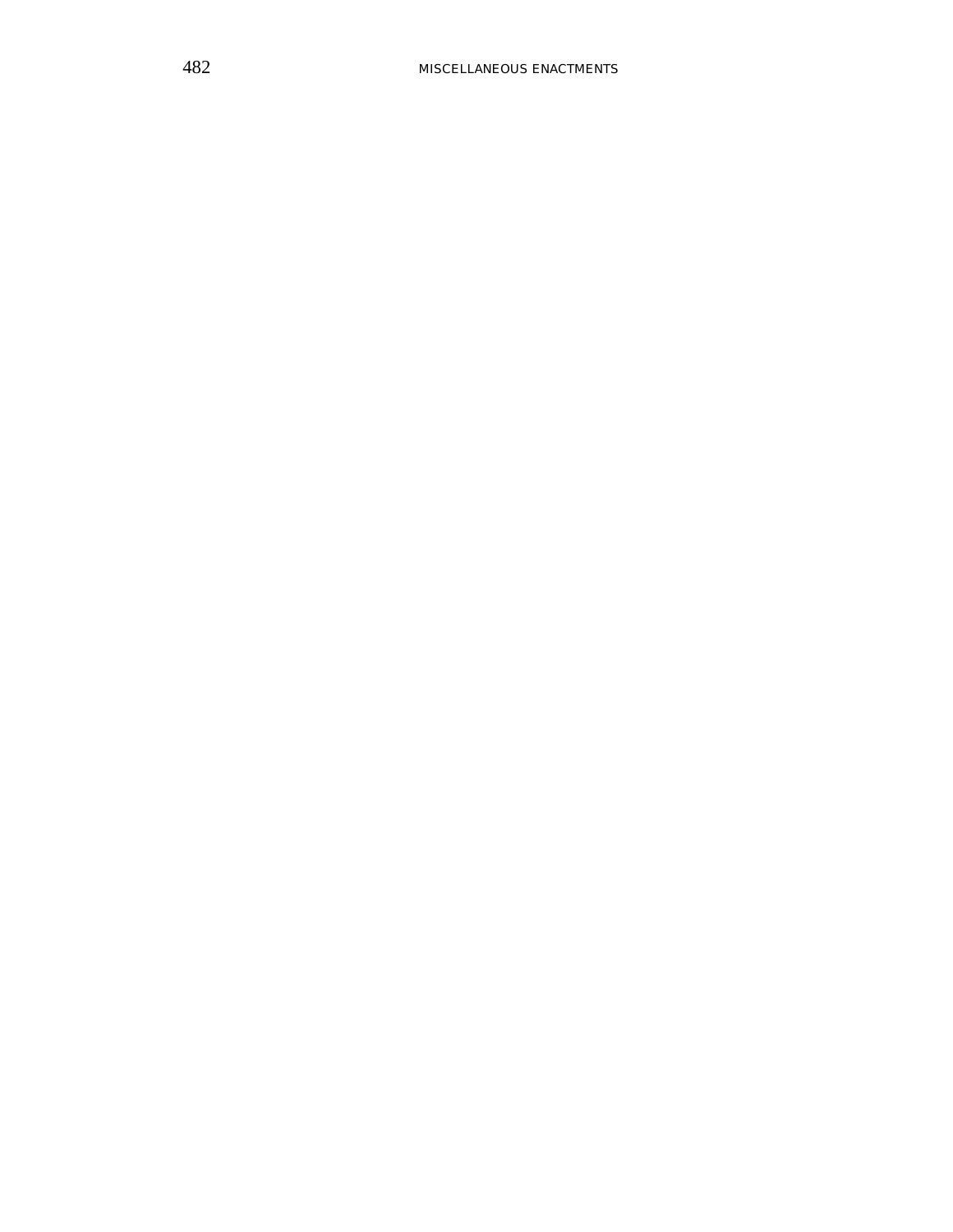of Representatives, the President pro tempore of the Senate, and the Commission of Fine Arts.

#### SEC. 405. ISSUANCE OF COINS.

 (a) ONE-DOLLAR COINS.—The one-dollar coins minted under this title may be issued in uncirculated and proof qualities, except that not more than 1 facility of the United States Mint may used to strike any particular quality.

 (b) COMMENCEMENT OF ISSUANCE.—The Secretary may issue the coins minted under this title beginning May 1, 1994.

 (c) TERMINATION OF AUTHORITY.—Coins may not be minted under this title after April 30, 1995.

 (d) CONTRACTS.—Any contract to be made by the Secretary involving the promotion, advertising, or marketing of any coins authorized under this title shall be valid only upon approval by the United States Capitol Preservation Commission.

#### SEC. 406. SALE OF COINS.

 (a) IN GENERAL.—Notwithstanding any other provision of law, the Secretary shall sell the coins minted under this title at a price equal to the face value, plus the cost of designing and issuing the coins (including labor, materials, dies, use of machinery, and overhead expenses).

 (b) BULK SALES.—The Secretary shall make any bulk sales of the coins minted under this title at a reasonable discount.

 (c) PREPAID ORDERS.—The Secretary shall accept prepaid orders for the coins minted under this title prior to the issuance of such coins. Sale prices with respect to such prepaid orders shall be at a reasonable discount.

 (d) SURCHARGES.—All sales of coins minted under this title shall include a surcharge of \$15 per coin.

#### SEC. 407. FINANCIAL ASSURANCES.

 (a) NO NET COST TO THE GOVERNMENT.—The Secretary shall take such actions as may be necessary to ensure that minting and issuing coins under this title will not result in any net cost to the United States Government.

 (b) PAYMENT FOR COINS.—A coin shall not be issued under this title unless the Secretary has received—

(1) full payment for the coin;

 (2) security satisfactory to the Secretary to indemnify the United States for full payment; or

 (3) a guarantee of full payment satisfactory to the Secretary from a depository institution whose deposits are insured by the Federal Deposit Insurance Corporation or the National Credit Union Administration Board.

SEC. 408. USE OF SURCHARGES.

 (a) USE OF SURCHARGES.—All surcharges that are received by the Secretary from the sale of coins minted under this title shall be deposited in the Capitol Preservation Fund and be available to the United States Capitol Preservation Commission.

 (b) TECHNICAL AMENDMENT.—Section 8(b)(1) of Public Law 100– 673 is amended to read as follows:

"(2) LIMITATIONS ON REIMBURSEMENTS.—No amount received by the Commission from the Capitol Preservation Fund from the sale of coins minted under this Act may be used to pay representational expenses of the Commission.".

31 USC 5112 note.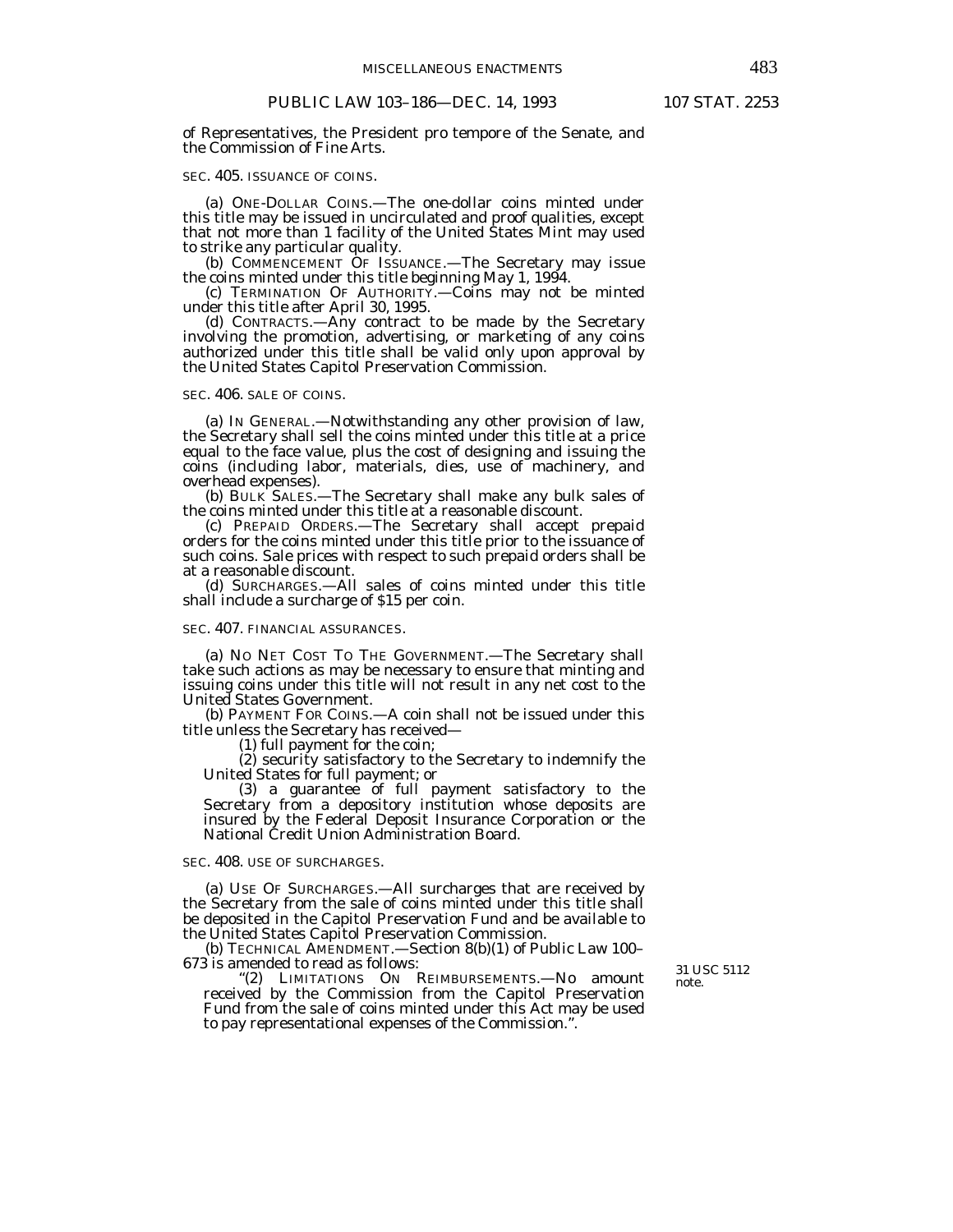SEC. 409. GENERAL WAIVER OF PROCUREMENT REGULATIONS.

 (a) IN GENERAL.—Except as provided in subsection (b), no provision of law governing procurement or public contracts shall be applicable to the procurement of goods and services necessary for carrying out the provisions of this title.

 (b) EQUAL EMPLOYMENT OPPORTUNITY.—Subsection (a) shall not relieve any person entering into a contract under the authority of this title from complying with any law relating to equal employment opportunity.

Approved December 14, 1993.

LEGISLATIVE HISTORY—H.R. 3616: CONGRESSIONAL RECORD, Vol. 139 (1993): Nov. 22, considered and passed House. Nov. 24, considered and passed Senate.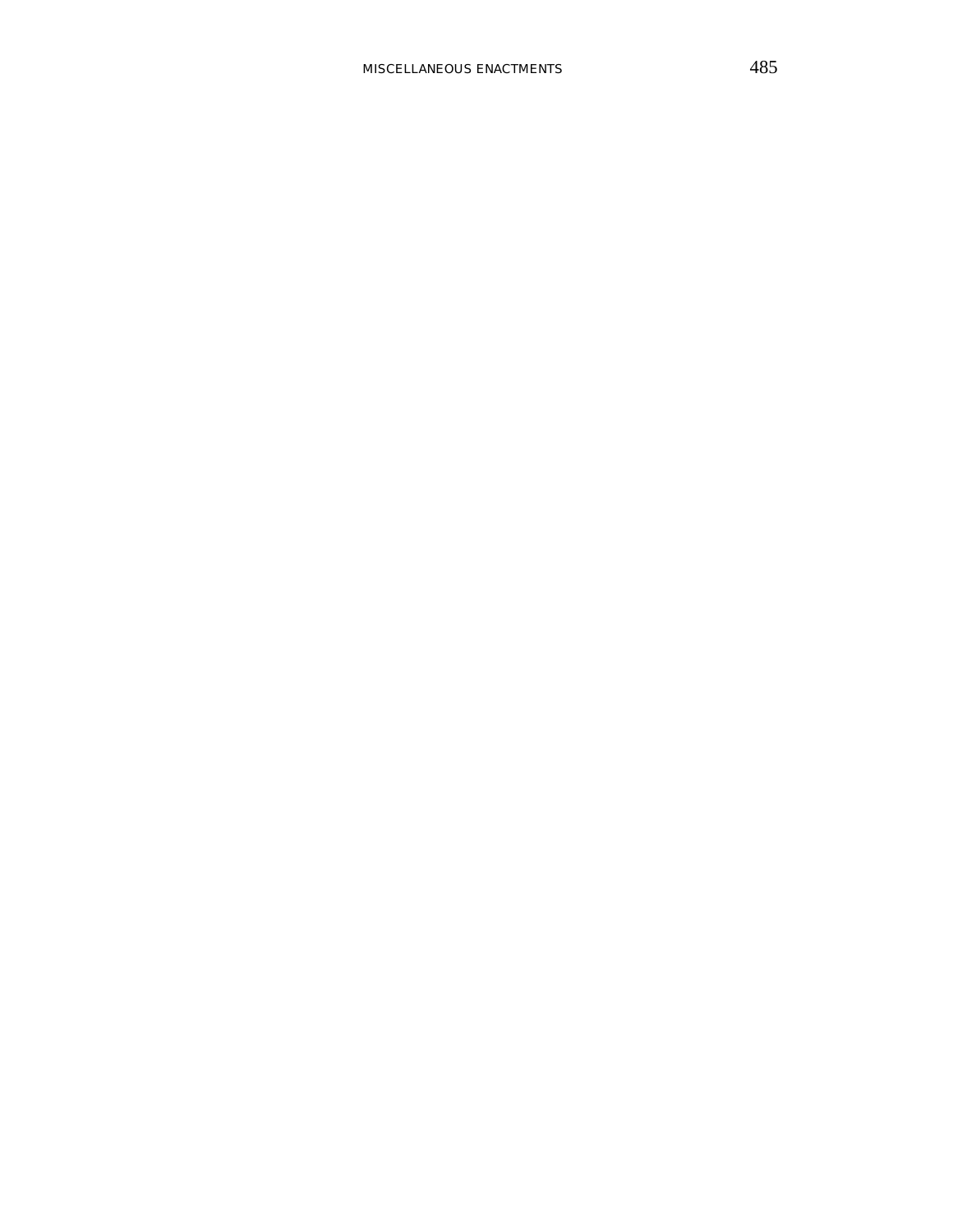# **11. Knox and Boyd Counties, Nebraska (Study)**

PUBLIC LAW 102-50-MAY 24, 1991 105 STAT. 254

Public Law 102–50

## An Act

To amend the Wild and Scenic Rivers Act to designate certain segments of the May 24, 1991 Niobrara River in Nebraska and a segment of the Missouri River in Nebraska and South Dakota as components of the wild and scenic rivers system, and for other purposes.

*Be it enacted by the Senate and House of Representatives of the United States of America in Congress assembled,* 

\* \* \* \* \* \* \*

SEC. 7. NATIONAL RECREATION AREA STUDY.

 (a) IN GENERAL.—The Secretary of the Interior, acting through the Director of the National Park Service, shall undertake and complete a study, within 18 months after the date of enactment of this section, regarding the feasibility and suitability of the designation of lands in Knox County and Boyd County, Nebraska, generally adjacent to the recreational river segments designated by the amendments made by section 2 of this Act and adjacent to the Lewis and Clark Reservoir, as a national recreation area. The Secretary may provide grants and technical assistance to the State of Nebraska, the Santee Sioux Indian Tribal Council, and the political subdivisions having jurisdiction over lands in these 2 counties to assist the Secretary in carrying out such study. The study under this section shall be prepared in consultation with the Santee Sioux Tribe, affected political subdivisions, and relevant State agencies. The study shall include as a minimum each of the following:

 (1) A comprehensive evaluation of the public recreational opportunities and the flood plain management options which are available with respect to the river and creek corridors involved.

 (2) An evaluation of the natural, historical, paleontological, and recreational resources and values of such corridors.

 (3) Recommendations for possible land acquisition within the corridor which are deemed necessary for the purpose of resource protection, scenic protection and integrity, recreational activities, or management and administration of the corridor areas.

 (4) Alternative cooperative management proposals for the administration and development of the corridor areas.

 (5) An analysis of the number of visitors and types of public use within the corridor areas that can be accommodated in accordance with the full protection of its resources.

 (6) An analysis of the facilities deemed necessary to accommodate and provide access for such recreational uses by visitors, including the location and estimated costs of such facilities.

105 STAT. 257

105 STAT. 256

16 USC 1274 note.

[S. 248]

102d Congress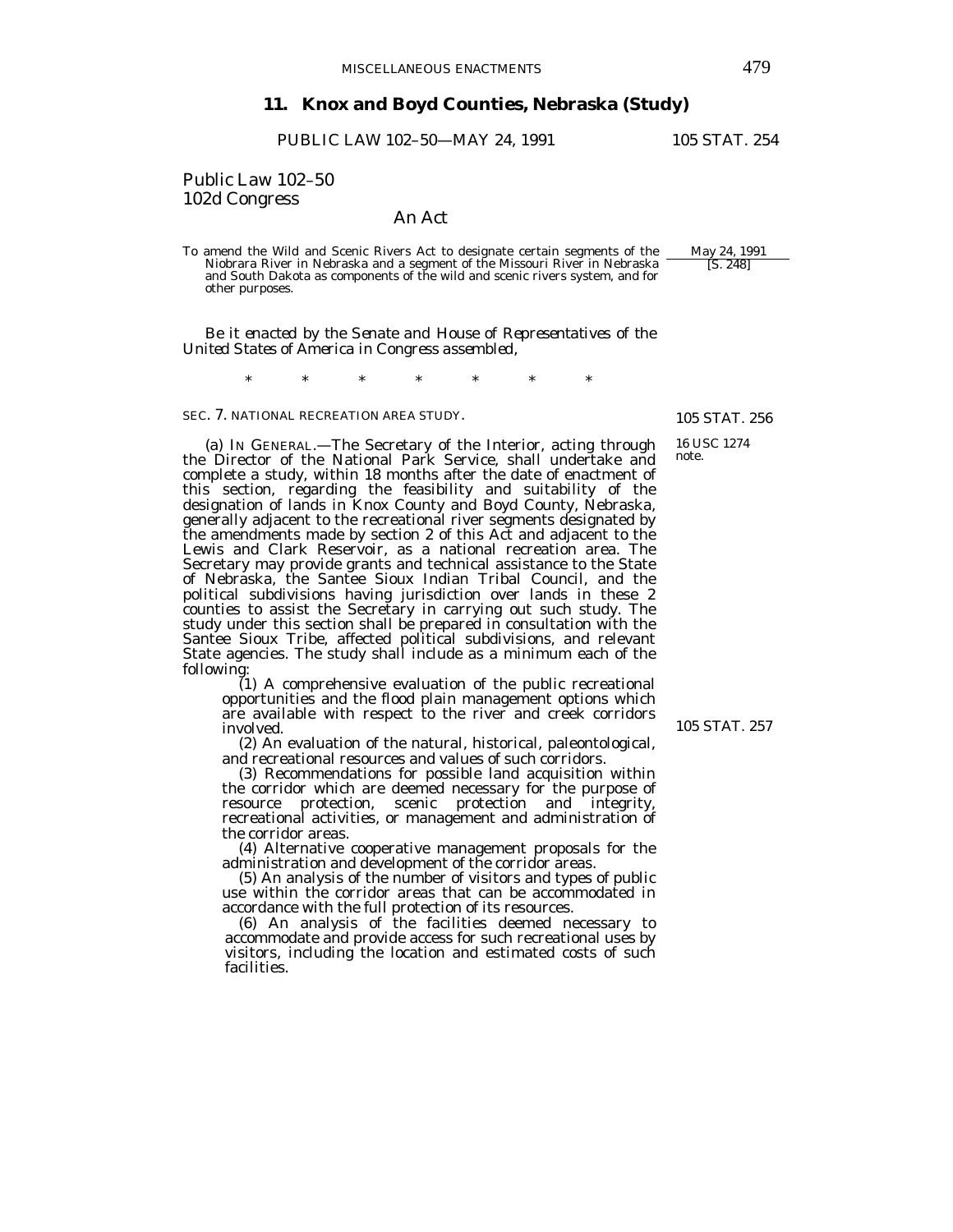# 105 STAT. 257 PUBLIC LAW 102–50—MAY 24, 1991

(b) SUBMISSION OF REPORT.—The results of such study shall be transmitted to the Committee on Interior and Insular Affairs of the House of Representatives and the Committee on Energy and Natural Resources of the Senate.

\* \* \* \* \* \* \*

SEC. 9. AUTHORIZATION OF APPROPRIATIONS.

105 STAT. 258 16 USC 1274 note.

 There are hereby authorized to be appropriated such sums as may be necessary to carry out the provisions of this Act.

Approved May 24, 1991.

<sup>&</sup>lt;u>LEGISLATIVE HISTORY</u>—S. 248:<br>HOUSE REPORTS: No. 102–51, Pt. 1 (Comm. on Interior and Insular Affairs).<br>SENATE REPORTS: No. 102–19 (Comm. on Energy and Natural Resources).<br>CONGRESSIONAL RECORD, Vol. 137 (1991):<br>Apr. 17, co

May 14, considered and passed House. WEEKLY COMPILATION OF PRESIDENTIAL DOCUMENTS, Vol. 137 (1991):

May 24, Presidential statement.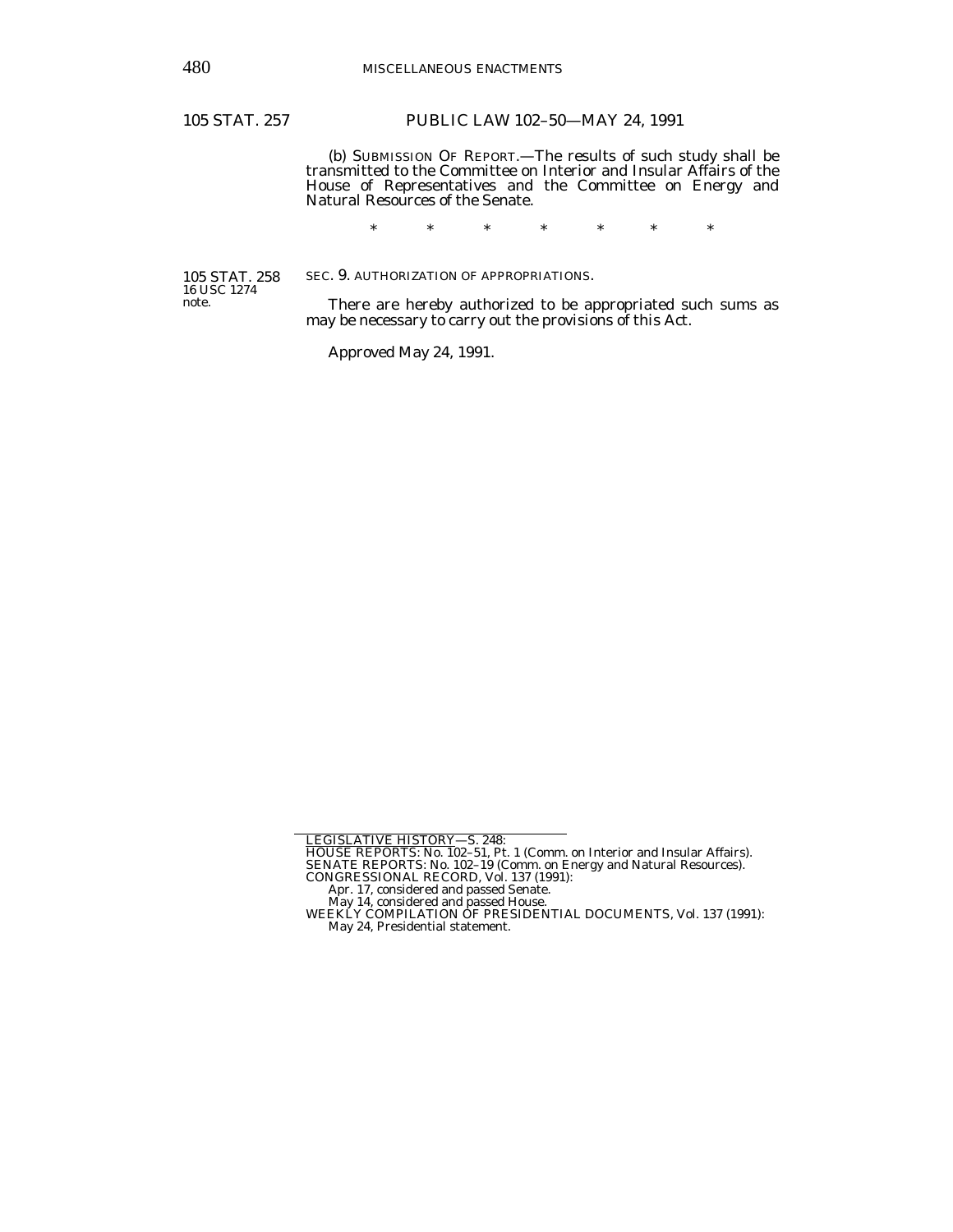# **12. Lechuguilla Cave Protection Act**

PUBLIC LAW 103-169-DEC. 2, 1993 107 STAT. 1983

# Public Law 103–169 103d Congress

## An Act

To protect Lechuguilla Cave and other resources and values in and adjacent to Dec. 2, 1993 Carlsbad Caverns National Park.

*Be it enacted by the Senate and House of Representatives of the United States of America in Congress assembled*,

### SECTION 1. SHORT TITLE.

 This Act may be cited as the "Lechuguilla Cave Protection Act of 1993".

## SEC. 2. FINDING.

 Congress finds that Lechuguilla Cave and adjacent public lands have internationally significant scientific, environmental, and other values, and should be retained in public ownership and protected against adverse effects of mineral exploration and development and other activities presenting threats to the areas.

## SEC. 3. LAND WITHDRAWAL.

 (a) WITHDRAWAL.—Subject to valid existing rights, all Federal lands within the boundaries of the cave protection area described in subsection (b) are hereby withdrawn from all forms of entry, appropriation, or disposal under the public land laws; from location, entry, and patent under the United States mining laws; and from disposition under all laws pertaining to mineral and geothermal leasing, and all amendments thereto.

 (b) Land Description.—The cave protection area referred to in subsection (a) shall consist of approximately 6,280 acres of lands in New Mexico as generally depicted on the map entitled "Lechuguilla Cave Protection Area" numbered 130/80,055 and dated April 1993. Lechuguilla Cave Protection Act of 1993. 16 USC 4301 note. 16 USC 4301 note.

USC 4301 note.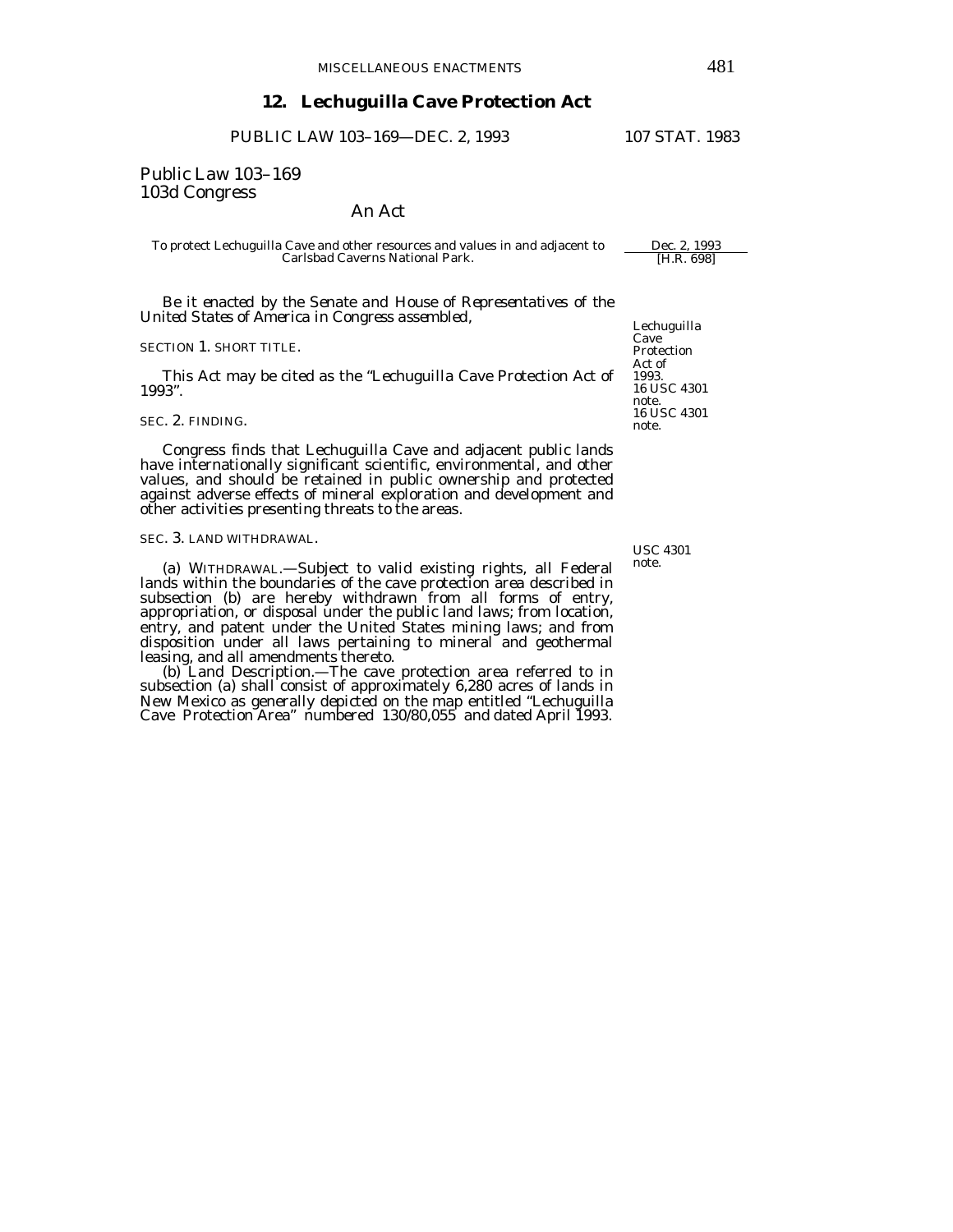Federal Register,

482 MISCELLANEOUS ENACTMENTS

# 107 STAT. 1983 PUBLIC LAW 103–169—DEC. 2, 1993

 (c) PUBLICATION, FILING, CORRECTION, AND INSPECTION.—(1) As soon as practicable after the date of enactment of this Act, the Secretary of the Interior (hereinafter referred to as the "Secretary") shall publish in the Federal Register the legal description of the lands withdrawn under subsection (a) and shall file such legal description and a detailed map with the Committee on Energy and Natural Resources of the United States Senate and the Committee on Natural Resources of the United States House of Representatives. (2) Such map and legal description shall have the same force

and effect as if included in this Act except that the Secretary may

correct clerical and typographical errors.<br>
(3) Copies of such map and legal description shall be available for inspection in the appropriate offices of the Bureau of Land Management.

16 USC 4301 note.

107 STAT. 1984

# SEC. 4. MANAGEMENT OF EXISTING LEASES.

 (a) SUSPENSION.—The Secretary shall not permit any new drilling on or involving any Federal mineral or geothermal lease within the cave protection area referred to in section 3(a) until the effective date of the Record of Decision for the Dark Canyon Environmental Impact Statement, or for 12 months after the date of enactment of this Act, whichever occurs first.

publication.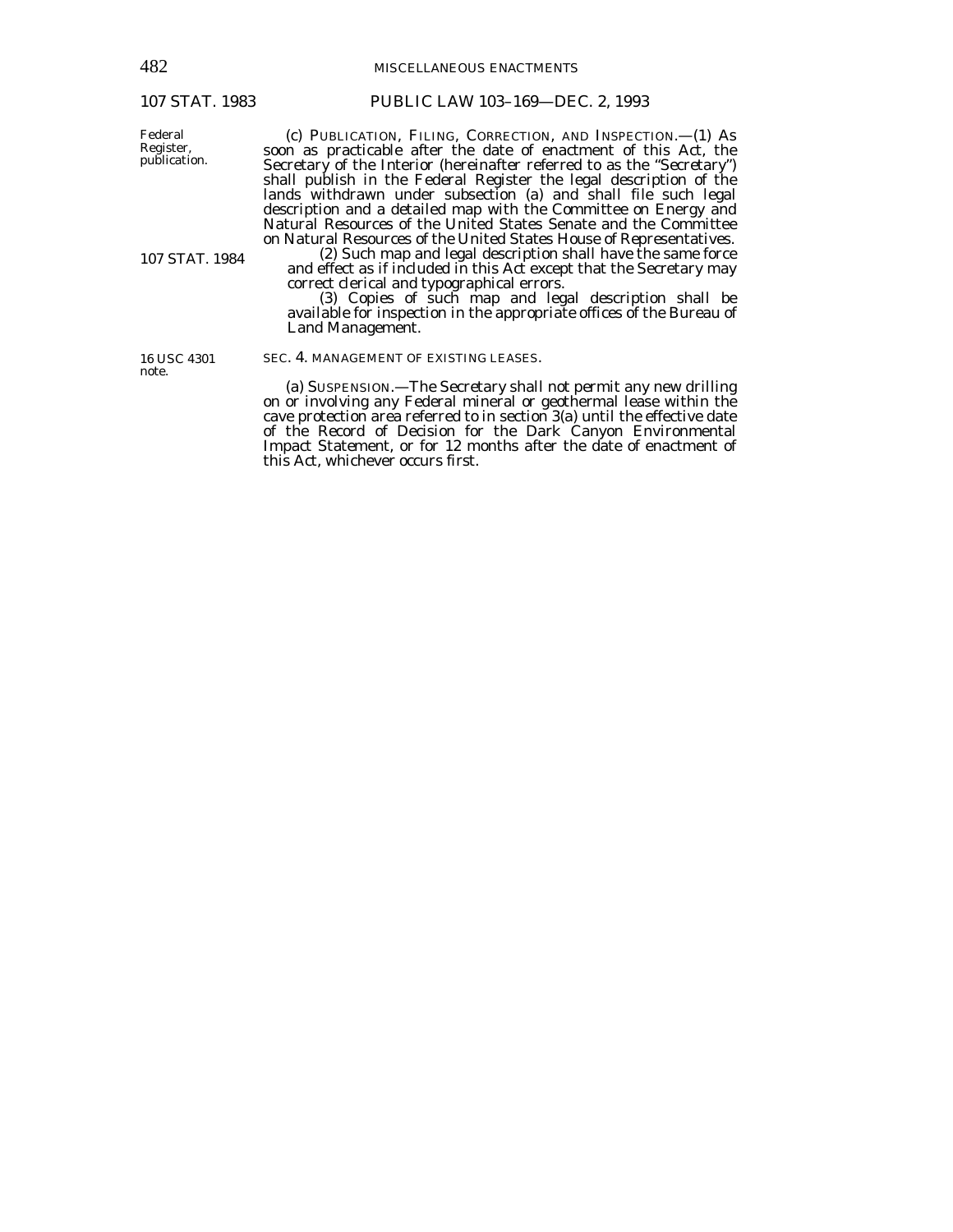(b) AUTHORITY TO CANCEL EXISTING MINERAL OR GEOTHERMAL LEASES.—Upon the effective date of the Record of Decision for the Dark Canyon Environmental Impact Statement and in order to protect Lechuguilla Cave or other cave resources, the Secretary is authorized to—

(1) cancel any Federal mineral or geothermal lease in the cave protection area referred to in section  $3(a)$ ; or (2) enter into negotiations with the holder of a Federal

mineral or geothermal lease in the cave protection area referred to in section 3(a) to determine appropriate compensation, if any, for the complete or partial termination of such lease.

## SEC. 5. ADDITIONAL PROTECTION AND RELATION TO OTHER LAWS.

16 USC 4301 note.

 (a) IN GENERAL.—In order to protect Lechuguilla Cave or Federal lands within the cave protection area, the Secretary, subject to valid existing rights, may limit or prohibit access to or across lands owned by the United States or prohibit the removal from such lands of any mineral, geological, or cave resources: *Provided*, That existing access to private lands within the cave protection area shall not be affected by this subsection.

 (b) NO EFFECT ON PIPELINES.—Nothing in this title shall have the effect of terminating any validly issued right-of-way, or customary operation, maintenance, repair, and replacement activities in such right-of-way; prohibiting, the upgrading of and construction on existing facilities in such right-of-way for the purpose of increasing capacity of the existing pipeline; or prohibiting the renewal of such right-of-way within the cave protection area referred to in section 3(a).<br>(c) RELATION TO OTHER LAWS.—Nothing in this Act shall be

construed as increasing or diminishing the ability of any party to seek compensation pursuant to other applicable law, including but not limited to the Tucker Act (28 U.S.C. 1491), or as precluding any defenses or claims otherwise available to the United States in connection with any action seeking such compensation from the United States.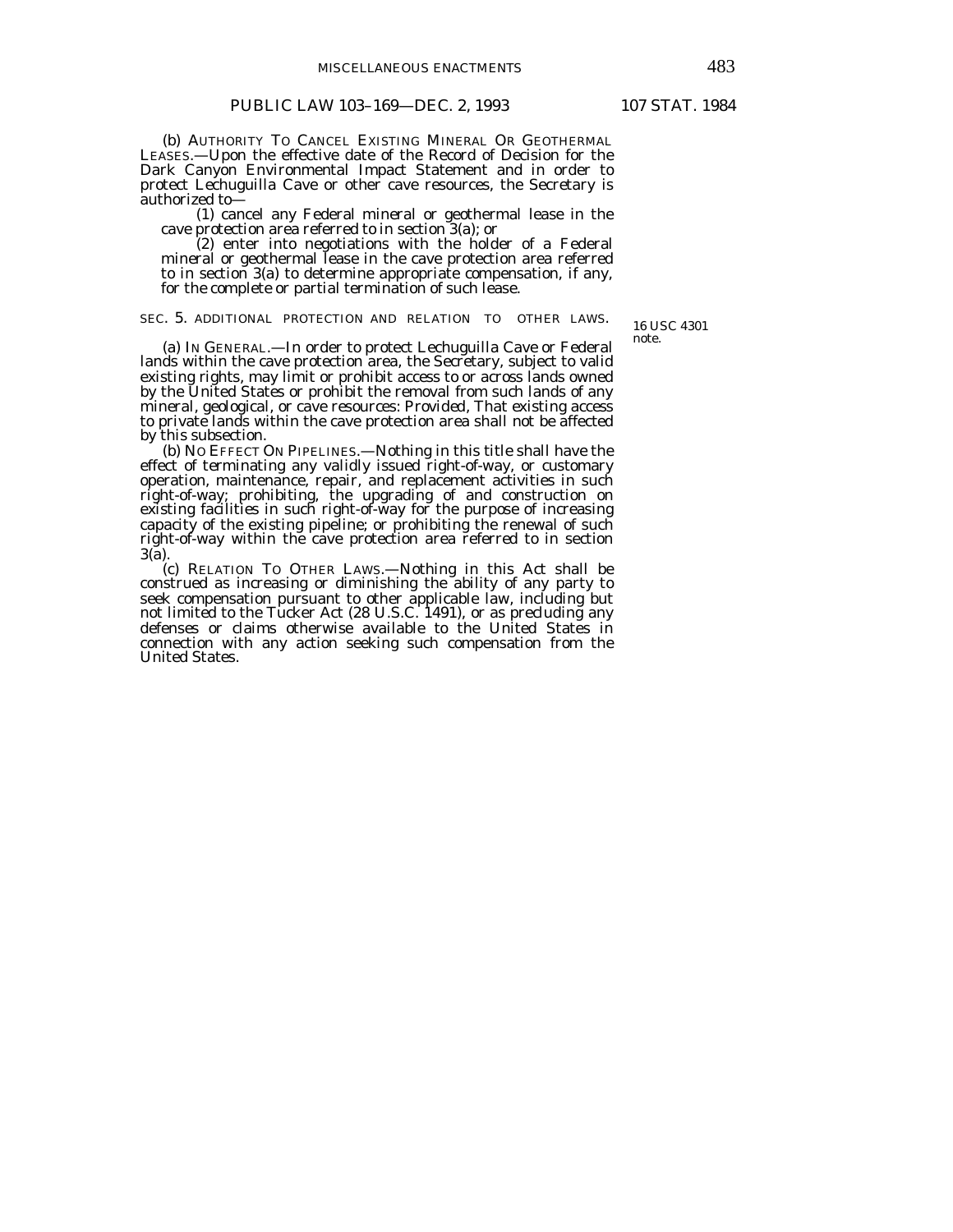# 107 STAT. 1985 PUBLIC LAW 103–169—DEC. 2, 1993

16 USC 4301 note.

SEC. 6. AUTHORIZATION OF APPROPRIATIONS.

 There is hereby authorized to be appropriated such sums as may be necessary to carry out this Act: *Provided*, That no funds shall be made available except to the extent, or in such amounts as are provided in advance in appropriation Acts.

Approved December 2, 1993.

May 11, considered and passed House. Nov. 18, considered and passed Senate, amended. Nov. 21, House concurred in Senate amendment.

LEGISLATIVE HISTORY—H.R. 698:

HOUSE REPORTS: No. 103–86 (Comm. on Natural Resources). CONGRESSIONAL RECORD, Vol. 139 (1993):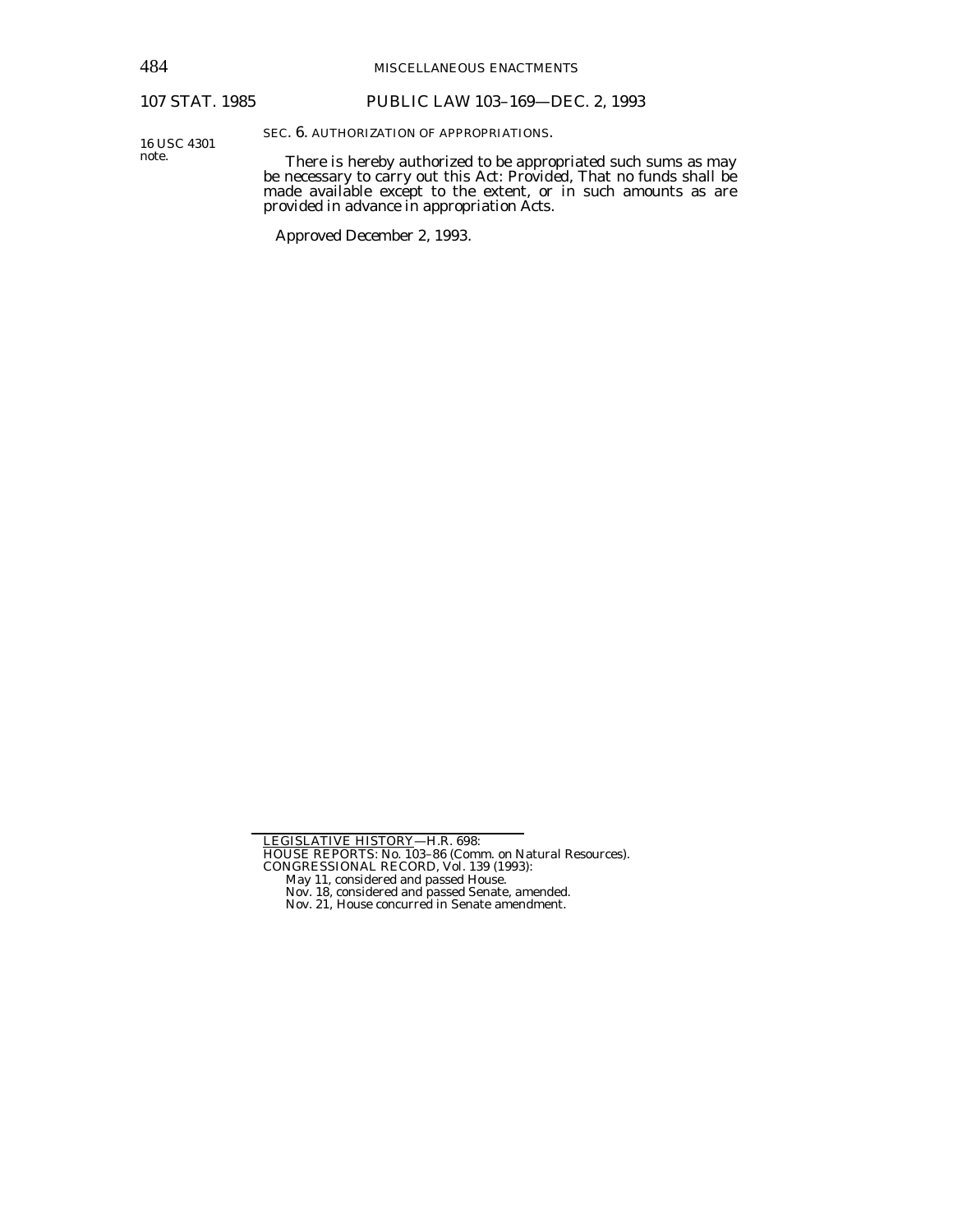# **13. Lower Mississippi Delta Region Initiatives**

PUBLIC LAW 103-433-OCT. 31, 1994 108 STAT. 4471

Public Law 103–433 103d Congress

## An Act

To designate certain lands in the California Desert as wilderness, to establish the<br>Death Valley and Joshua Tree National Parks, to establish the Mojave National <u>Oct. 31, 1994</u><br>[S. 21] Death Valley and Joshua Tree National Parks, to establish the Mojave National Preserve, and for other purposes.

*Be it enacted by the Senate and House of Representatives of the United States of America in Congress assembled,* 

\* \* \* \* \* \* \*

## TITLE XI—LOWER MISSISSIPPI DELTA REGION INITIATIVES

SEC. 1101. FINDINGS.

(a) The Congress finds that—

(1) in 1988, Congress enacted Public Law 100– 460, establishing the Lower Mississippi Delta Development needs, problems, and opportunities of people living in the Lower Mississippi Delta Region that includes 219 counties and parishes within the States of Arkansas, Illinois, Kentucky, Louisiana, Mississippi, Missouri, and Tennessee;

(2) the Commission conducted a thorough investigation to

 assess these needs, problems, and opportunities, and held several public hearings throughout the Delta Region;

(3) on the basis of these investigations, the Commission

 issued the Delta Initiatives Report, which included recommenda- tions on natural resource protection, historic preservation, and the enhancement of educational and other opportunities for Delta residents;

(4) the Delta Initiatives Report recommended—

(A) designating the Great River Road as a scenic byway, and designating other hiking and motorized trails throughout the Delta Region;

 (B) that the Federal Government identify sites and structures of historic and prehistoric importance throughout the Delta Region;

 (C) the further study of potential new units of the National Park System within the Delta Region; and

 (D) that Federal agencies target more monies in selected areas to institutions of higher education in the Delta Region, especially Historically Black Colleges and Universities.

108 STAT. 4512 16 USC 1a-5 note.

Conservation.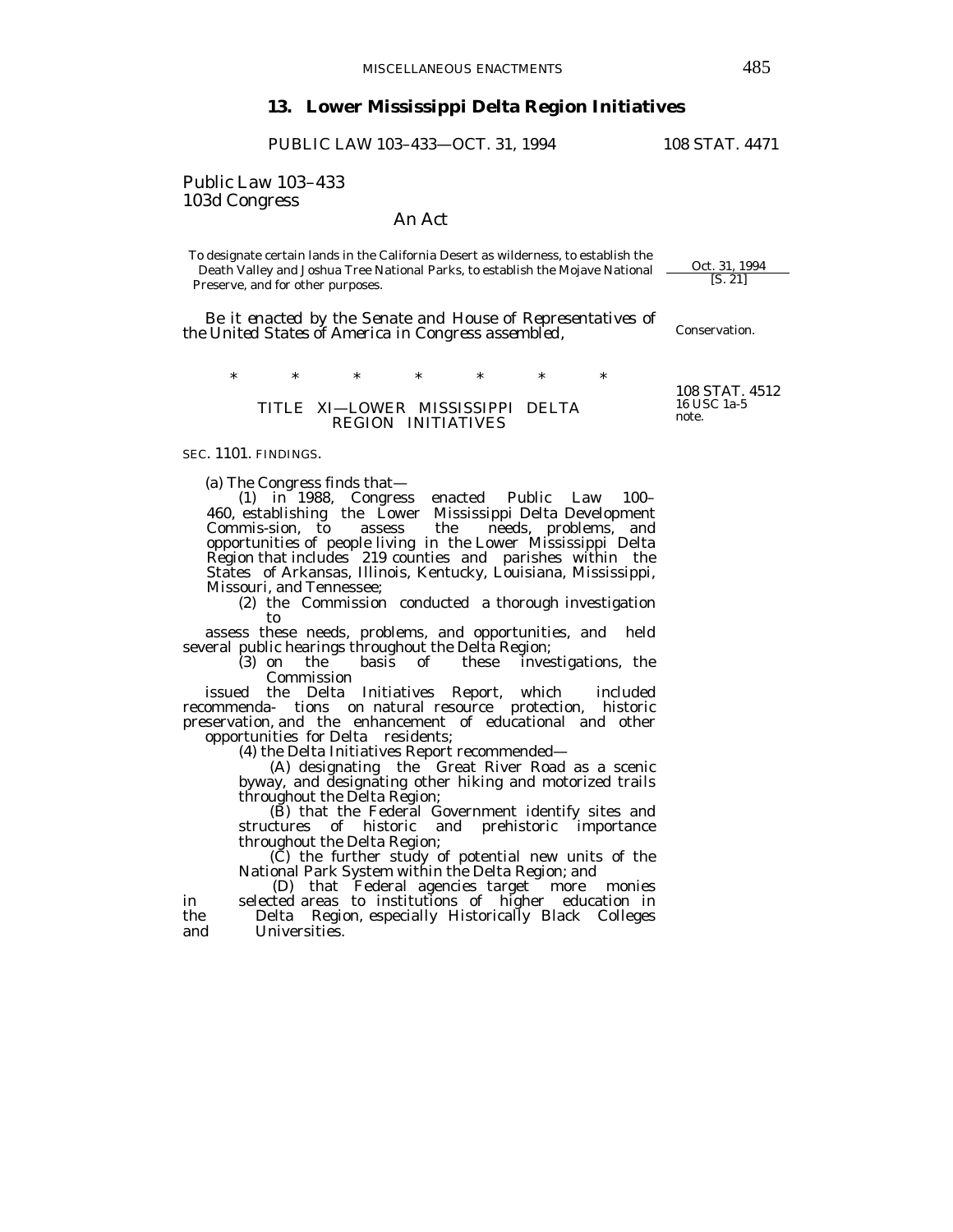SEC. 1102. DEFINITIONS.

As used in this title, the term—

(1) "Commission" means the Lower Mississippi Delta Development Commission established pursuant to Public Law 100–460;

(2) "Delta Initiatives Report" means the May 14, 1990 Final Report of the Commission entitled Initia-tives: Realizing the Dream . . . Fulfilling the Potential";

(3) "Delta Region" means the Lower Mississippi Delta Region including the 219 counties and parishes within the States of Arkansas, Illinois, Kentucky, Louisiana, Arkansas, Mississippi, Missouri, and Tennessee, as defined in the Delta Initiatives Report, except that, for any State for which the Delta Region as defined in such report comprises more than half of the geographic area of such State, the entire State shall be consid-ered part of the Delta Region for purposes of this title;

(4) "Department" means the United States Department of the Interior, unless otherwise specifically stated;

(5) "Historically Black College or University" means a college or university that would be considered a "part B insti-tution" by section 322(2) of the Higher Education Act of 1965 (20 U.S.C. 1061(2));

(6) "minority college or university" means a Historically Black College or University that would be considered a "part B institution" by section 322(2) of the Higher Education Act of 1965 (20 U.S.C. 1061(2)) or a "minority institution" as that term is defined in section 1046 of the Higher Education Act of 1965 (20 U.S.C. 1135d–5(3));

(7) "Secretary" means the Secretary of the Interior, unless

otherwise specifically stated.

SEC. 1103. LOWER MISSISSIPPI DELTA REGION HERITAGE STUDY.

 (a) IN GENERAL.—The Secretary, in consultation with the States of the Delta Region, the Lower Mississippi Delta Development Center, and other appropriate Delta Region institutions, is directed to prepare and transmit to the Congress within three years after the date of the enactment of this title, a study of significant natural, recreational, historical or prehistorical, and cultural lands, waters, sites, and structures located within the Delta Region. This study shall take into consideration the research and inventory of resources conducted by the Mississippi River Heritage Corridor Study Commission.

 (b) TRANSPORTATION ROUTES.—(1) The study shall include recommendations on appropriate designation and interpretation of historically significant roads, trails, byways, waterways, or other routes within the Delta Region.

 (2) In order to provide for public appreciation, education, understanding, interpretation, and enjoyment of the significant sites identified pursuant to subsection (a), which are accessible by public roads, the Secretary shall recommend in the study vehicular tour routes along existing public roads linking such sites within the Delta Region.

 (3) Such recommendations shall include an analysis of designating the Great River Road (as depicted on the map entitled "Proposed Delta Transportation Network" on pages 102–103 of the Delta Ini-tiatives Report) and other sections of the Great River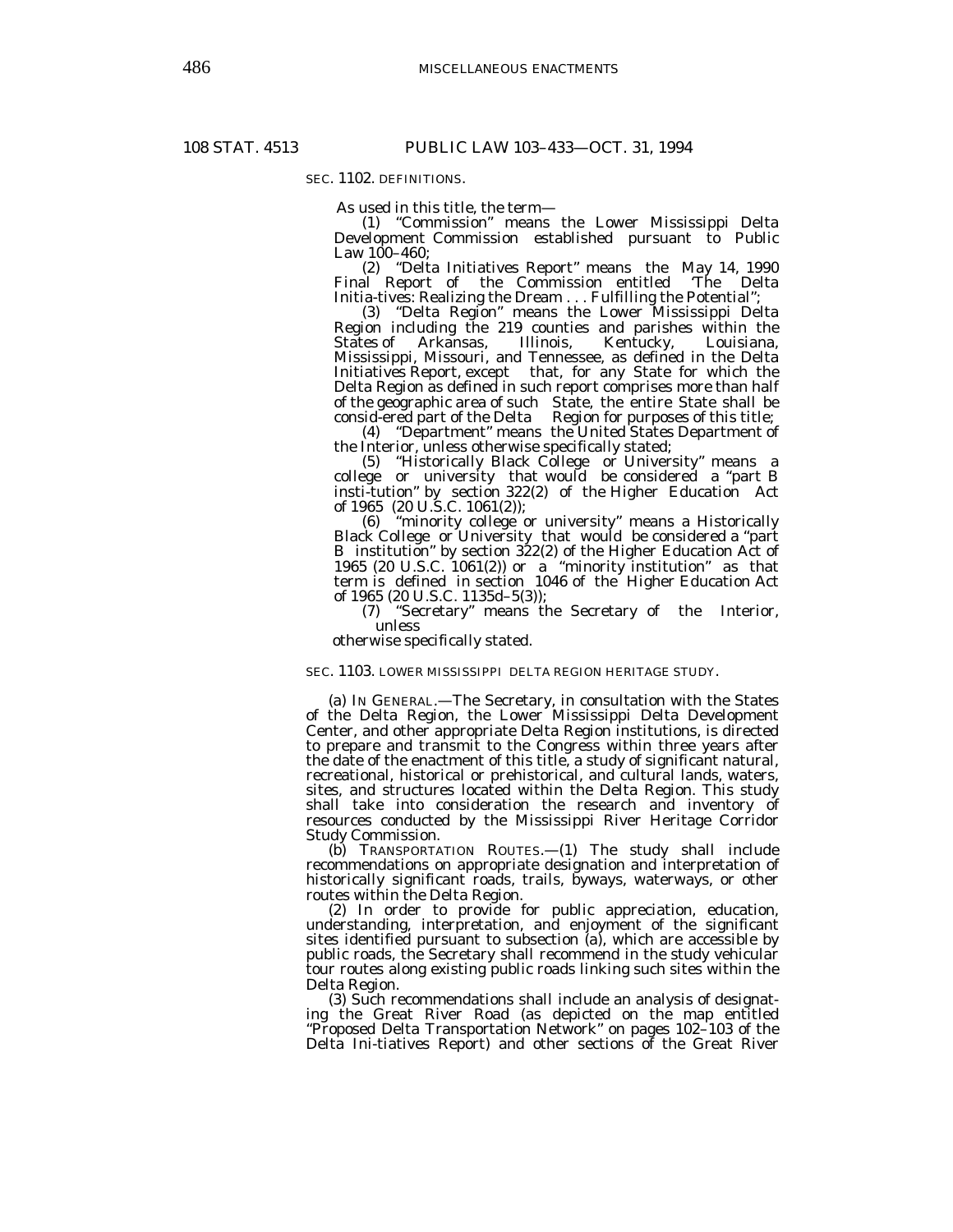MISCELLANEOUS ENACTMENTS 487 Road between Baton Rouge and New Orleans, Louisiana and an analysis of des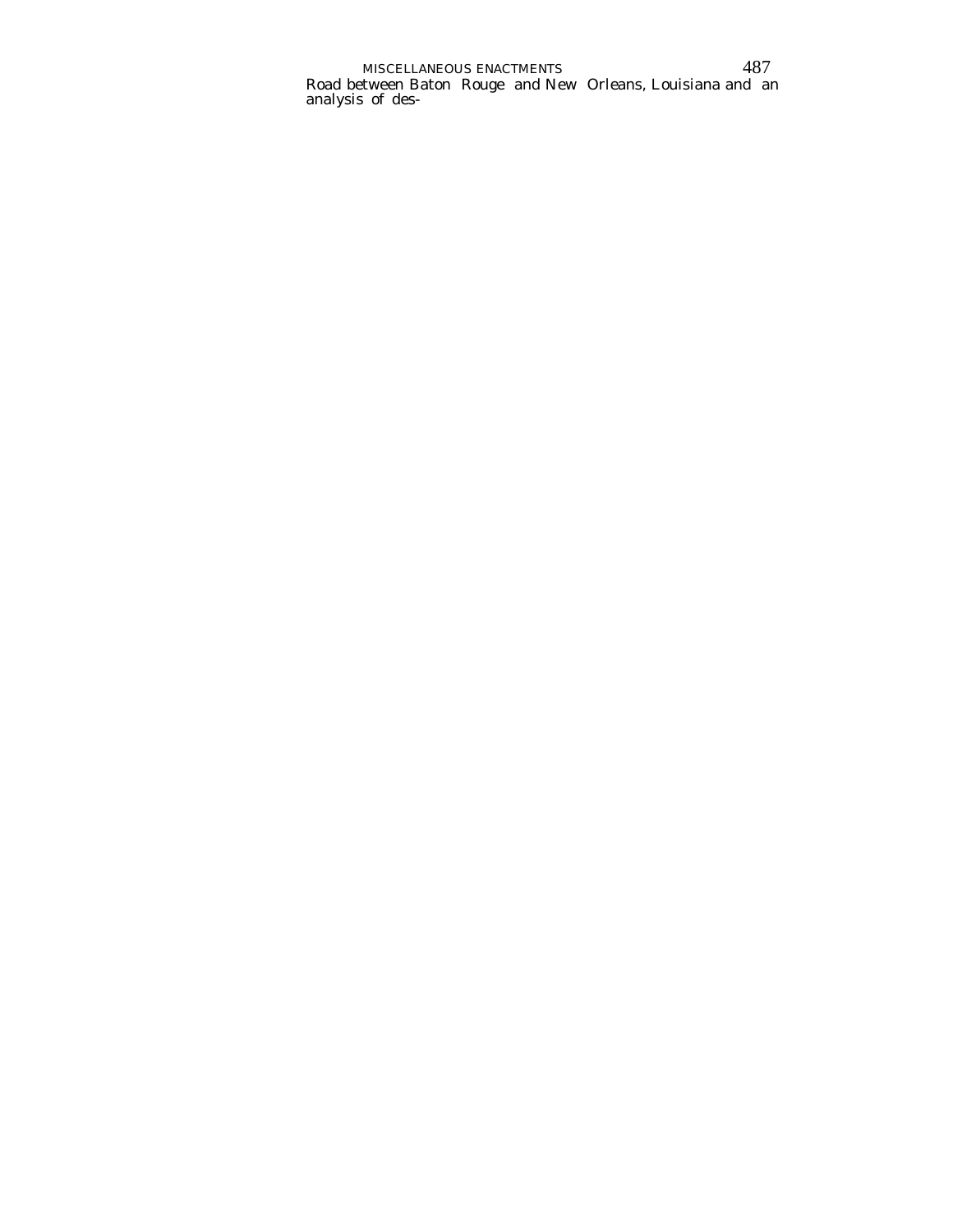ignating that portion of the Old Antonio Road and the Louisiana Natchez Trace which extends generally along Highway 84 from Vidalia, Louisiana, to Clarence, Louisiana, and Louisiana Highway 6 from Clarence, Louisiana, to the Toledo Bend Reservoir, Louisiana, as a National Scenic Byway, or as a component of the National Trails System, or such other designation as the Secretary deems appropriate.

 (4) The Secretary shall also recommend in the study an appropriate route along existing public roads to commemorate the importance of timber production and trade to the economic development of the Delta Region in the early twentieth century, and to highlight the continuing importance of timber production and trade to the economic life of the Delta Region. Recommendations shall include an analysis of designating that portion of US 165 which extends from Alexandria, Louisiana, to Monroe, Louisiana, as a National Scenic Byway, or as a component of the National Trails System, or such other designation as the Secretary deems appropriate.

 (5) The study shall also include a comprehensive recreation, interpretive, and visitor use plan for the routes described in the above paragraphs, including bicycle and hiking paths, and make specific recommendations for the acquisition and construction or related interpretive and visitor information facilities at selected sites along such routes.

 (6) The Secretary is authorized to make grants to States for work necessary to stabilize, maintain, and widen public roads to allow for adequate access to the nationally significant sites and structures identified by the study, to allow for proper use of the vehicular tour route, trails, byways, including the routes defined in paragraphs (3) and (4) or other public roads within the Delta Region and to implement the comprehensive recreation, interpretive, and visitor use plan required in paragraph (5).

 (c) LISTING.—On the basis of the study, and in consultation with the National Trust for Historic Preservation, the Secretary shall inventory significant structures and sites in the Delta Region. The Secretary shall further recommend and encourage cooperative preservation and economic development efforts such as the establishment of preservation districts linking groups of contiguous counties or parishes, especially those that lie along the aforementioned designated routes. The Secretary shall prepare a list of the sites and structures for possible inclusion by the National Park Service as National Historic Landmarks or such other designation as the Secretary deems appropriate.

#### SEC. 1104. DELTA REGION HERITAGE CORRIDORS AND HERITAGE AND CULTURAL CENTERS.

(a) FINDINGS.—The Congress finds that—

 (1) in 1990, the Congress authorized the Institute of Museum Services to prepare a report assessing the needs of small, emerging, minority, and rural museums in order to identify the resources such museums needed to meet their educational mission, to identify the areas of museum operation in which the needs were greatest, and to make recommendations on how these needs could best be met;

 (2) the Institute of Museum Services undertook a comprehensive eighteen month study of such needs with the assistance of two advisory groups, surveyed 524 museums from throughout the Nation, held discussion groups in which rep-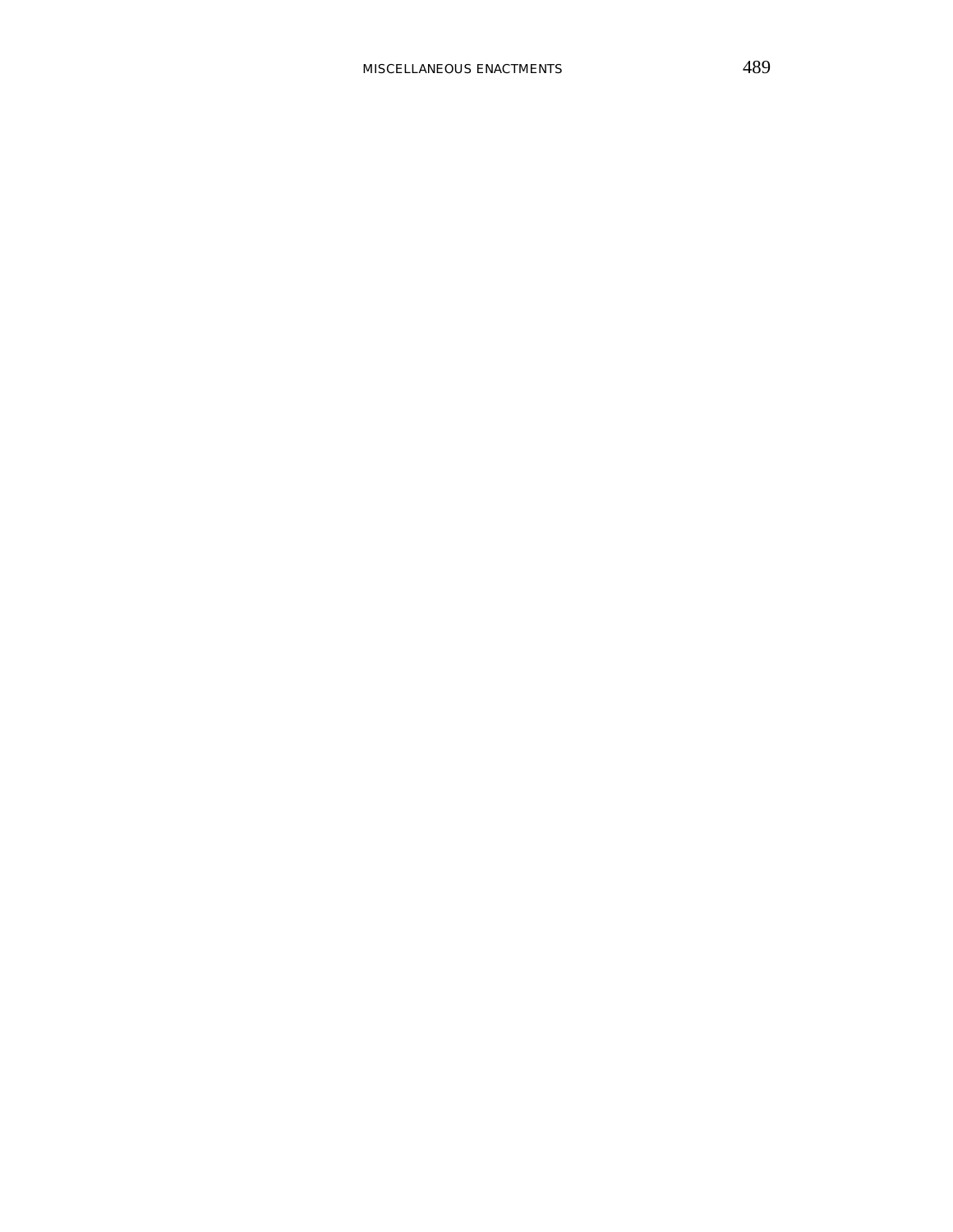resentatives of 25 museum groups participated, and conducted case studies of 12 museum facilities around the Nation;

 (3) on the basis of this assessment, the Institute of Museum Services issued a report in September, 1992, entitled, "National Needs Assessment of Small, Emerging, Minority and Rural Museums in the United States" (hereinafter "National Needs Assessment") which found that small, emerging, minority, and rural museums provide valuable educational and cultural resources for their communities and contain a reservoir of the Nation's material, cultural and historical heritage, but due to inadequate resources are unable to meet their full potential or the demands of the surrounding communities;

 (4) the needs of these institutions are not being met through existing Federal programs;

 (5) fewer than half of the participants in the survey had applied for Federal assistance in the past two years and that many small, emerging, minority and rural museums believe existing Federal programs do not meet their needs;

 (6) based on the National Needs Assessment, that funding agencies should increase support available to small, emerging, minority, and rural museums and make specific recommendations for increasing technical assistance in order to identify such institutions and provide assistance to facilitate their participation in Federal programs;

 (7) the Delta Initiatives Report made specific recommendations for the creation and development of centers for the preservation of the cultural, historical, and literary heritage of the Delta Region, including recommendations for the establishment of a Delta Region Native American Heritage and Cultural Center and a Delta Region African American Heritage and Cultural Center with additional satellite centers or museums linked throughout the Delta Region;

 (8) the Delta Initiatives Report stated that new ways of coordinating, preserving, and promoting the Delta Region's literature, art, and music should be established including the creation of a network to promote the Delta Region's literary, artistic, and musical heritage; and

 (9) wholesale destruction and attrition of archeological sites and structures has eliminated a significant portion of Native American heritage as well as the interpretive potential of the Delta Region's parks and museums. Furthermore, site and structure destruction is so severe that an ambitious program of site and structure acquisition in the Delta Region is necessary. (b) IN GENERAL.—The Secretary, in consultation with the

States of the Delta Region, the Chairman of the National Endowment for the Arts, the Chairman of the National Endowment for the Humanities, the Director of the Smithsonian Institution, the Lower Mississippi Delta Development Center, Historically Black Colleges and Universities, and appropriate African American, Native American and other relevant institutions or organizations in the Delta Region, is further directed to prepare and transmit to the Congress a plan outlining specific recommendations, including recommendations for necessary funding, for the establishment of a Delta Region Native American Heritage Corridor and Heritage and Cultural Center and a Delta Region African American Heritage Corridor and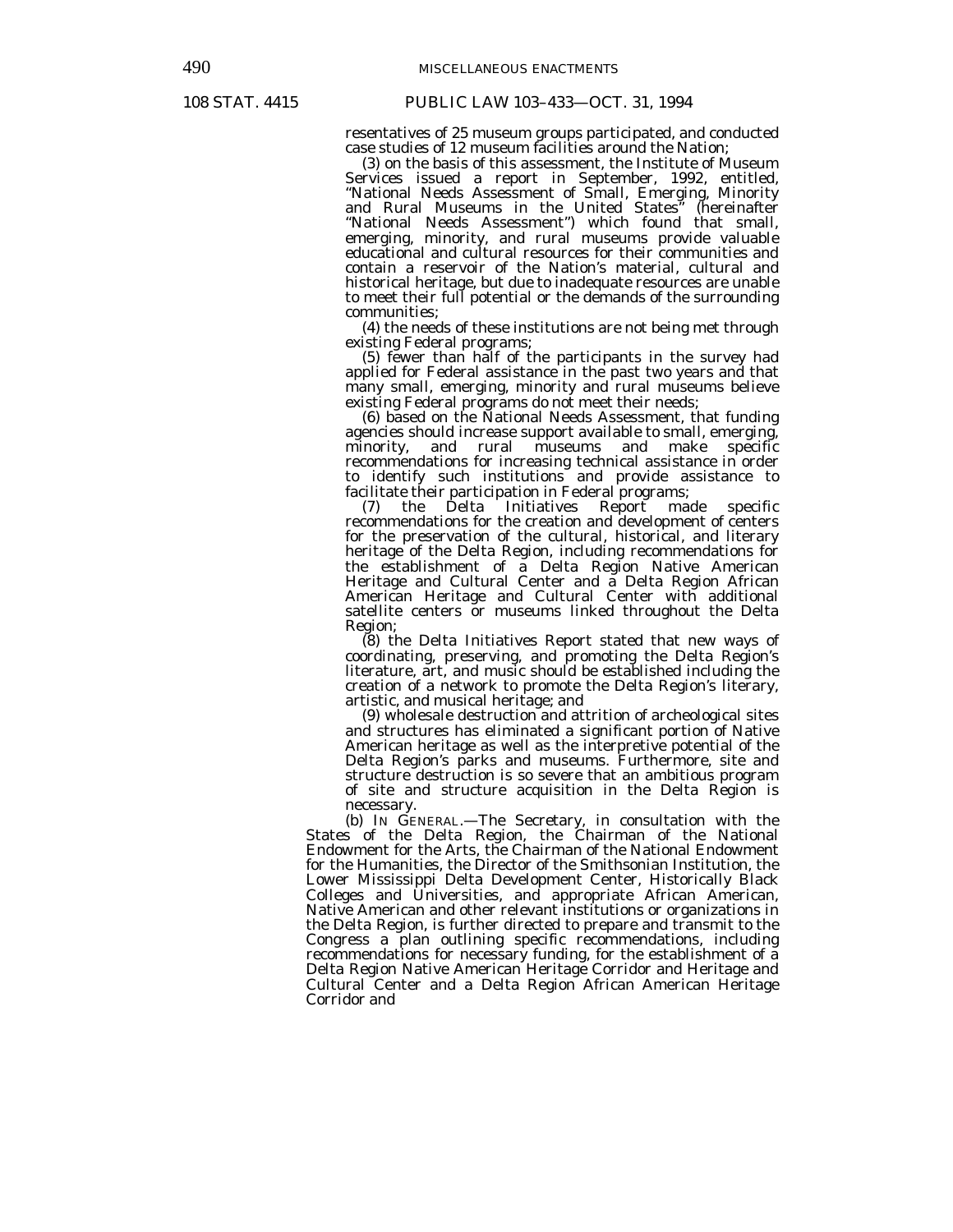Heritage and Cultural Center with a network of satellite or cooperative units.

 (c) DELTA REGION NATIVE AMERICAN HERITAGE CORRIDOR AND CULTURAL CENTER.—(1) The plan referred to in subsection (b) of this section shall include recommendations for establishing a network of parks, museums, and other centers to interpret Native American culture and heritage in the Delta Region, including a ten year development strategy for such a network.

 (2) Such plan shall include specific proposals for the develop- ment of a Native American Heritage Corridor and Heritage and Cultural Center in the Delta Region, along with recommendations for the appropriate Federal role in such a center including matching grants, technical and interpretive assistance.

Such plan shall be conducted in consultation with (3) Such plan shall be c<br>tribal leaders in the Delta Region.

 (4) Such plan shall also include specific proposals for educa- tional and training assistance for Delta Region Native Americans to carry out the recommendations provided in the study.

 (d) DELTA REGION AFRICAN AMERICAN HERITAGE CORRIDOR AND HERITAGE AND CULTURAL CENTER.—(1) The plan referred to in subsection (b) of this section shall include recommendations for establishing a heritage corridor or trail system, consisting of one or two major north-south routes and several east-west-spur loops to preserve, interpret and commemorate the African American heritage and culture in the Delta Region during all significant historical periods.

 (2) Such plan shall make specific recommendations for representing all forms of expressive culture including the musical, folklore, literary, artistic, scientific, historical, educational, and political contributions and accomplishments of African Americans in the Delta Region.

 (3) Such plan shall make specific recommendations for implementing the findings of the Delta Initiatives Report with respect to establishing an African American Heritage Corridor and Heritage and Cultural Center and related satellite museums in the Delta Region, together with specific funding levels necessary to carry out these recommendations and shall also include recommendations for improving access of small, emerging, minority or rural museums to technical and financial assistance.

 (4) Such plan shall be conducted in consultation with institutions of higher education in the Delta Region with expertise in African American studies, Southern studies, archeology, anthropology, history and other relevant fields.

 (5) Such plan shall make specific recommendations for improving educational programs offered by existing cultural facilities and museums as well as establishing new outreach programs for elementary, middle and secondary schools, including summer programs for youth in the Delta Region.

 (e) GRANTS.—(1) In furtherance of the purposes of this section, the Secretary is authorized to make planning grants to State Humanities Councils in the Delta Region to assist small, emerging, minority and rural museums selected on a financial needs basis in the development of a comprehensive long term plan for these institutions. The Secretary is also authorized to make implementation grants to State Humanities Councils in the Delta Region who, in consultations with State Museum Associations, shall make grants to small, emerging, minority or rural museums for the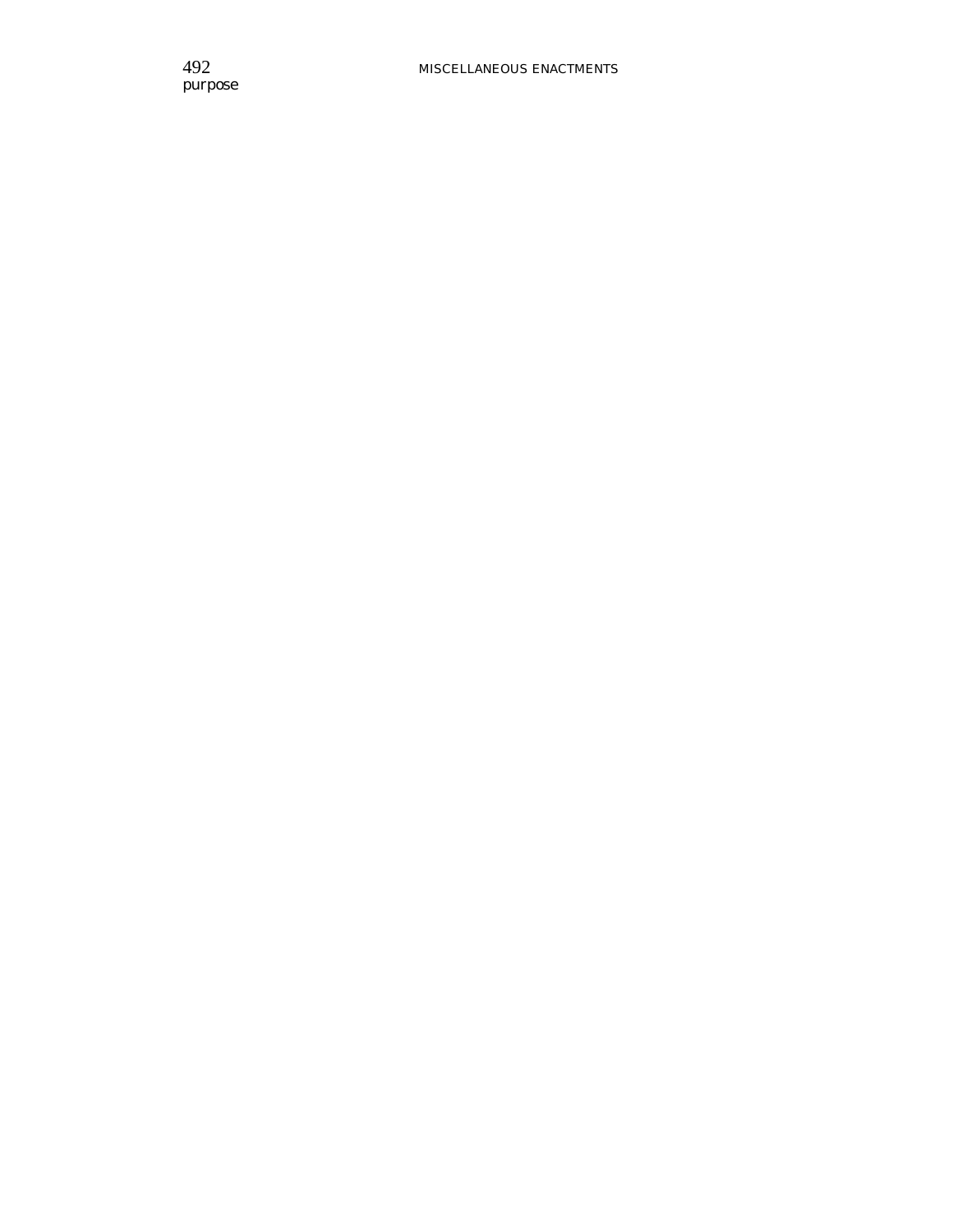of carrying out an approved plan for training personnel, improving exhibits or other steps necessary to assure the integrity of collections in their facilities, for educational outreach programs, or for other activities the Secretary deems appropriate including the promotion of tourism in the region. Such institutions shall be selected competitively and on the basis of demonstrated financial need. The Secretary is also authorized to make grants to State Humanities Councils to update, simplify and coordinate the respective State Works Progress Administration guides and to develop a single comprehensive guide for the Delta Region.

 (2) The Secretary is authorized to provide grants and other appropriate technical assistance to State Humanities Councils, State museum Associations, and State Arts Councils in the Delta Region for the purpose of assessing the needs of such institutions. Such grants may be used by these institutions to undertake such an assessment and to provide other technical, administrative and planning assistance to small, emerging, minority or rural institutions seeking to preserve the Delta Region's literary, artistic, and musical heritage.

 (f) MUSIC HERITAGE PROGRAM.—(1) The plan referred to in subsection (b) of this section shall include recommendations for establishing a Music Heritage Program, with specific emphasis on the Mississippi Delta Blues. The plan shall include specific recommendations for developing a network of heritage sites, structures, small museums, and festivals in the Delta Region.

 (2) The plan shall include an economic strategy for the promotion of the Delta Region's music, through the participation of musicians, festival developers, museum operators, universities, economic development districts, and other relevant individuals and organizations.

 (g) COMPLETION DATE.—The plan authorized in this section shall be completed not later than three years after the date funds are made available for such plan.

Minorities.

SEC. 1105. HISTORIC AND PREHISTORIC STRUCTURES AND SITES SURVEY.

 (a) ASSISTANCE.—The Secretary is authorized to provide technical and financial assistance to Historically Black Colleges and Universities to undertake a comprehensive survey of historic and prehistoric structures and sites located on their campuses, including recommendations as to the inclusion of appropriate structures and sites on the National Register of Historic Places, designation as National Historic Landmarks, or other appropriate designation as determined by the Secretary. The Secretary shall also make specific proposals and recommendations, together with estimates of necessary funding levels, for a comprehensive plan to be carried out by the Department to assist Historically Black Colleges and Universities in the preservation and interpretation of such sites and structures.

 (b) GRANTS.—In furtherance of the purposes of this section, the Secretary is authorized to provide technical and financial assistance to Historically Black Colleges and Universities for stabilization, preservation and interpretation of such sites and structures.

SEC. 1106. DELTA ANTIQUITIES SURVEY.

 (a) IN GENERAL.—(1) The Secretary is directed to prepare and transmit to the Congress, in cooperation with the States of the Delta Region, State Archaeological Surveys and Regional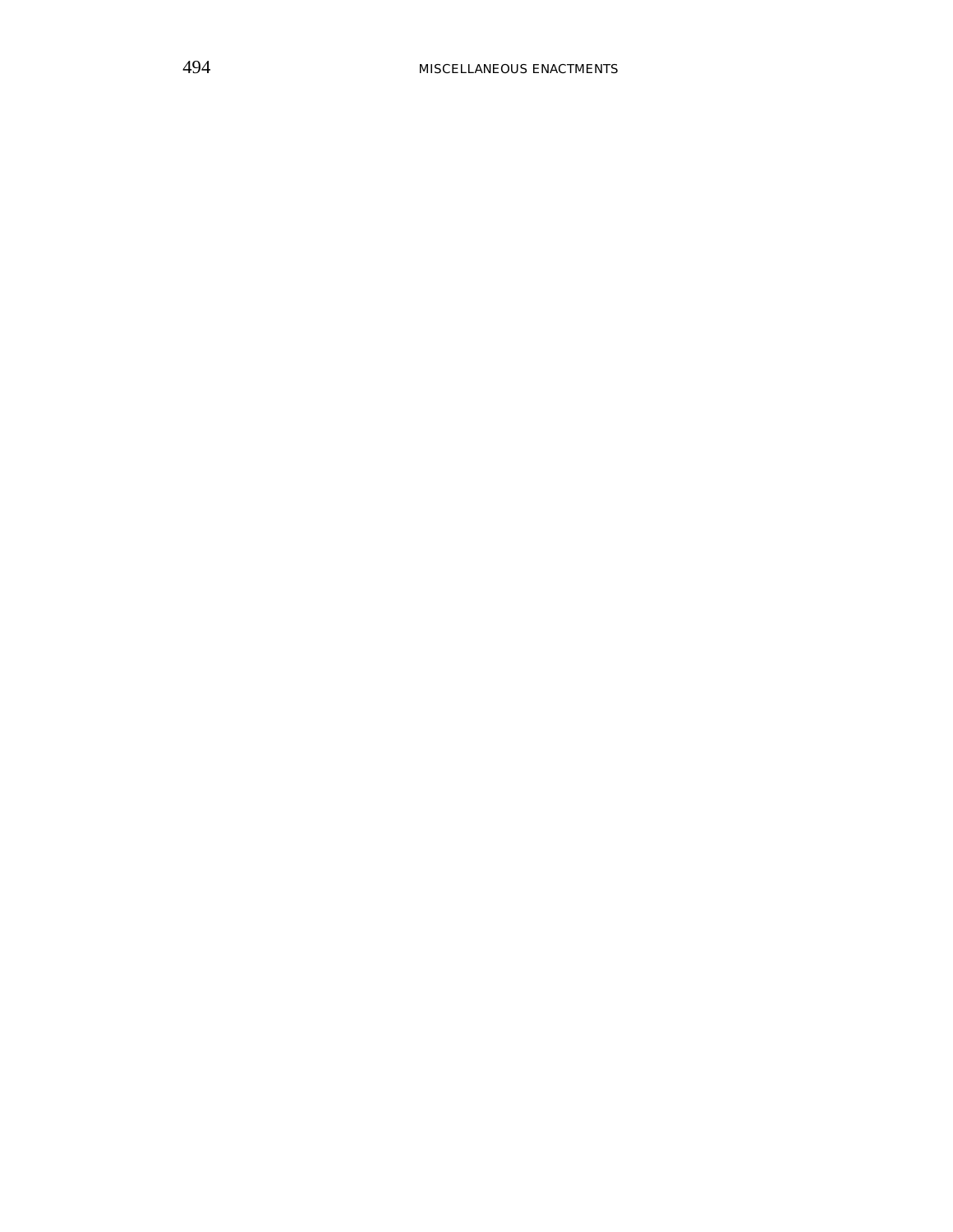Archeological Centers, a study of the feasibility of establishing a Delta Antiquities Trail or Delta Antiquities Heritage Corridor in the Delta Region.

 (2) Such study shall, to the extent practicable, use nonintrusive methods of identifying, surveying, inventorying, and stabilizing ancient archeological sites and structures.

 (3) In undertaking this study, the Secretary is directed to enter into cooperative agreements with the States of the Delta Region, the State Archeological Surveys, and Regional Archeological Centers located in Delta Region institutions of higher education for on-site activities including surveys, inventories, and stabilization and other activities which the Secretary deems appropriate.

 (4) In addition to the over 100 known ancient archeological sites located in the Delta Region including Watson's Brake, Frenchman's Bend, Hedgepeth, Monte Sano, Banana Bayou, Hornsby, Parkin, Toltec, Menard-Hodges, Eaker, Blytheville Mound, Nodena, Taylor Mounds, DeSoto Mound and others, such study shall also employ every practical means possible, including assistance from the National Aeronautics and Space Administration, the Forest Service and Soil Conservation Service of the Department of Agriculture, the Army Corps of Engineers of the Department of Defense, and other appropriate Federal agencies, to locate and confirm the existence of a site known as Balbansha in southern Louisiana and a site known as Autiamque in Arkansas. The heads of these Federal agencies shall cooperate with the Secretary as the Secretary requires on a non-reimbursable basis.

 (b) TECHNICAL ASSISTANCE.—In furtherance of the purposes of this section, the Secretary is authorized to provide technical assistance and grants to private landowners for necessary stabilization activities of identified sites and for preparing recommendations for designating such sites as National Landmarks or other appropriate designations as the Secretary, with the concurrence of the landowners, determines to be appropriate.

 (c) COOPERATIVE AGREEMENTS.—The Secretary is authorized to enter into cooperative agreements with the States, State Archeological Surveys, and Regional Archeological Centers of the Delta Region to develop a ten-year plan for the stabilization, preservation and interpretation of those sites and structures as may be identified by the Secretary.

SEC. 1107. HISTORIC AND ARCHEOLOGICAL RESOURCES PROGRAM.

 (a) PROGRAM.—The Secretary shall conduct a comprehensive program for the research, interpretation, and preservation of significant historic and archeological resources in the Delta Region.

(b) ELEMENTS OF THE PROGRAM.—The program shall include, but not be limited to—

(1) identification of research projects related to historic and archeological resources in the Delta Region and a proposal for the regular publication of related research materials and publications;

 (2) the development of a survey program to investigate, inventory and further evaluate known historic and archeological sites and structures and identify those sites and structures that require additional study;

 (3) identification of a core system of interpretive sites and structures that would provide a comprehensive overview of historic and archeological resources of the Delta Region;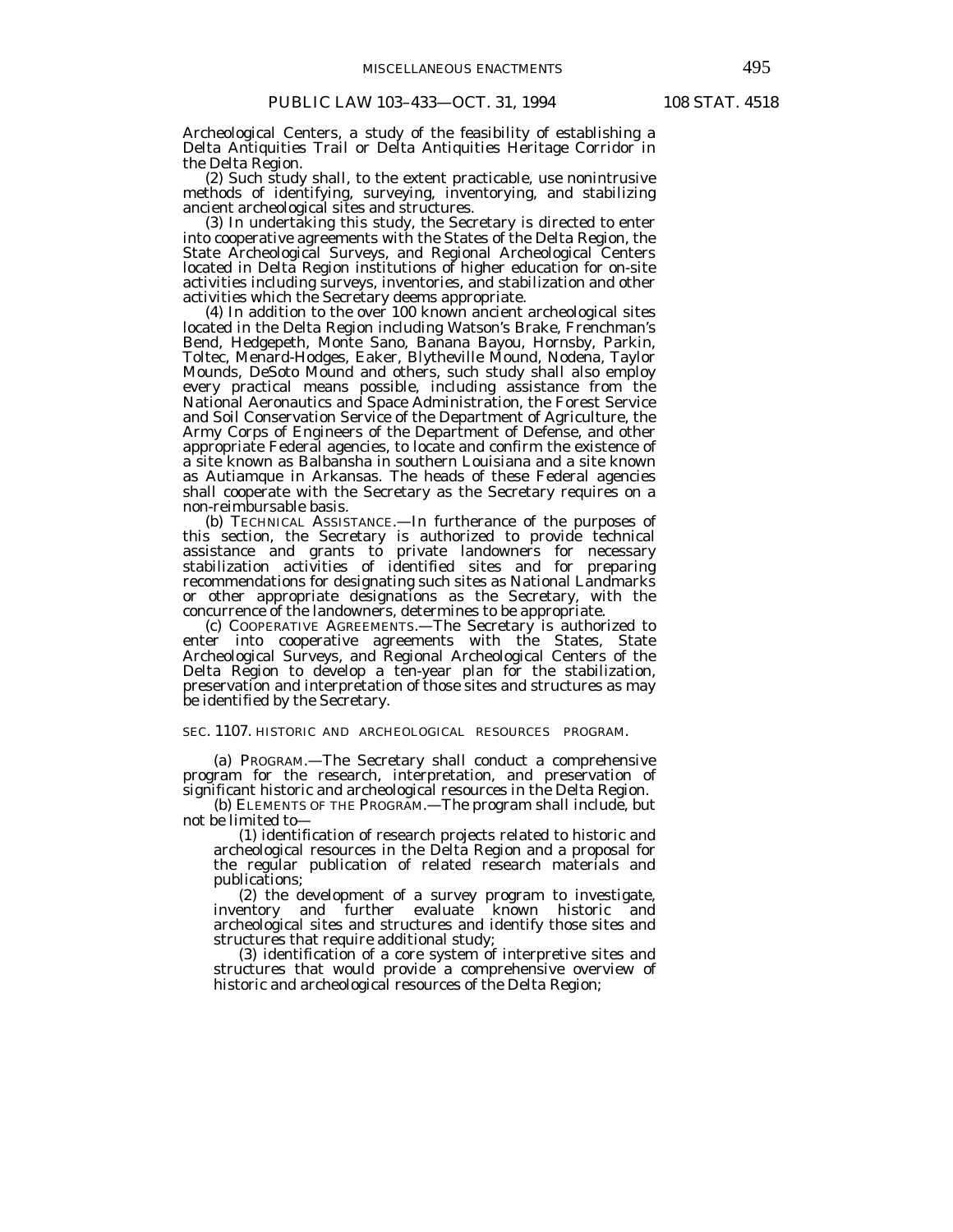(4) preparation of educational materials to interpret the historical and archeological resources of the Delta Region;

 (5) preparation of surveys and archeological and historical investigations of sites, structures, and artifacts relating to the Delta Region, including the preparation of reports, maps, and other related activities.

 (c) GRANTS AND TECHNICAL ASSISTANCE.—(1) The Secretary is authorized to award grants to qualified tribal, governmental and non-governmental entities and individuals to assist the Secretary in carrying out those elements of the program which the Secretary deems appropriate.

 (2) The Secretary is further authorized to award grants and provide other types of technical and financial assistance to such entities and individuals to conserve and protect historic and archeological sites and structures in the Delta Region identified in the program prepared pursuant to this section.

 (d) DEMONSTRATION PROJECT.—The Secretary shall establish a national demonstration project for the conservation and curation of the archeological records and collections of Federal and State management agencies in the Delta Region.

SEC. 1108. AUTHORIZATION OF APPROPRIATIONS.

 There are authorized to be appropriated such sums as may be necessary to carry out this title.

\* \* \* \* \* \* \* Approved October 31, 1994.

SENATE REPORTS: No. 103–165 (Comm. on Energy and Natural Resources).

CONGRESSIONAL RECORD, Vol. 140 (1994):<br>
Apr. 12, 13, considered and passed Senate.<br>
May 17, June 10, 13, July 12-14, 27, H.R. 518 considered and passed House;<br>
S. 21, amended, passed in lieu.<br>
Oct. 6, House agreed to confe

Oct. 7, 8, Senate considered and agreed to conference report.

WEEKLY COMPILATION OF PRESIDENTIAL DOCUMENTS, Vol. 30 (1994): Oct. 31, Presidential remarks and statement.

LEGISLATIVE HISTORY—S. 21 (H.R. 518):

HOUSE REPORTS: Nos. 103–498 accompanying H.R. 518 (Comm. on Natural Resources) and 103–832 (Comm. of Conference).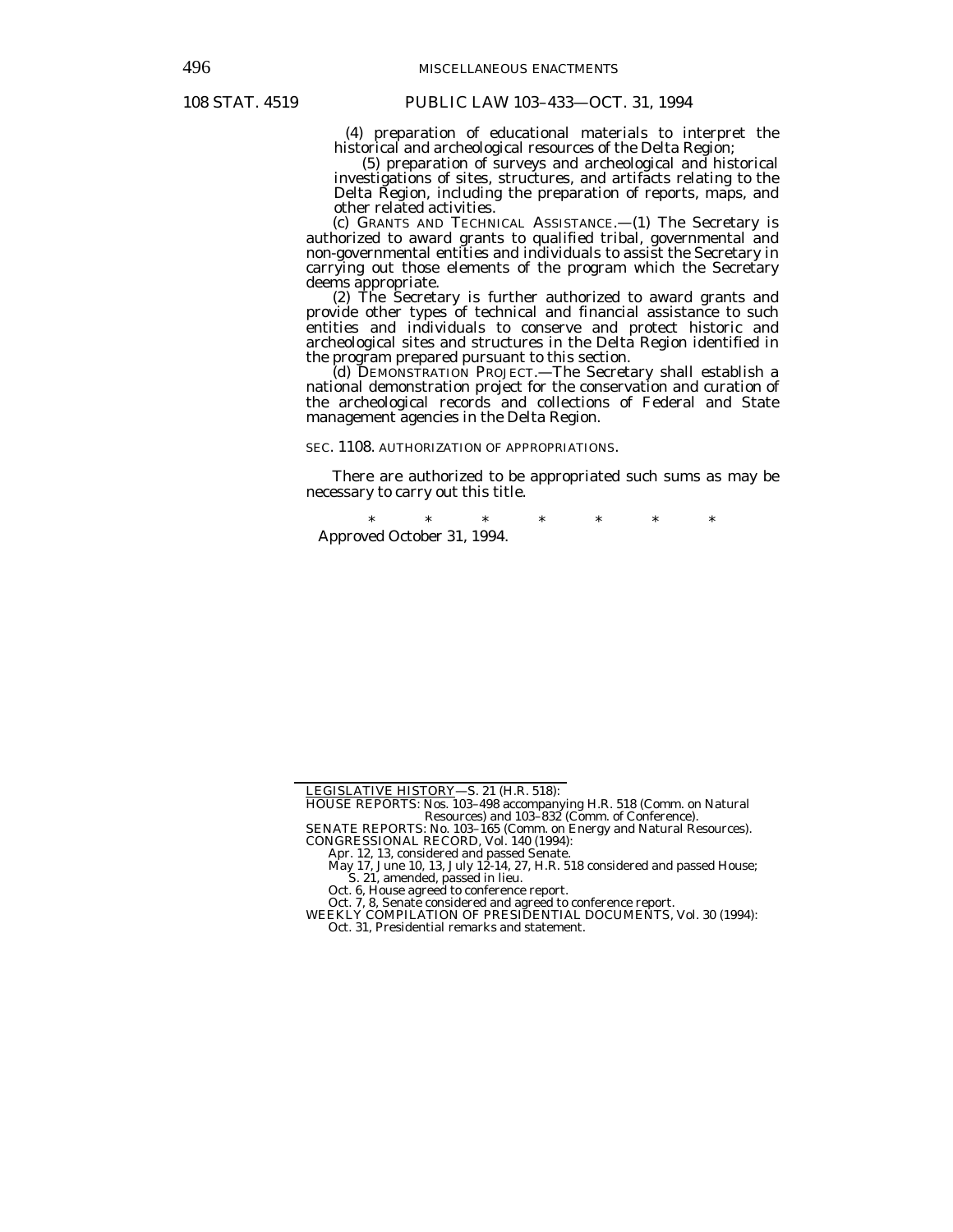# **14. New Jersey Coastal Heritage Trail Route**

PUBLIC LAW 103-243-MAY 4, 1994 108 STAT. 613

Public Law 103–243 103d Congress

# An Act

To authorize appropriations for the Coastal Heritage Trail Route in the State of May 4, 1994<br>New Jersey, and for other purposes. [S. 1574] New Jersey, and for other purposes.

*Be it enacted by the Senate and House of Representatives of the United States of America in Congress assembled*, That section 6 of Public Law 100–515 (16 U.S.C. 1244 note) is amended—

(1) by striking "There" and inserting "(a) There"; and

 $(2)$  by adding at the end the following:<br>"(b)(1) Notwithstanding the provisions of subsection (a), there are hereby authorized to be appropriated to the Secretary to carry out the purposes of this Act \$1,000,000, which is in addition to any sums appropriated for such purposes for use during fiscal years ending on or before September 30, 1993.

"(2) Funds appropriated pursuant to this subsection to carry out the purposes of this Act shall be used solely for technical assistance and the design and fabrication of interpretive materials, devices and signs. In addition to the limitation on funds contained in subsection (a), no funds made available under this subsection shall be used for operation, maintenance, repair or construction except for construction of interpretive exhibits.

"(3) The Federal share of any project carried out with funds appropriated pursuant to this subsection may not exceed 50 percent of the total cost for that project and shall be provided on a matching basis. The non-Federal share of such cost may be in the form of cash, materials or in-kind services fairly valued by the Secretary.

"(c) The authorities provided to the Secretary under this Act shall terminate five years after the date of enactment of this subsection.".

Approved May 4, 1994.

Termination date.

LEGISLATIVE HISTORY—S. 1574:

HOUSE REPORTS: No. 103–443 (Comm. on Natural Resources).

SENATE REPORTS: No. 103–212 (Comm. on Energy and Natural Resources). CONGRESSIONAL RECORD:

Vol. 139 (1993): Nov. 19, considered and passed Senate.

Vol. 140 (1994): Mar. 21, considered and passed House, amended.

Apr. 19, Senate concurred in House amendment.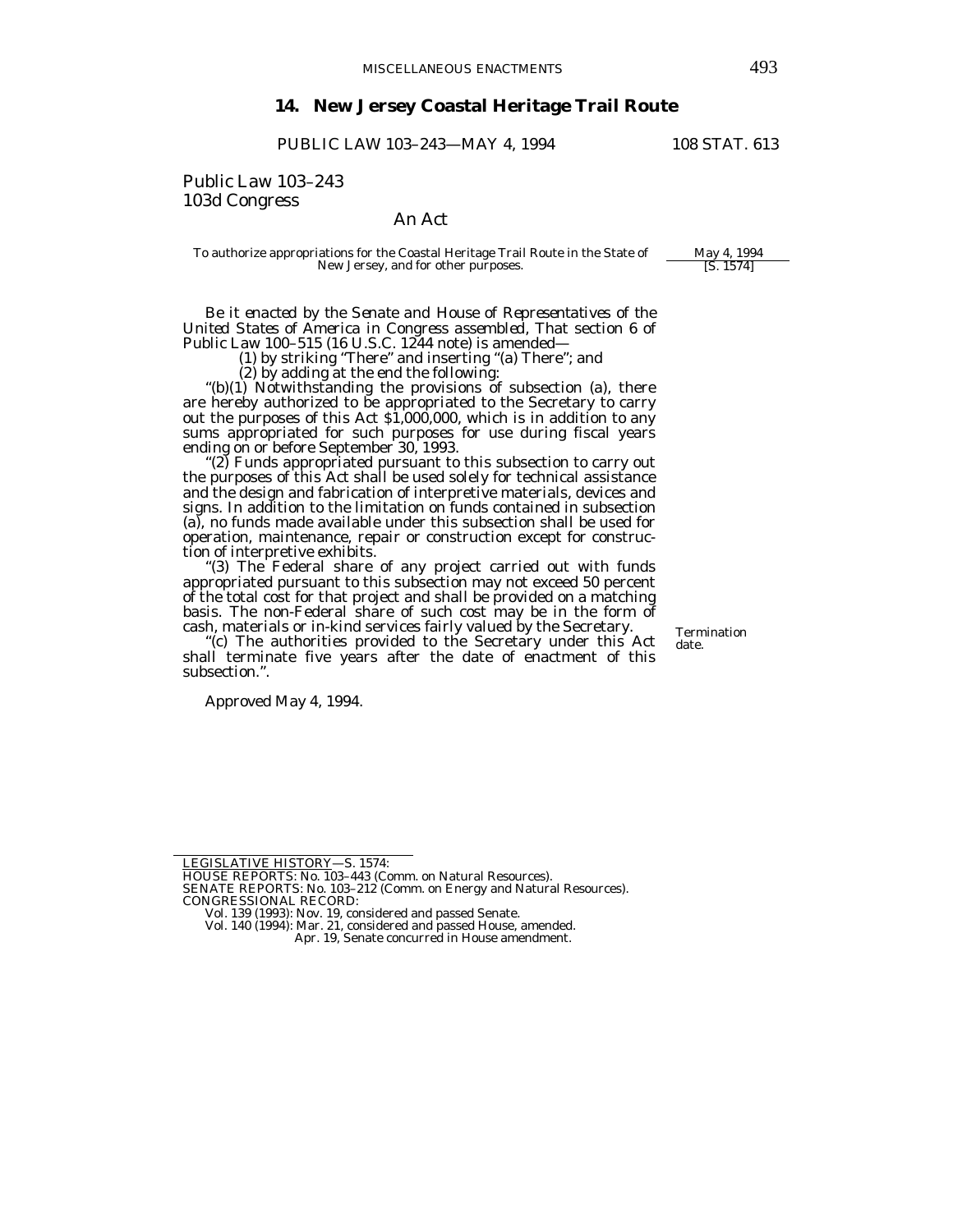## **15. Niobrara-Buffalo Prairie (Study)**

105 STAT. 254 PUBLIC LAW 102–50—MAY 24, 1991

Public Law 102–50 102d Congress

# An Act

May 24, 1991 [S. 248]

Niobrara Scenic

River Designation Act of 1991. Natural resources. 16 USC 1271 note.

To amend the Wild and Scenic Rivers Act to designate certain segments of the Niobrara River in Nebraska and a segment of the Missouri River in Nebraska and South Dakota as components of the wild and scenic rivers system, and for other purposes.

 *Be it enacted by the Senate and House of Representatives of the United States of America in Congress assembled,* 

SECTION 1. SHORT TITLE.

 This Act may be cited as the "Niobrara Scenic River Designation Act of 1991".

105 STAT. 257 16 USC 1a-5 note.

\* \* \* \* \* \* \*

SEC. 8. STUDY OF FEASIBILITY AND SUITABILITY OF ESTABLISHING NIOBRARA-BUFFALO PRAIRIE NATIONAL PARK.

 (a) IN GENERAL.—The Secretary of the Interior shall undertake and complete a study of the feasibility and suitability of establishing a national park in the State of Nebraska to be known as the Niobrara-Buffalo Prairie National Park within 18 months after the date of enactment of this Act.

 (b) AREA TO BE STUDIED.—The areas studied under this section shall include the area generally depicted on the map entitled "Boundary Map, Proposed Niobrara-Buffalo Prairie National Park", numbered NBP–80,000, and dated March 1990. The study area shall not include any lands within the boundaries of the Fort Niobrara National Wildlife Refuge.

 (c) RESOURCES.—In conducting the study under this section, the Secretary shall conduct an assessment of the natural, cultural, historic, scenic, and recreational resources of such areas studied to determine whether they are of such significance as to merit inclusion in the National Park System.

 (d) STUDY REGARDING MANAGEMENT.—In conducting the study under this section, the Secretary shall study the feasibility of managing the area by various methods, in consultation with appropriate Federal agencies, the Nature Conservancy, and the Nebraska Game and Parks Commission.

 (e) SUBMISSION OF REPORT.—The results of the study shall be submitted to the Committee on Interior and Insular Affairs of the House of Representatives and the Committee on Energy and Natural Resources of the Senate.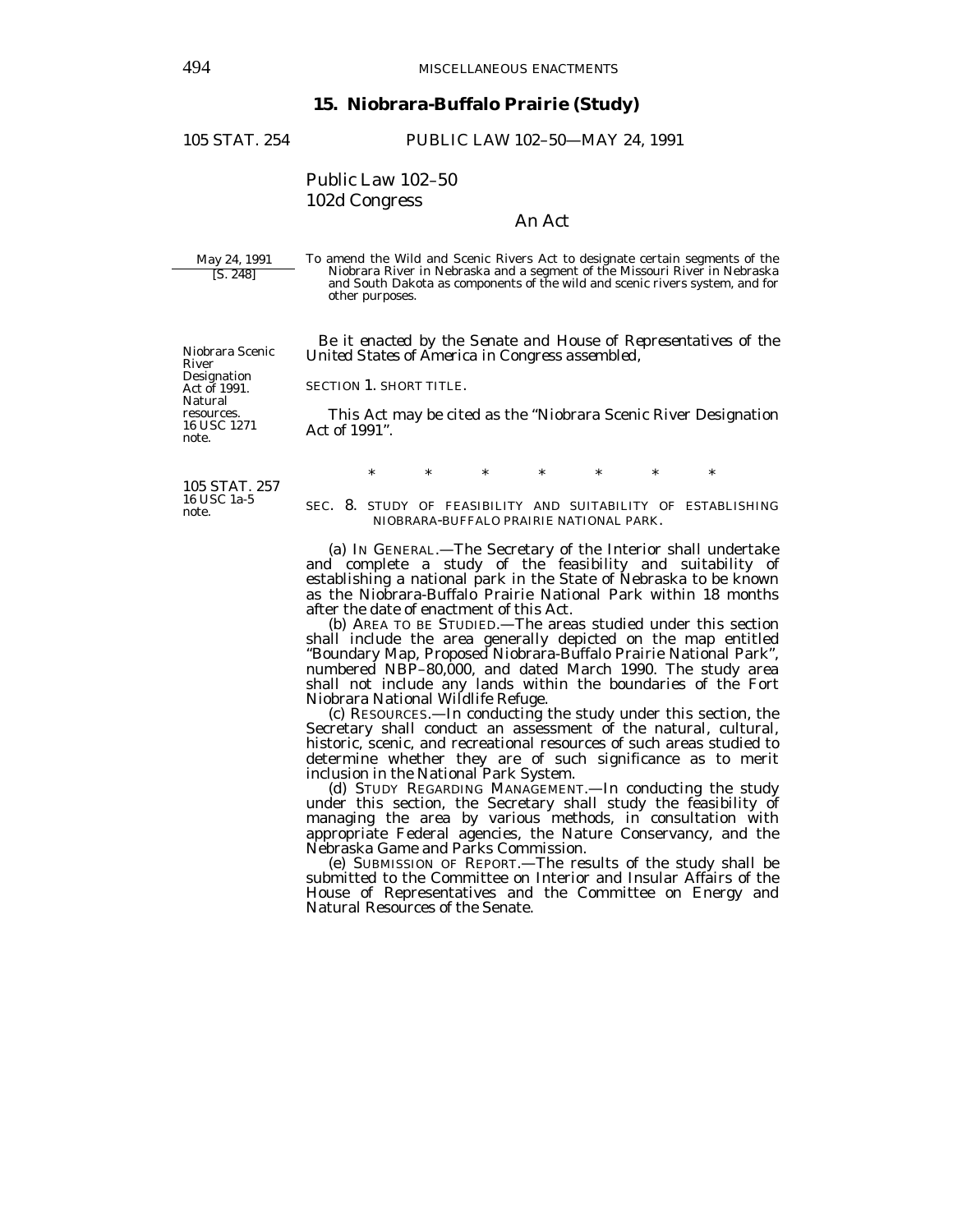SEC. 9. AUTHORIZATION OF APPROPRIATIONS.

 There are hereby authorized to be appropriated such sums as may be necessary to carry out the provisions of this Act.

Approved May 24, 1991.

16 USC 1274 note.

- 
- 
- 
- 

LEGISLATIVE HISTORY—S. 248:<br>HOUSE REPORTS: No. 102–51, Pt. 1 (Comm. on Interior and Insular Affairs).<br>SENATE REPORTS: No. 102–19 (Comm. on Energy and Natural Resources).<br>CONGRESSIONAL RECORD, Vol. 137 (1991):<br>Apr. 17, cons

May 24, Presidential statement.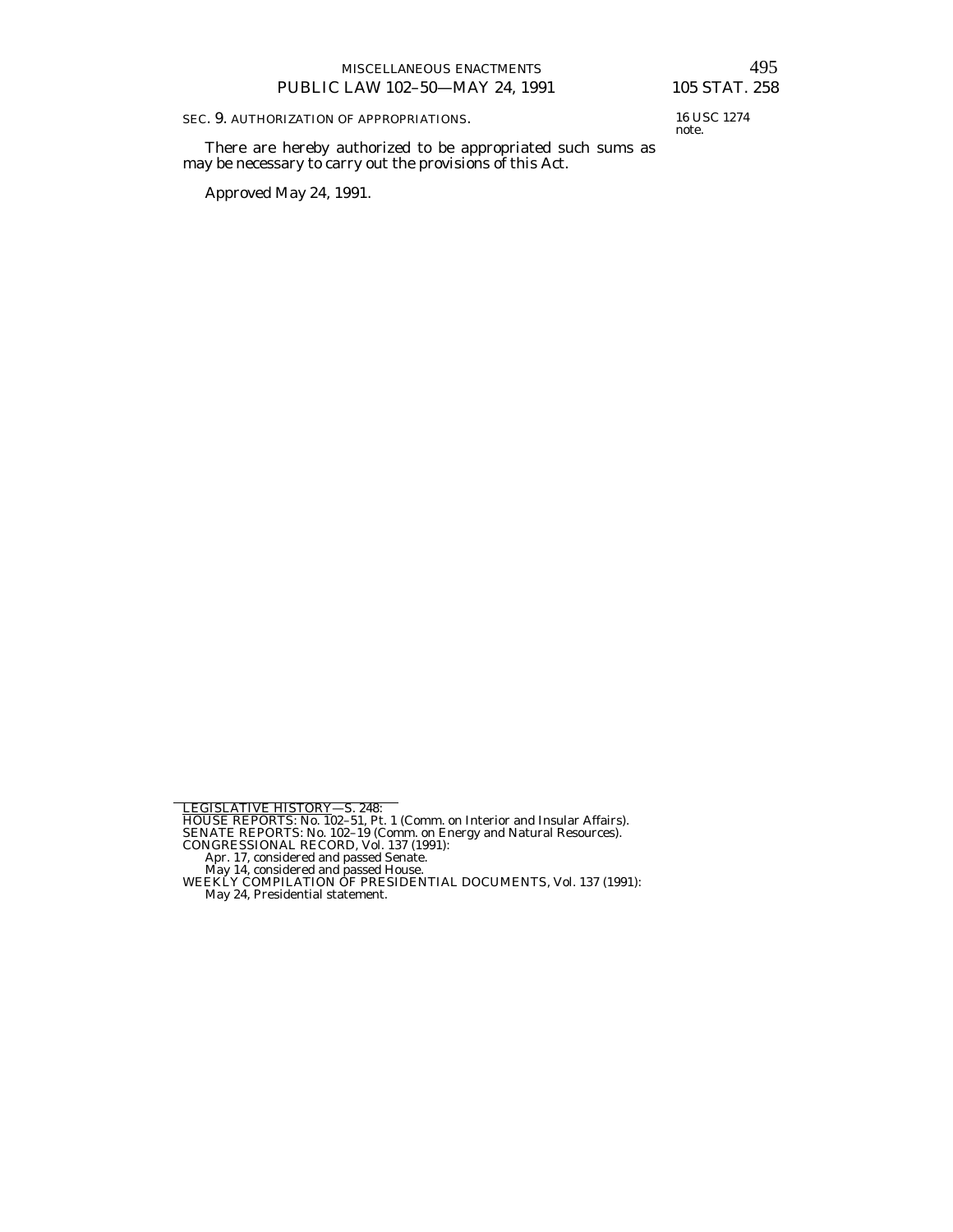# **19. Thomas Jefferson Commemoration Commission**

PUBLIC LAW 102–343—AUG. 17, 1992 106 STAT. 915

Public Law 102–343 102d Congress

An Act

To establish a commission to commemorate the 250th anniversary of the birth of  $\frac{\text{Aug. 17, 1992}}{\text{IS. 959}}$ Thomas Jefferson.

*Be it enacted by the Senate and House of Representatives of the United States of America in Congress assembled,* 

### SECTION 1. SHORT TITLE.

This Act may be cited as the "Thomas Jefferson Commemoration 36 USC 149 note. Commission Act".

#### SEC. 2. CONGRESSIONAL FINDINGS.

The Congress finds that—

(1) April 13, 1993, marks the 250th anniversary of the birth of Thomas Jefferson;

(2) as author of the Declaration of Independence, Thomas Jefferson conceived and executed an affirmation of democratic government unequaled in both its eloquence and clarity;<br>(3) in an age of democratic awakening, Thomas Jefferson

worked to promote government based on the consent of the people, to hold rulers continually responsible to the ruled, and to secure fundamental rights and liberties of free citizens; (4) Thomas Jefferson was elected 3d President of the United

States in 1801 and helped to establish the process by which political change is carried forward through public debate and free elections;

(5) with the Louisiana Purchase, Thomas Jefferson virtually doubled the size of the United States;

(6) the genius of Thomas Jefferson extended beyond the realm of politics and government to the adaptation of classic architecture, as exemplified by his home at Monticello and the grounds of the University of Virginia, which set an American standard of dignity, simplicity, and elegance;

(7) Thomas Jefferson encouraged American science in its infancy, and with his friend James Madison, laid the cornerstone of the American tradition of religious freedom and separation of church and state;<br>(8) Thomas Jefferson also championed universal public

education, believing such education essential to democratic government as well as to advancement of knowledge and the

pursuit of happiness; (9) it is appropriate to remember and renew the legacy of Thomas Jefferson for the American people and, indeed for all mankind, during a time when the light of democracy is again bursting upon the world; and<br>(10) as the Nation approaches the 250th anniversary of the

birth of Thomas Jefferson, it is appropriate to celebrate and commemorate this anniversary through local, national, and international observances and activities planned and coordinated by a national commission.

Thomas Jefferson Commemoration Commission Act.

36 USC 149 note.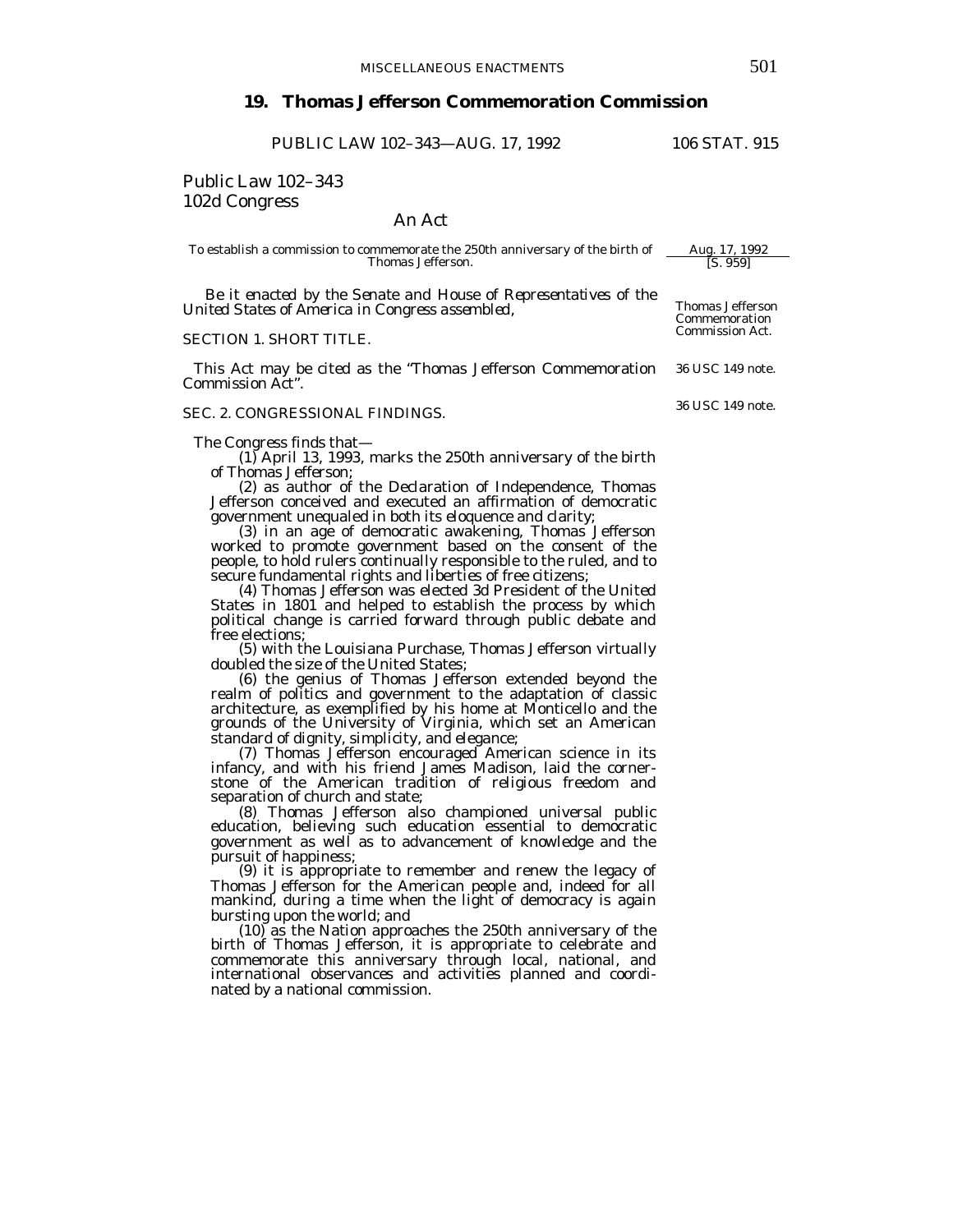# 106 STAT. 916 PUBLIC LAW 102–343—AUG. 17, 1992

36 USC 149 note.

## SEC. 3. ESTABLISHMENT.

 There is established a commission to be known as the Thomas Jefferson Commemoration Commission (in this Act referred to as the "Commission").

36 USC 149 note.

SEC. 4. DUTIES.

The Commission shall— (1) plan and develop programs and activities appropriate to commemorate the 250th anniversary of the birth of Thomas Jefferson, including a limited number of projects to be undertaken by the Federal Government that harmonize and balance the important goals of ceremony and celebration with the

 $(2)$  generally coordinate activities throughout the several States;

(3) honor historical locations associated with the life of Thomas Jefferson;

(4) recognize individuals and organizations that have significantly contributed to the preservation of Jefferson's ideals, writings, architectural designs, and other professional accomplishments, by the award and presentation of medals and certificates;<br>(5) encourage civic, patriotic, and historical organizations,

and State and local governments, to organize and participate in anniversary activities commemorating the birth of Thomas Jefferson; and

(6) develop and coordinate any other activities relating to the anniversary of the birth of Thomas Jefferson as may be appropriate.

36 USC 149 note.

## SEC. 5. MEMBERSHIP.

(a) NUMBER AND APPOINTMENT.—

(1) IN GENERAL.—The Commission shall be composed of 21

(A) the Chief Justice of the United States or such individual's delegate;

(B) the Librarian of Congress or such individual's delegate;

(C) the Archivist of the United States or such individual's delegate;

(D) the President pro tempore of the Senate or such individual's delegate;

(E) the Speaker of the House of Representatives or such individual's delegate;

(F) the Secretary of the Interior or such individual's delegate;

(G) the Secretary of the Smithsonian Institution or such individual's delegate;

(H) the Secretary of Education or such individual's delegate;

(I) the Chairman of the National Endowment for the Humanities or such individual's delegate;

(J) the Executive Director of the Thomas Jefferson Memorial Foundation or such individual's delegate; and

(K) 11 citizens of the United States who are not officers or employees of any government, except to the extent they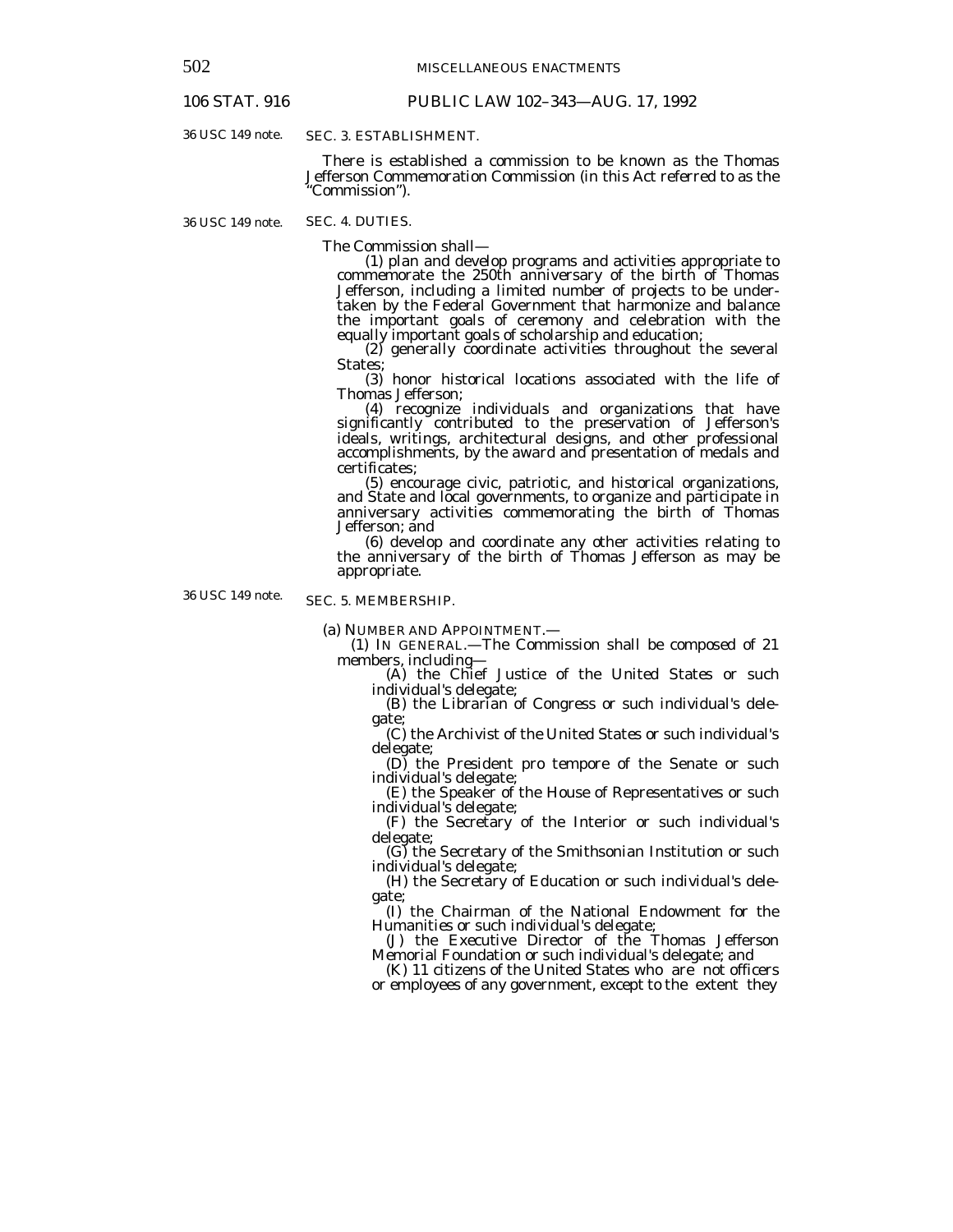are considered such officers or employees by virtue of their membership on the Commission.<br>(2) APPOINTMENTS BY PRESIDENT.—

(A) IN GENERAL.—The individuals referred to in paragraph (1)(K) shall be appointed by the President. The individuals shall be chosen based on their distinctive qualifications or experience in the fields of history, government, architecture, the applied sciences, or other professions that would enhance the work of the Commission and reflect the professional accomplishments of Thomas Jefferson.

 (B) POLITICAL AFFILIATION.—Not more than 6 of the individuals appointed under subparagraph (A) may be affiliated with the same political party.<br>
(C) RECOMMENDATIONS.—Of the individuals appointed

under subparagraph  $(A)$ —<br>(i) 3 shall be appointed from among individuals who are recommended by the majority leader of the Senate in consultation with the minority leader of the Senate; and

(ii) 3 shall be appointed from among individuals who are recommended by the Speaker of the House of Representatives in consultation with the minority leader of the House of Representatives.

(b) TERMS.—Each member of the Commission shall be appointed not later than 90 days after the date of the enactment of this Act for the life of the Commission.

(c) VACANCIES.—A vacancy in the Commission shall be filled in the same manner in which the original appointment was made.

(d) CHAIRPERSON.—The President shall designate the chairperson of the Commission from among the individuals appointed under subsection (a)(2).<br>(e) COMPENSATION.—

(1) RATES OF PAY.—Except as provided in paragraph (2), members of the Commission shall serve without pay.

(2) TRAVEL EXPENSES.—Each member of the Commission may receive travel expenses, including per diem in lieu of subsistence, in accordance with sections 5702 and 5703 of title 5, United States Code.

(f) MEETINGS.—The Commission shall meet at the call of the chairperson or a majority of its members.

(g) APPROVAL OF ACTIONS.—All official actions of the Commission under this Act shall be approved by the affirmative vote of not less than a majority of the members.

#### SEC. 6. POWERS.

(a) ADVISORY COMMITTEES.—The Commission may appoint such advisory committees as it determines to be necessary to carry out this Act.<br>(b) DELEGATION OF AUTHORITY.—Any member or employee of the

Commission may, if authorized by the Commission, take any action that the Commission is authorized to take by this Act.<br>(c) CONTRACT AUTHORITY.—

(1) IN GENERAL.—The Commission may procure supplies, services, and property, and make or enter into contracts, leases, or other legal agreements, in order to carry out this Act.

36 USC 149 note.

President.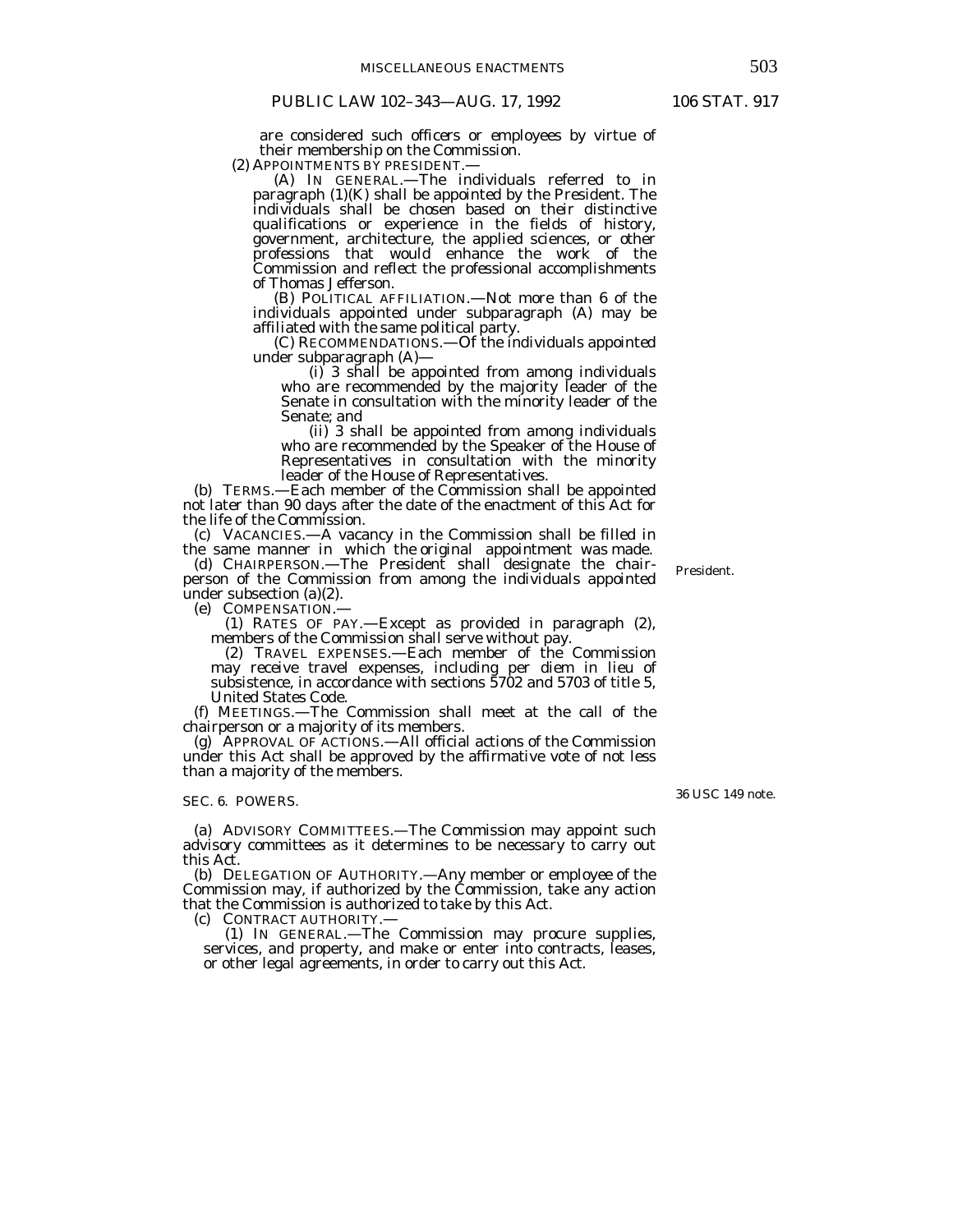(2) RESTRICTION.—The contracts, leases, or other legal agreements made or entered into by the Commission shall not extend beyond the date of termination of the Commission.

(3) TERMINATION.—All supplies and property acquired by the Commission under this Act that remain in the possession of the Commission on the date of termination of the Commission shall become the property of the General Services Administration upon the date of the termination.<br>(d) INFORMATION.—

(1) IN GENERAL.—The Commission may secure directly from any Federal agency information necessary to enable it to carry out this Act. Upon request of the chairperson of the Commission, the head of the Federal agency shall furnish the information to the Commission.

(2) EXCEPTION.—Paragraph (1) shall not apply to any information that the Commission is prohibited to secure or request by another law.

(e) MAILS.—The Commission may use the United States mails in the same manner and under the same conditions as other Federal agencies.

36 USC 149 note.

## SEC. 7. STAFF AND SUPPORT SERVICES.

 (a) EXECUTIVE DIRECTOR.—The Commission shall have an executive director appointed by the chairperson of the Commission with the advice of the Commission. The executive director may be paid at a rate not to exceed the maximum rate of basic pay payable for GS-15 of the General Schedule.

(b) STAFF.—The Commission may appoint and fix the pay of additional personnel as it considers appropriate, except that an individual so appointed may not receive pay in excess of the maximum rate of basic pay payable for G-13 of the General Schedule.

 (c) APPLICABILITY OF CERTAIN CIVIL SERVICE LAWS.—The executive director and staff of the Commission may be appointed without regard to the provisions of title 5, United States Code, governing appointments in the competitive service, and may be paid without regard to the provisions of chapter 51 and subchapter III of chapter 53 of that title relating to classification and General Schedule pay rates, except as provided in subsections (a) and (b).

 (d) STAFF OF FEDERAL AGENCIES.—Upon request of the chairperson of the Commission, the head of any Federal agency may detail, on a nonreimbursable basis, any of the personnel of the agency to the Commission to assist it in carrying out its duties under this Act.

 (e) EXPERTS AND CONSULTANTS.—The chairperson of the Commission may procure temporary and intermittent services under section 3109(b) of title 5, United States Code, at a rate which does not exceed the daily equivalent of the annual rate of basic pay prescribed for level  $\check{V}$  of the Executive Schedule under section 5316 of such title.

 (f) ADMINISTRATIVE SUPPORT SERVICES.—The Administrator of General Services shall provide to the Commission on a reimbursable basis such administrative support services as the Commission may request.

36 USC 149 note.

#### SEC. 8. CONTRIBUTIONS.

 (a) DONATIONS.—The Commission may accept donations of money, personal services, and property, both real and personal, including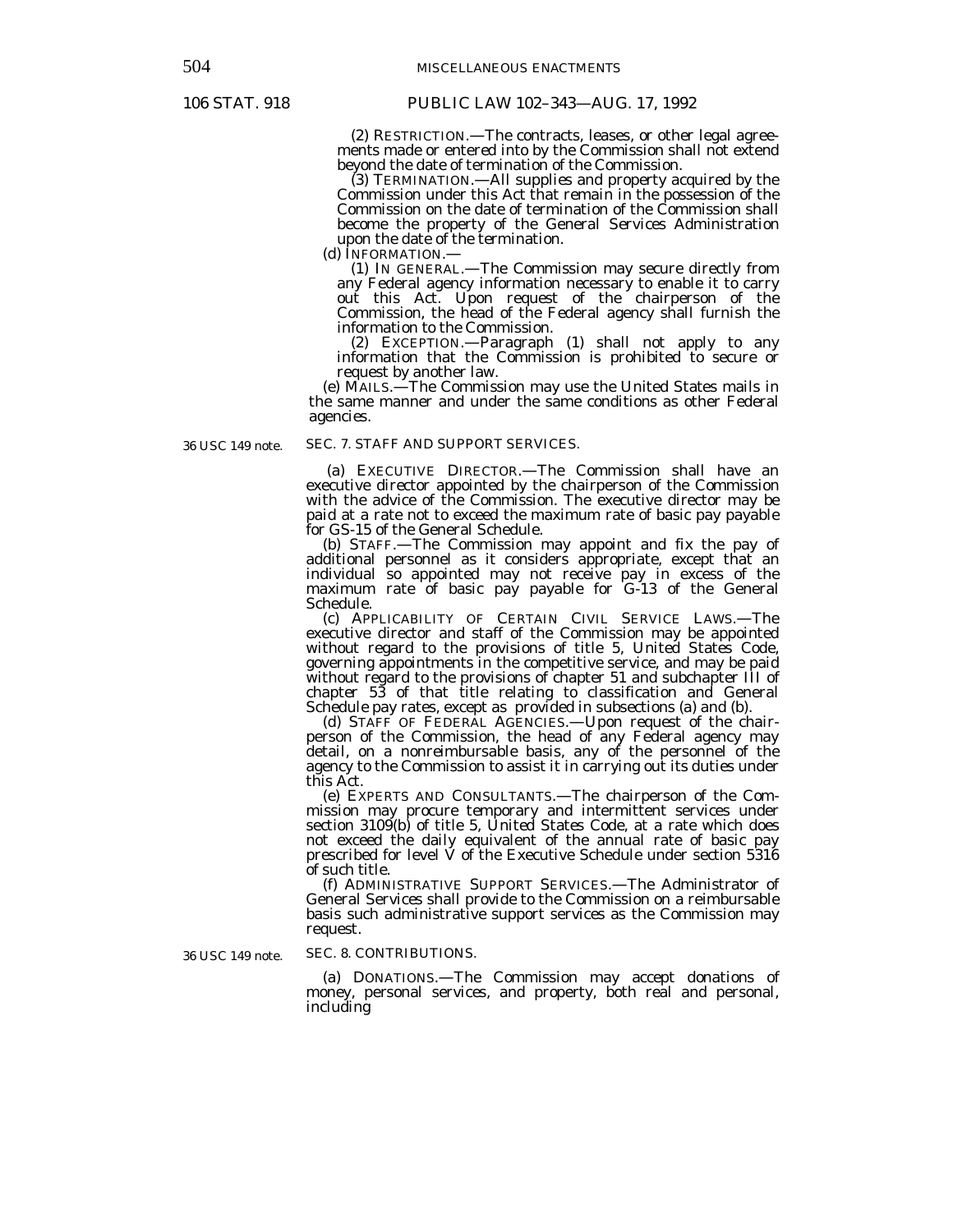books, manuscripts, miscellaneous printed matter, memorabilia, relics and other materials related to Thomas Jefferson.<br>(b) USE OF FUNDS.—

 (b) USE OF FUNDS.— (1) IN GENERAL.—Any finds donated to the Commission may be used by the Commission to carry out this Act. The source and amount of such funds shall be listed in the interim and final reports required under section 9.

(2) PROCUREMENT REQUIREMENTS.—In addition to any procurement requirement otherwise applicable to the Commission, the Commission shall conduct procurements of property or services involving donated finds pursuant to the small purchase procedures required by section 303(g) of the Federal Property and Administrative Services Act of 1949 (41 U.S.C. 253(g)). Section 15(j) of the Small Business Act (15 U.S.C. 644(j)) shall not apply to such procurements.

(3) DEFINITION.—For purposes of paragraph (2), the term "donated finds" means any funds of which 50 percent or more

derive from funds donated to the Commission.<br>
(c) VOLUNTEER SERVICES.—Notwithstanding section 1342 of title 31, United States Code, the Commission may accept and use voluntary and uncompensated services as the Commission determines necessary.

 (d) REMAINING FUNDS.—Funds remaining upon the date of termination of the Commission shall be used to ensure the proper disposition of property donated to the Commission as specified in the final report required by section 9.

## SEC. 9. REPORTS.

(a) INTERIM REPORT.—Not later than December 31, 1992, the Commission shall prepare and submit to the President and the Congress a report detailing the activities of the Commission, including an accounting of funds received and expended by the Commission, during the period beginning on the date of the enactment of this Act and ending not earlier than 30 days prior to the submission of the interim report.

(b) FINAL REPORT.—Not later than December 31, 1993, the Commission shall submit to the President and to the Congress a final

 $r(1)$  a summary of the activities of the Commission;

(2) a final accounting of finds received and expended by the Commission;

(3) the findings, conclusions, and recommendations of the Commission;

(4) specific recommendations concerning the final disposition of historically significant items donated to the Commission under section 8(a); and

(5) any additional views of any member of the Commission concerning the Commission's recommendations that such member requests to be included in the final report.

#### SEC. 10. AUDIT OF FINANCIAL TRANSACTIONS.

36 USC 149 note.

(a) IN GENERAL.—The Inspector General of the General Services Administration shall audit financial transactions of the Commission, including financial transactions involving donated finds, in accordance with generally accepted auditing standards. In conducting an audit pursuant to this section, the Inspector General shall have access to all books, accounts, financial records, reports, files, and other papers, items, or property in use by the Commission, as

36 USC 149 note.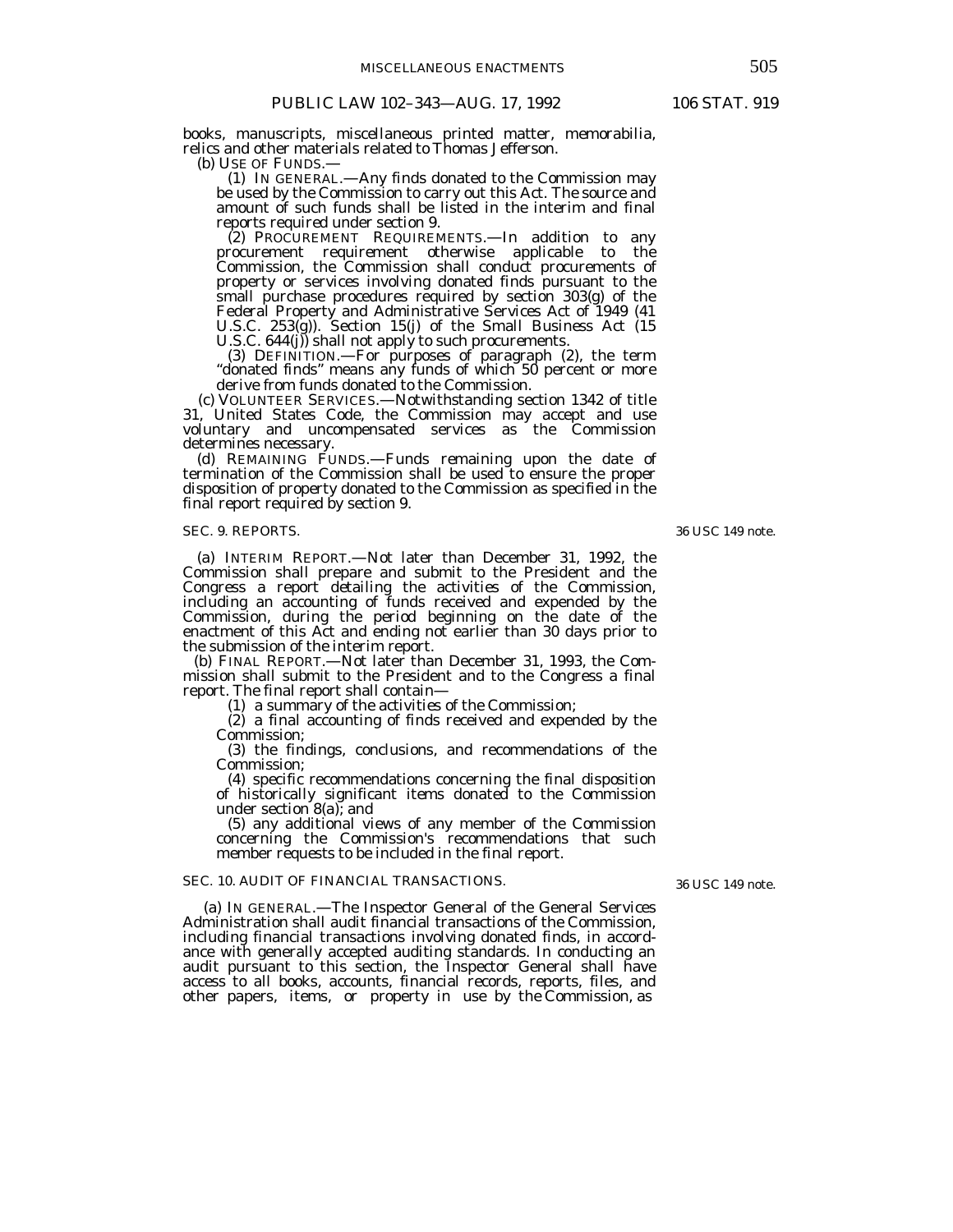506 MISCELLANEOUS ENACTMENTS

# 106 STAT. 920 PUBLIC LAW 102–343—AUG. 17, 1992

necessary to facilitate the audit, and shall be afforded full facilities for verifying transactions with the balances or securities held by depositories, fiscal agents, and custodians.

 (b) REPORTS.—Not later than December 31, 1992, the Inspector General of the General Services Administration shall submit to the President and to the Congress a report detailing the results of any audit of the financial transactions of the Commission conducted before such date. Not later than March 4, 1994, such Inspector General shall submit to the President and to the Congress a report detailing the results of any audit of the financial transactions of the Commission conducted during the period beginning on December 31, 1992, and ending on December 31, 1993.

36 USC 149 note. SEC. 11. TERMINATION.

> The Commission shall terminate not later than 60 days following submission of the final report required by section 9.

36 USC 149 note. SEC. 12. AUTHORIZATION OF APPROPRIATIONS.

> There are authorized to be appropriated to carry out this Act \$250,000 for fiscal year 1993 and \$62,500 for fiscal year 1994.

Approved August 17, 1992.

July 30, Senate concurred in House amendment.

LEGISLATIVE HISTORY—S. 959 (H.R. 5056):

HOUSE REPORTS: No. 102-690 accompanying H.R. 5056 (Comm. on Post Office and Civil Service).

CONGRESSIONAL RECORD:

Vol. 137 (1991): Nov. 15, considered and passed Senate.

Vol. 138 (1992): July 28, H.R. 5056 considered and passed House; S. 959,

amended, passed in lieu.

WEEKLY COMPILATION OF PRESIDENTIAL DOCUMENTS, Vol. 28 (1992): Aug. 17, Presidential statement.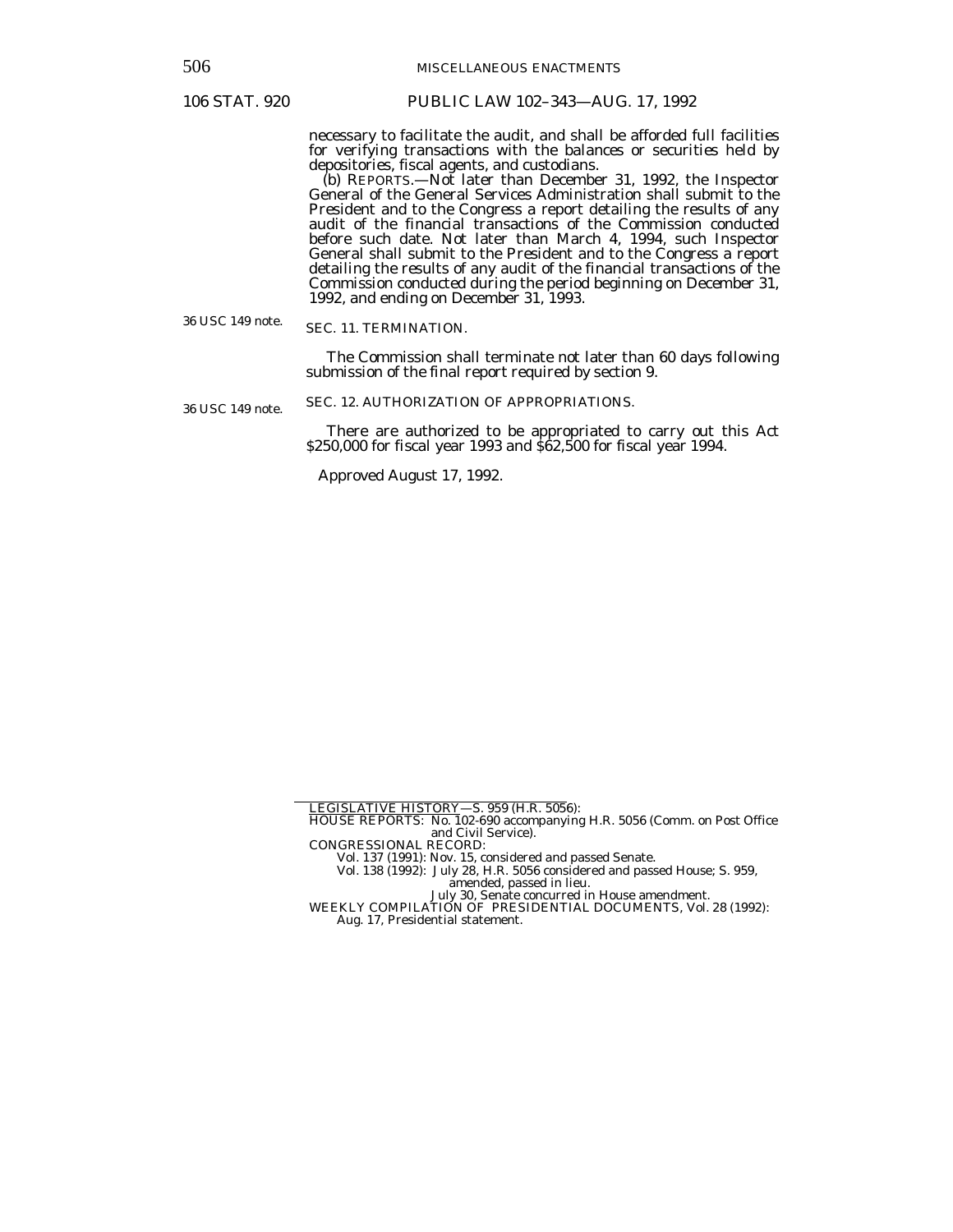## **20. Utah School and Lands Improvement Act**

PUBLIC LAW 103-93-OCT. 1, 1993 107 STAT. 995

Public Law 103–93 103d Congress

# An Act

To provide for the exchange of certain lands within the State of Utah, and for other \_\_\_\_\_Oct. 1, 1993 purposes. [S. 184]

 *Be it enacted by the Senate and House of Representatives of the United States of America in Congress assembled*,

## SECTION 1. SHORT TITLE.

 This Act may be cited as the "Utah Schools and Lands Improvement Act of 1993".

### SEC. 2. UTAH-NAVAJO LAND EXCHANGE.

 (a) ADDITIONS TO RESERVATION.—For the purpose of securing in trust for the Navajo Nation certain lands belonging to the State of Utah, which comprise approximately thirty-eight thousand five hundred acres of surface and subsurface estate, and approximately an additional nine thousand five hundred acres of subsurface estate, as generally depicted on the map entitled "Utah-Navajo Land Exchange", dated May 18, 1992, such lands are hereby declared to be part of the Navajo Indian Reservation in the State of Utah effective completion of conveyance from the State of Utah and acceptance of title by the United States.

 (b) AUTHORIZATION.—The Secretary of the Interior is authorized to acquire through exchange those lands and interests in land described in subsection (a) which are owned by the State of Utah, subject to valid existing rights.

## SEC. 3. STATE LANDS WITHIN THE GOSHUTE INDIAN RESERVATION.

 (a) ADDITIONS TO RESERVATION.—For the purpose of securing in trust for the Goshute Indian Tribe certain lands belonging to the State of Utah, which comprise approximately nine hundred eighty acres of surface and subsurface estate, and an additional four hundred and eighty acres of subsurface estate, as generally depicted on the map entitled "Utah-Goshute Land Exchange", dated May 18, 1992, such lands are hereby declared to be part of the Goshute Indian Reservation in the State of Utah effective upon the completion of conveyance from the State of Utah and acceptance of title by the United States.

 (b) AUTHORIZATION.—The Secretary of the Interior is authorized to acquire through exchange those lands and interests in land described in subsection (a) which are owned by the State of Utah, subject to valid existing rights.

(c) OTHER LAND.— $(\tilde{I})$  The following tract of Federal land located in the State of Nevada, comprising approximately five acres more or less, together with all improvements thereon, is hereby declared

Utah Schools and Lands Improvement Act of 1993.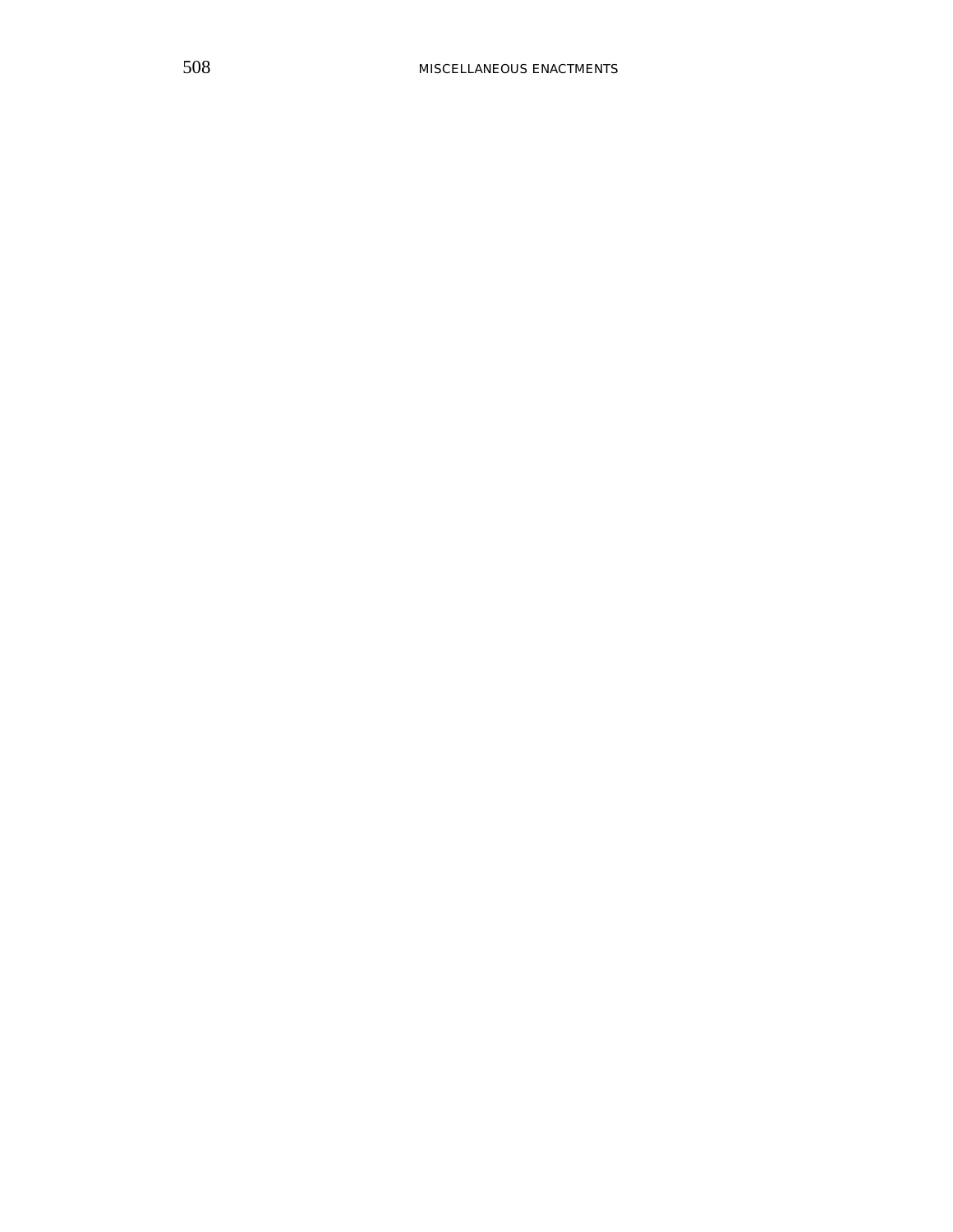to be part of the Goshute Indian Reservation, and shall be held in trust for the Goshute Indian Tribe: Township 30 North, Range 69 East, lots 5, 6, 7, 9, 11, and 14 of section 34.

 (2) No part of the lands referred to in paragraph (1) shall be used for gaming or any related purpose.

#### SEC. 4. IMPLEMENTATION.

 The exchanges authorized by sections 2 and 3 of this Act shall be conducted without cost to the Navajo Nation and the Goshute Indian Tribe.

### SEC. 5. STATE LANDS WITHIN THE NATIONAL FOREST SYSTEM.

 (a) AUTHORIZATION.—The Secretary of Agriculture is authorized to accept on behalf of the United States title to the school and institutional trust lands by the State of Utah within units of the National Forest System, comprising approximately seventy-six thousand acres as depicted on a map entitled "Utah Forest Land Exchange", dated May 18, 1992.

 (b) STATUS.—Any lands acquired by the United States pursuant to this section shall become a part of the national forest within which such lands are located and shall be subject to all the laws and regulations applicable to the National Forest System.

#### SEC. 6. STATE LANDS WITHIN THE NATIONAL PARK SYSTEM.

 (a) AUTHORIZATION.—The Secretary of the Interior is hereby authorized to accept on behalf of the United States title to all school and institutional trust lands owned by the State of Utah located within all units of the National Park System, comprising approximately eighty thousand acres, located within the State of Utah on the date of enactment of this Act.

 (b) STATUS.—(1) Notwithstanding any other provision of law, all lands of the State of Utah within units of the National Park System that are conveyed to the United States pursuant to this section shall become a part of the appropriate unit of the National Park System, and shall be subject to all laws and regulations applicable to that unit of the National Park System.

 (2) The Secretary of the Interior shall, as a part of the exchange process of this Act, compensate the State of Utah for the fair market value of five hundred eighty and sixty-four one-hundredths acres within Capitol Reef National Park that were conveyed by the State of Utah to the United States on July 2, 1971, for which the State has never been compensated. The fair market value of these lands shall be established pursuant to section 8 of this Act.

#### SEC. 7. OFFER TO STATE.

 (a) SPECIFIC OFFERS.—Within thirty days after enactment of this Act, the Secretary of the Interior shall transmit to the State of Utah a list of lands, or interests in lands, within the State of Utah for transfer to the State of Utah in exchange for the State lands and interests described in sections 2, 3, 5, and 6 of this Act. Such list shall include only the following Federal lands, or interests therein:

 (1) Blue Mountain Telecommunications Site, fee estate, approximately six hundred and forty acres.

 (2) Beaver Mountain Ski Resort site, fee estate, approximately three thousand acres, as generally depicted on the map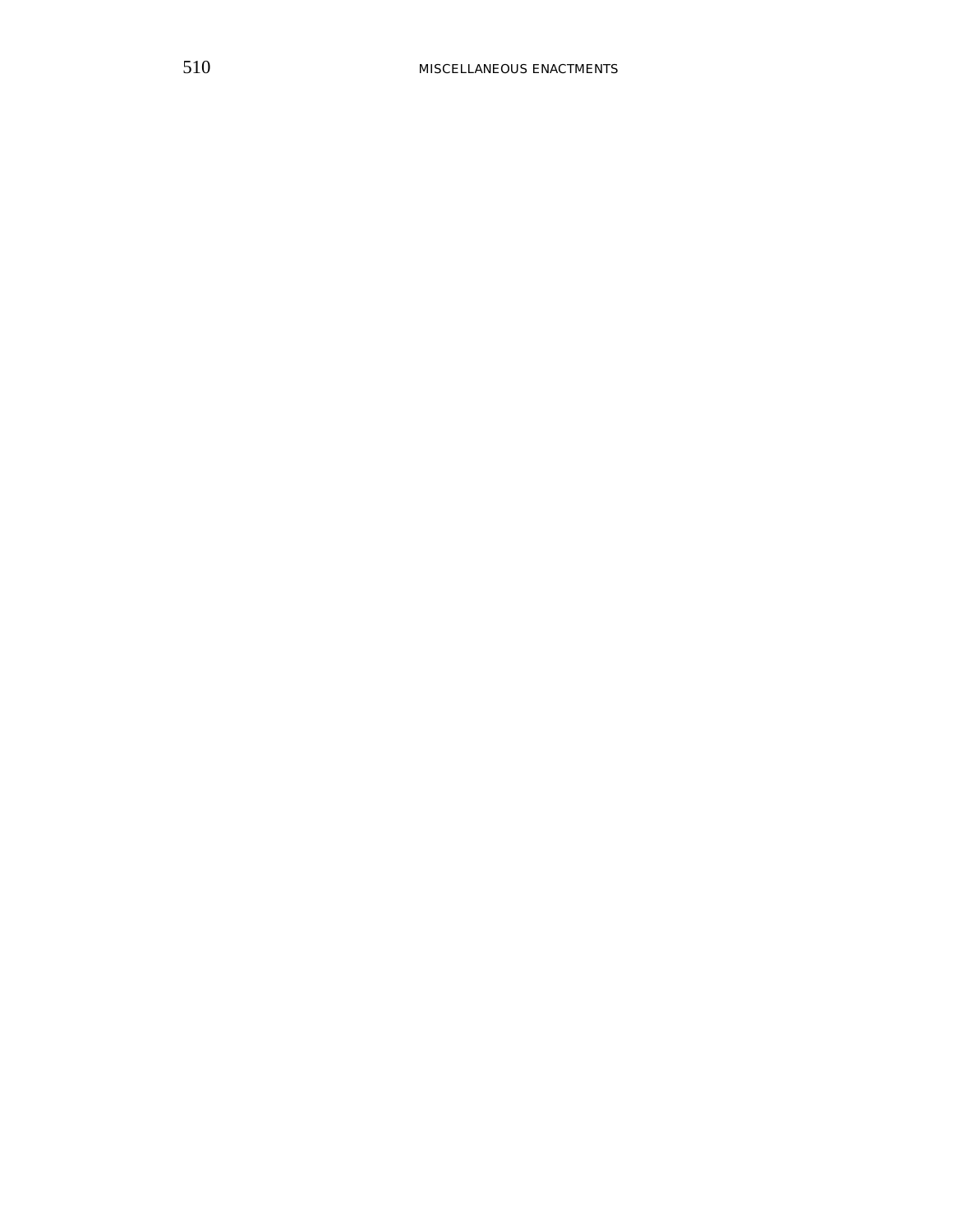entitled "Beaver Mountain Ski Resort" dated September 16, 1992.

 (3) The unleased coal located in the Winter Quarters Tract.

 (4) The unleased coal located in the Crandall Canyon Tract.<br>(5) All royalties receivable by the United States with

respect to coal leases in the Quitchupah (Convulsion Canyon) Tract.

 (6) The unleased coal located in the Cottonwood Canyon Tract.

 (7) The unleased coal located in the Soldier Creek Tract.

 (b) ADDITIONAL OFFERS.—(1) In addition to the lands and interests specified in subsection (a), the Secretary of the Interior shall offer to the State of Utah a portion of the royalties receivable by the United States with respect to Federal geothermal, oil, gas, or other mineral interests in Utah which on December 31, 1992, were under lease and covered by an approved permit to drill or plan of development and plan of reclamation, were in production, and were not under administrative or judicial appeal.

 (2) No offer under this subsection shall be for royalties aggregating more than 50 per centum of the total appraised value of the State lands described in sections 2, 3, 5, and 6.

 (3) The Secretary shall make no offer under this subsection which would enable the State of Utah to receive royalties under this section exceeding \$50,000,000.

 (4) If the total value of lands and interests therein and royalties offered to the State pursuant to subsections (a) and (b) is less than the total value of the State lands described in sections 2, 3, 5, and 6, the Secretary shall provide the State a list of all public lands in Utah that as of December 31, 1992, the Secretary, in resource management plans prepared pursuant to the Federal Land Policy and Management Act of 1976, had identified as suitable for disposal by exchange or otherwise, and shall offer to transfer to the State any or all of such lands, as selected by the State, in partial exchange for such State lands, to the extent consistent with other applicable laws and regulations.

## SEC. 8. APPRAISAL OF LANDS TO BE EXCHANGED.

 (a) EQUAL VALUE.—All exchanges authorized under this Act shall be for equal value. No later than ninety days after enactment of this Act, the Secretary of the Interior, the Secretary of Agriculture, and the Governor of the State of Utah shall provide for an appraisal of the lands or interests therein involved in the exchanges authorized by this Act. A detailed appraisal report shall utilize nationally recognized appraisal standards including, to the extent appropriate, the uniform appraisal standards for Federal land acquisition.

 (b) DEADLINE AND DISPUTE RESOLUTION.—(1) If after two years from the date of enactment of this Act the parties have not agreed upon the final terms of some or all of the exchanges authorized by this Act, including the value of the lands involved in some or all of such exchanges, notwithstanding any other provisions of law, any appropriate United States District Court, including but not limited to the United States District Court for the District of Utah, Central Division, shall have jurisdiction to hear, determine, and render judgment on the value of any and all lands, or interests therein, involved in the exchange.

Minerals and mining.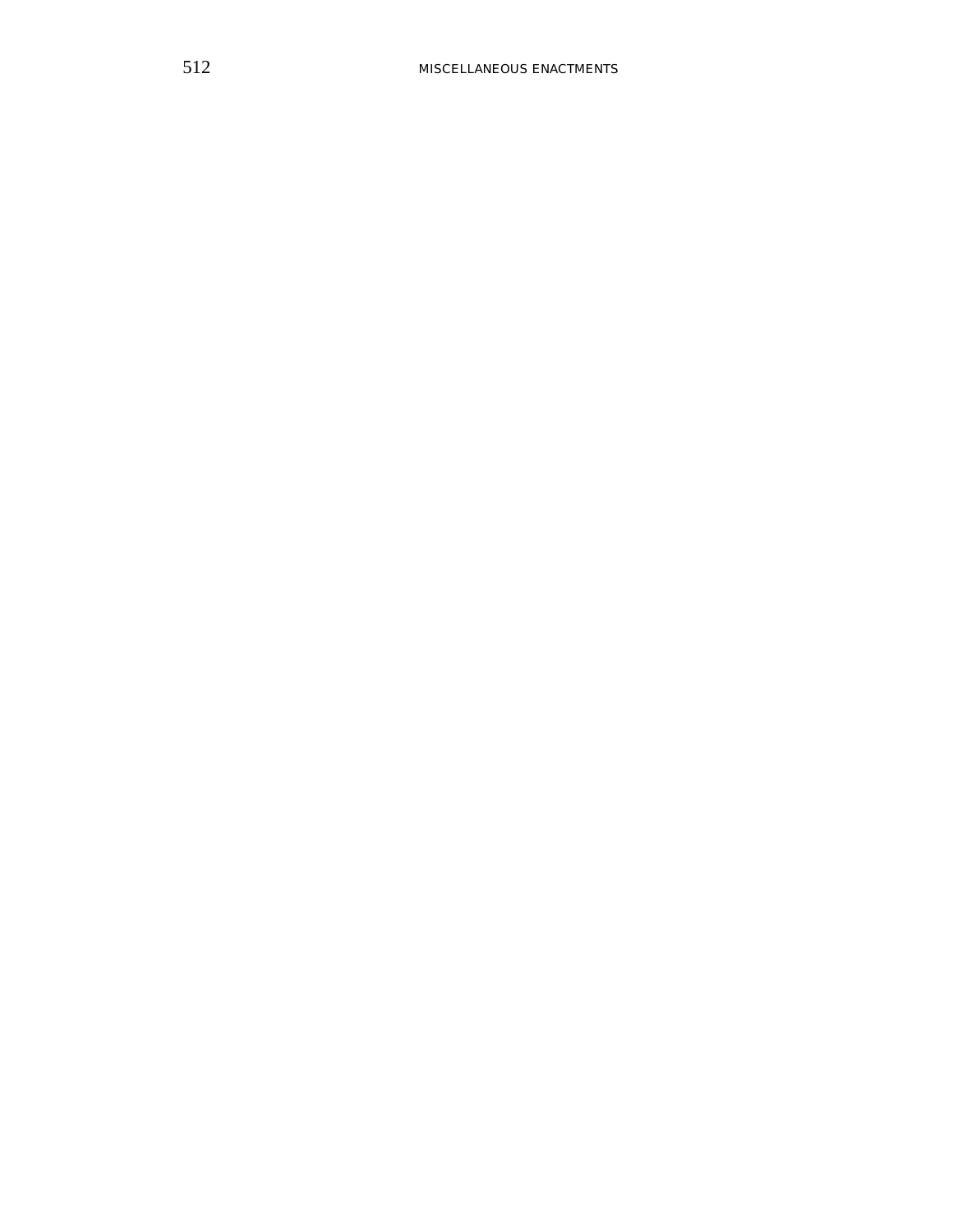(2) No action provided for in this subsection may be filed with the Court sooner than two years and later than five years after the date of enactment of this Act. Any decision of a District Court under this Act may be appealed in accordance with the applicable laws and rules.

 (c) ADJUSTMENT.—If the State shares revenue from the selected Federal properties, the value of such properties shall be the value otherwise established under this section, less the percentage which represents the Federal revenue sharing obligation, but such adjustment shall not be considered as reflecting a property right of the State of Utah.

 (d) INTEREST.—Any royalty offer by the Secretary pursuant to subsection 7(b) shall be adjusted to reflect net present value as of the effective date of the exchange. The State shall be entitled to receive a reasonable rate of interest at a rate equivalent to a fiveyear Treasury note on the balance of the value owed by the United States from the effective date of the exchange until full value is received by the State and mineral rights revert to the United States as prescribed by subsection  $9(a)(3)$ .

## SEC. 9. TRANSFER OF TITLE.

 (a) TERMS.—(1) The State of Utah shall be entitled to receive so much of those lands or interests in lands and additional royalties described in section 7 that are offered by the Secretary of the Interior and accepted by the State as are equal in value to the State lands and interests described in sections 2, 3, 5, and 6.

 (2) For those properties where fee simple title is to be conveyed to the State of Utah, the Secretary of the Interior shall convey, subject to valid existing rights, all right, title, and interest, subject to the provisions of subsection (b). For those properties where less than fee simple is to be conveyed to the State of Utah, the Secretary shall reserve to the United States all remaining right, title, and interest of the United States.

 (3) All right, title, and interest in any mineral rights described in section 7 that are conveyed to the State of Utah pursuant to this Act shall revert to the United States upon removal of minerals equal in value to the value attributed to such rights in connection with an exchange under this Act.

 (4) If the State of Utah accepts the offers provided for in this Act, the State shall convey to the United States, subject to valid existing rights, all right, title, and interest of the State to all school and institutional trust lands described in sections 2, 3, 5, and 6 of this Act. Except as provided in section 7(b), conveyance of all lands or interests in lands shall take place within sixty days following agreement by the Secretary of the Interior and the Governor of the State of Utah, or entry of an appropriate order of judgment by the District Court.

 (b) INSPECTIONS.—Both parties shall inspect all pertinent records and shall conduct a physical inspection of the lands to be exchanged pursuant to this Act for the presence of any hazardous materials as presently defined by applicable law. The results of those inspections shall be made available to the parties. Responsibility for costs of remedial action related to materials identified by such inspections shall be borne by those entities responsible under existing law.

 (c) CONDITIONS.—(1) With respect to the lands and interests described in section 7(a), enactment of this Act shall be construed

Minerals and mining.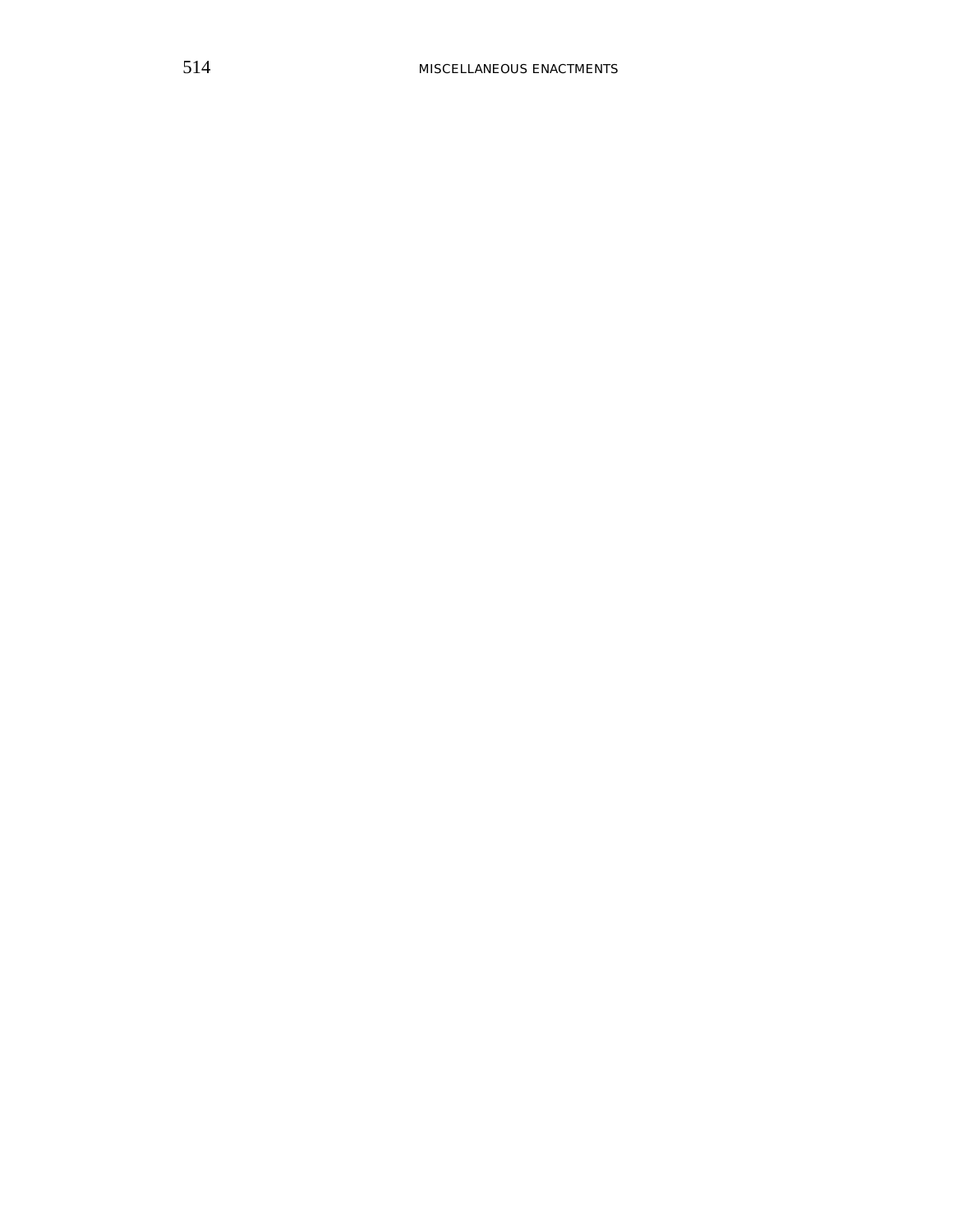as satisfying the provisions of section 206(a) of the Federal Land Policy and Management Act of 1976 requiring that exchanges of lands be in the public interest.

 (2) Development of any mineral interest transferred to the State of Utah pursuant to this Act shall be subject to all laws, rules, and regulations applicable to development of non-Federal mineral interests, including, where appropriate, laws, rules, and regulations applicable to such development within National Forests. Extraction of any coal resources described in section 7(a) shall occur only through underground coal mining operations.

 (3) Transfer of any mineral interests to the State of Utah shall be subject to such conditions as the Secretary shall prescribe to ensure due diligence on the part of the State of Utah to achieve the timely development of such resources.

## SEC. 10. LEGAL DESCRIPTIONS.

 (a) IN GENERAL.—As soon as practicable after the date of enactment of this Act, a map and legal description of the lands added to the Navajo and Goshute Indian Reservations and all lands exchanged under this Act shall be filed by the appropriate Secretary with the Committee on Natural Resources of the United States House of Representatives and the Committee on Energy and Natural Resources of the United States Senate, and each such map and description shall have the same force and effect as if included in this Act, except that the appropriate Secretary may correct clerical and typographical errors in each such legal description and map. Each such map and legal description shall be on file and available for public inspection in the offices of the Secretary of Agriculture and the Secretary of the Interior and the Utah offices of the appropriate agencies of the Department of the Interior and Department of Agriculture.

 (b) PILT.—Section 6902(b) of title 31, United States Code, is amended by striking "acquisition." and inserting in lieu thereof "acquisition, nor does this subsection apply to payments for lands in Utah acquired by the United States if at the time of such acquisition units, under applicable State law, were entitled to receive payments from the State for such lands, but in such case no payment under this chapter with respect to such acquired lands shall exceed the payment that would have been made under State

law if such lands had not been acquired.". (c) INTENT.—The lands and interests described in section 7 are an offer related only to the State lands and interests described in this Act, and nothing in this Act shall be construed as precluding conveyance of other lands or interests to the State of Utah pursuant to other exchanges under applicable existing law or subsequent act of Congress. It is the intent of Congress that the State should establish a funding mechanism, or some other mechanism, to assure that counties within the State are treated equitably as a result of this exchange.

 (d) COSTS.—The United States and the State of Utah shall each bear its own respective costs incurred in the implementation of this Act.

 (e) DEFINITION.—As used in this Act, the term (1) "School and Institutional Trust Lands" means those properties granted by the United States in the Utah Enabling Act to the State of Utah in trust and other lands which under State law must be managed for the benefit of the public school system or the institu-

Minerals and mining.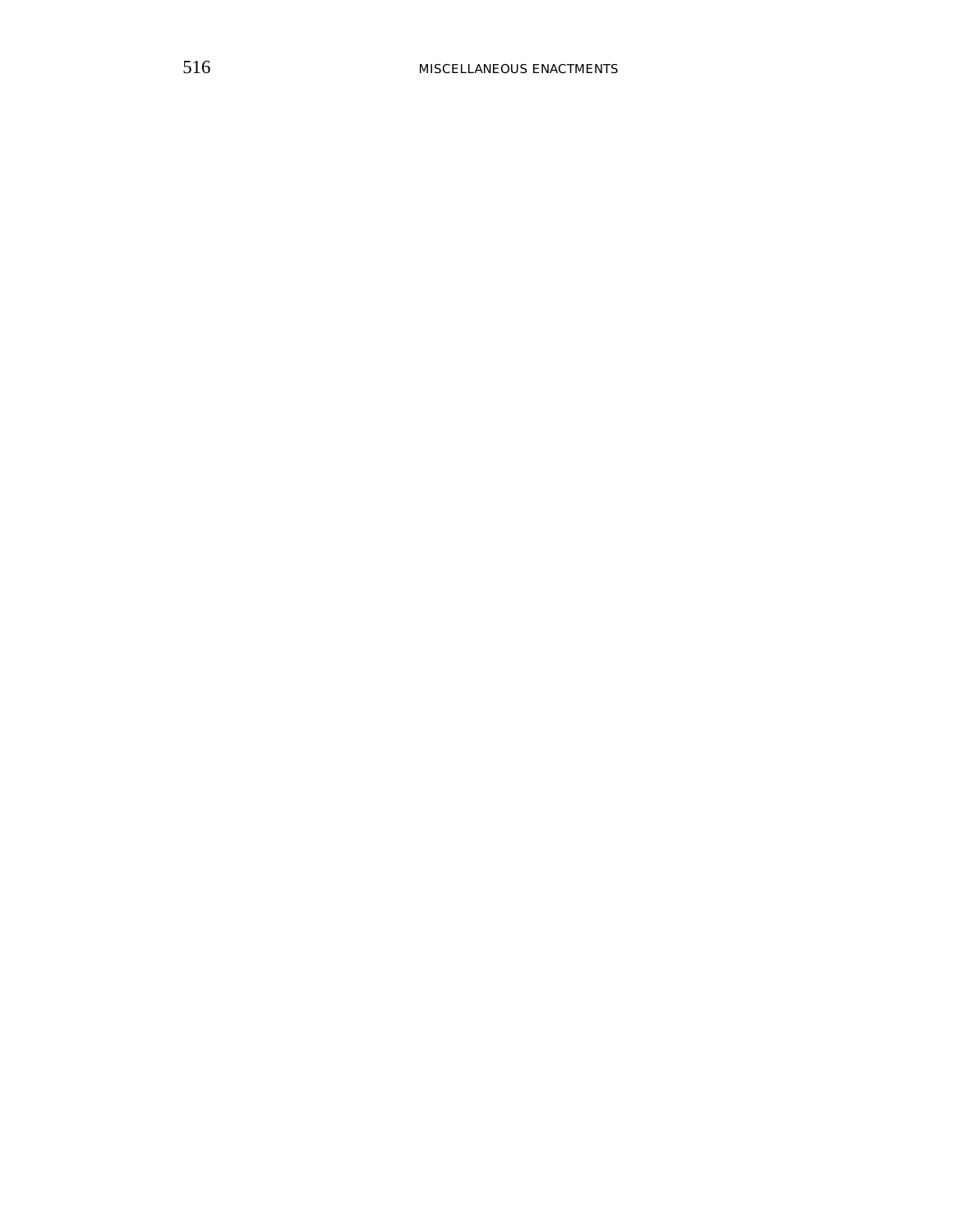tions of the State which are designated by the Utah Enabling Act; and (2) "Secretary" means the Secretary of the Interior; unless specifically defined otherwise.

SEC. 11. AUTHORIZATION OF APPROPRIATIONS.

 There are authorized to be appropriated such sums as are necessary to carry out this Act.

Approved October 1, 1993.

LEGISLATIVE HISTORY—S. 184:<br>HOUSE REPORTS: No. 103–207 (Comm. on Natural Resources).<br>SENATE REPORTS: No. 103–56 (Comm. on Natural Resources).<br>CONGESSIONAL RECORD, Vol. 139 (1993):<br>June 24, considered and passed Senate.<br>Aug

Sept. 13, House concurred in Senate amendments.